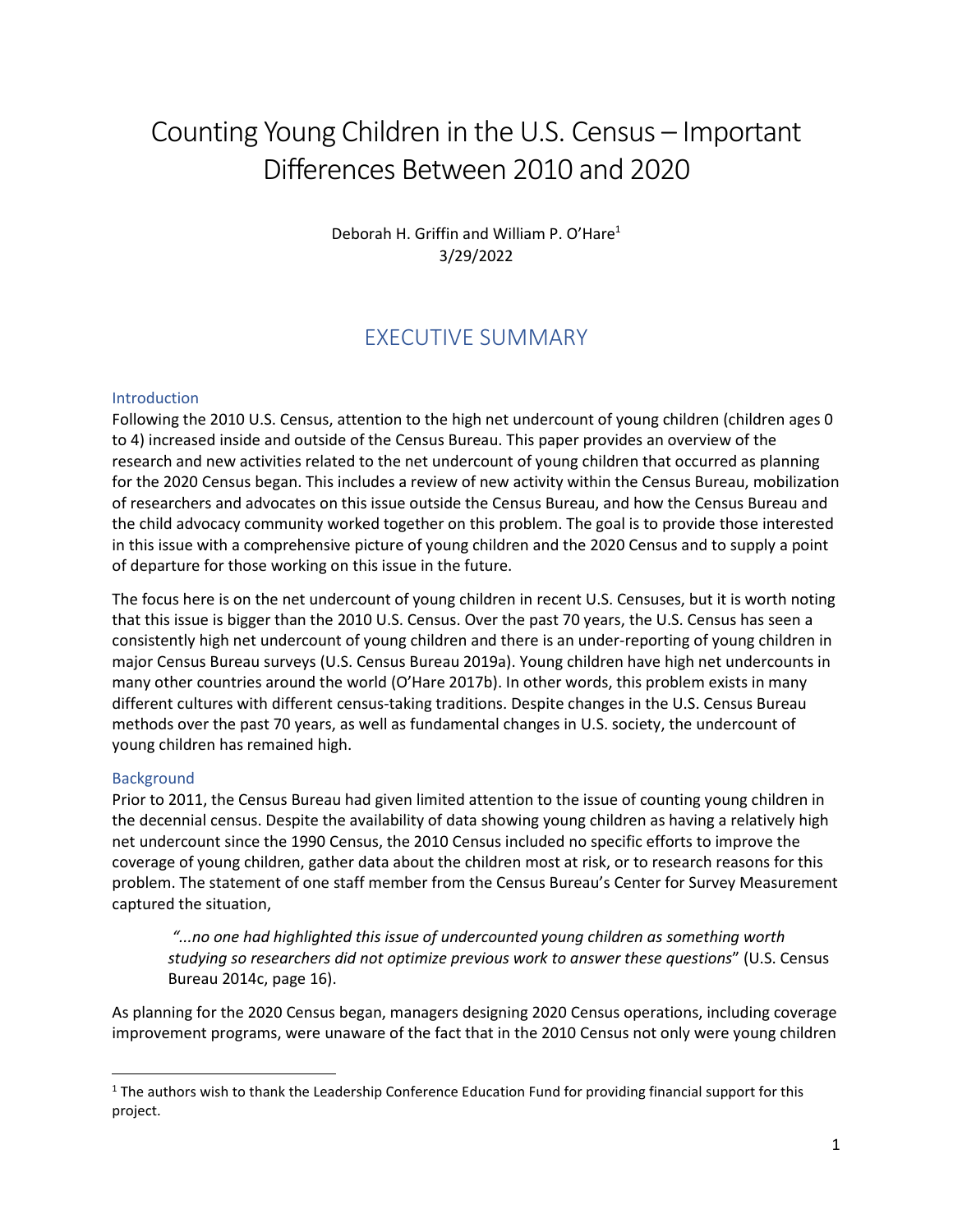the most undercounted age group but that errors in counting young children had increased since 2000. The Census Bureau was poorly positioned to develop the methods and tools needed to reverse the deteriorating coverage for the nation's youngest population group.

### 2020 Census Planning and Research

Following the 2010 Census, which showed once again that young children had a very high net undercount in the census, activities on this issue increased within the Census Bureau. In 2011, the American Statistical Association/National Science Foundation/Census Bureau awarded William P. O'Hare a two-year Research Fellowship to focus on the undercount of young children in the census. In 2013, Deborah Griffin, a senior advisor at the Census Bureau, created a working group to investigate counting young children in the decennial census which resulted in a critical publication in 2014. This work triggered a Census Bureau blog by Frank Vitrano, Associate Director for the Decennial Census, which set the tone for this next several years. By 2015, a combination of efforts resulted in the Census Bureau acknowledging this coverage problem and committing resources to try to improve the count of young children in the 2020 Census.

As we moved closer to the 2020 Census, external groups, advocating for better data for young children, began asking the Census Bureau how they planned to address this problem in the 2020 Census design and many members of the Census Bureau's Advisory Committees echoed these concerns. In 2015, the Census Bureau set up a research team within the Census Bureau to focus on this issue and within a year of the creation of this research team, early results were helping to frame operational and communication initiatives.

Between 2015 and 2020, activities within and external to the Census Bureau led to key findings about both characteristics of, and potential reasons for, this undercount. Staff at the Census Bureau conducted research using 2010 Census data. They concluded that, "No one factor was responsible for the high net undercount of young children" and "No group of young children was immune from the risk of being missed in the census, but some groups were at higher risk than others." (U.S. Census Bureau 2019d). The team's summary report (U.S. Census Bureau 2019d) noted that young children with the greatest risk of census omission included:

- Children who were not a biological or adopted child of the householder (i.e., grandchildren, other relatives, and children who were not related to the householder).
- Children who were Hispanic or racial minorities.
- Children living in complex households, defined as all households other than nuclear families, stem families (i.e., single-parent families), and single-person households.
- Children living in renter-occupied housing and multiunit structures.
- Very young children (those born in the few months prior to the census reference day).
- Children living in the largest and the smallest households.
- Children not enumerated by self-response.

Their research found evidence that the census missed some young children because the entire household they lived with was missed, including situations where the address was not included on the Census Bureau's address file. The research also found evidence that sometimes the child was the only omission. U.S. Census Bureau (2019d) concluded that multiple contributing factors caused the undercount of young children in the 2010 Census including:

- Young children were missed because they lived in hard-to-count households with enumeration challenges.
- Self-respondents made errors when they created household rosters.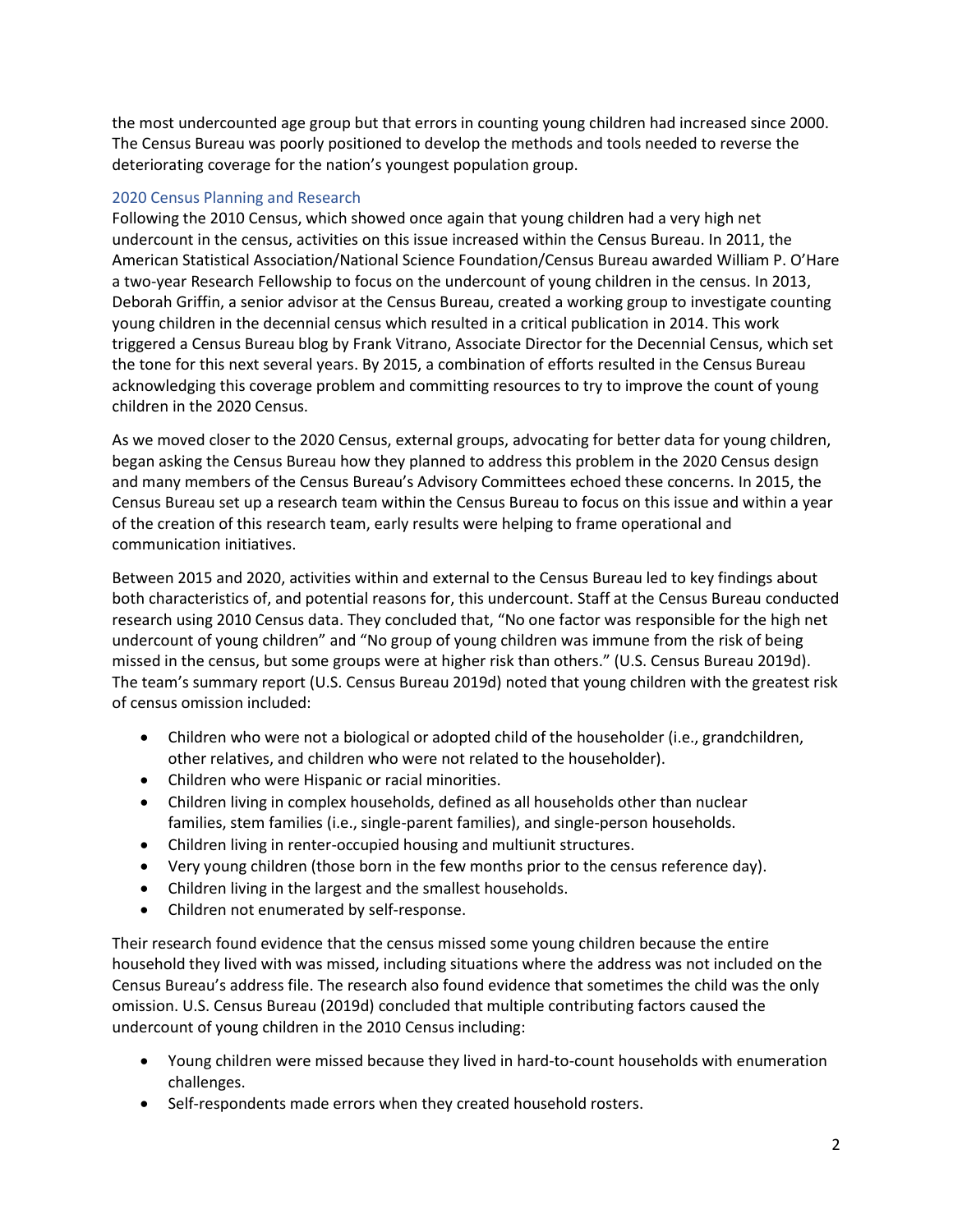Researchers contracted by groups, such as the Partnership for America's Children, also conducted and shared their survey and focus groups results. Their findings provided some explanations for why young children were left off census questionnaires at such a high rate.

- A high percentage of parents of young children reported that they did not intend to include their child on their census form; some did not think the census included young children since they were too young for school.
- For some respondents the term, "young children" did not always include babies or newborns.

## Changing the 2020 Census

The information gleaned from analysis of 2010 Census data sets and derived from new survey and focus group results became a knowledge foundation upon which Census Bureau staff and partners across the country created educational, outreach, and promotional activities. Census Bureau staff also used this information to revise data collection methods and materials. Some of the methodological changes included:

- The 2020 Census questionnaire, help text on the internet instrument and enumerator data collection instruments included changes to try to improve coverage of young children. The Census Bureau revised the wording of the undercount probe questions on the census questionnaire to better identify potential rostering errors.
- New training materials for census enumerators clarified the importance of counting young children during nonresponse follow up or when taking questionnaire assistance calls.

Communication initiatives were especially important to highlight the message about counting young children in the 2020 Census. The list below includes some of the specific communication and partnership efforts in 2020.

- A specific communications campaign, "to improve the count of young children" created educational materials, talking points, fact sheets, infographics, kid-focused social media, and new messaging. Public Service Announcements and advertising campaigns focused on young children.
- The mail strategy included a direct mailing to households in areas with expected coverage problems involving young children, reminding them who to include on their census forms.
- The Census Bureau produced promotional materials with messaging about including young children, babies, and newborns.
- Partnership activities involving Sesame Street, Nickelodeon, and other celebrities stressed the importance of counting kids.
- The Statistics in Schools program added Pre-K materials for children ages 2 to 5.

Unlike all prior censuses, the 2020 Census included many specific efforts to improve the count of young children. This heightened focus on young children was the direct consequence of Increased awareness within the Census Bureau about the problem of correctly counting young children in the census and continued pressure from external advocates for young children.

## External Support

Efforts of child advocates and researchers outside the Census Bureau matched the work inside the Census Bureau. The emergence of the Count All Kids campaign (CAK) in 2018, reflected the efforts of those outside the Census Bureau. CAK supplied an organizational infrastructure for individuals and groups outside the Census Bureau interested in getting an accurate count of young children in the 2020 Census. The Partnership for America's Children served as the headquarters for the CAK and the CAK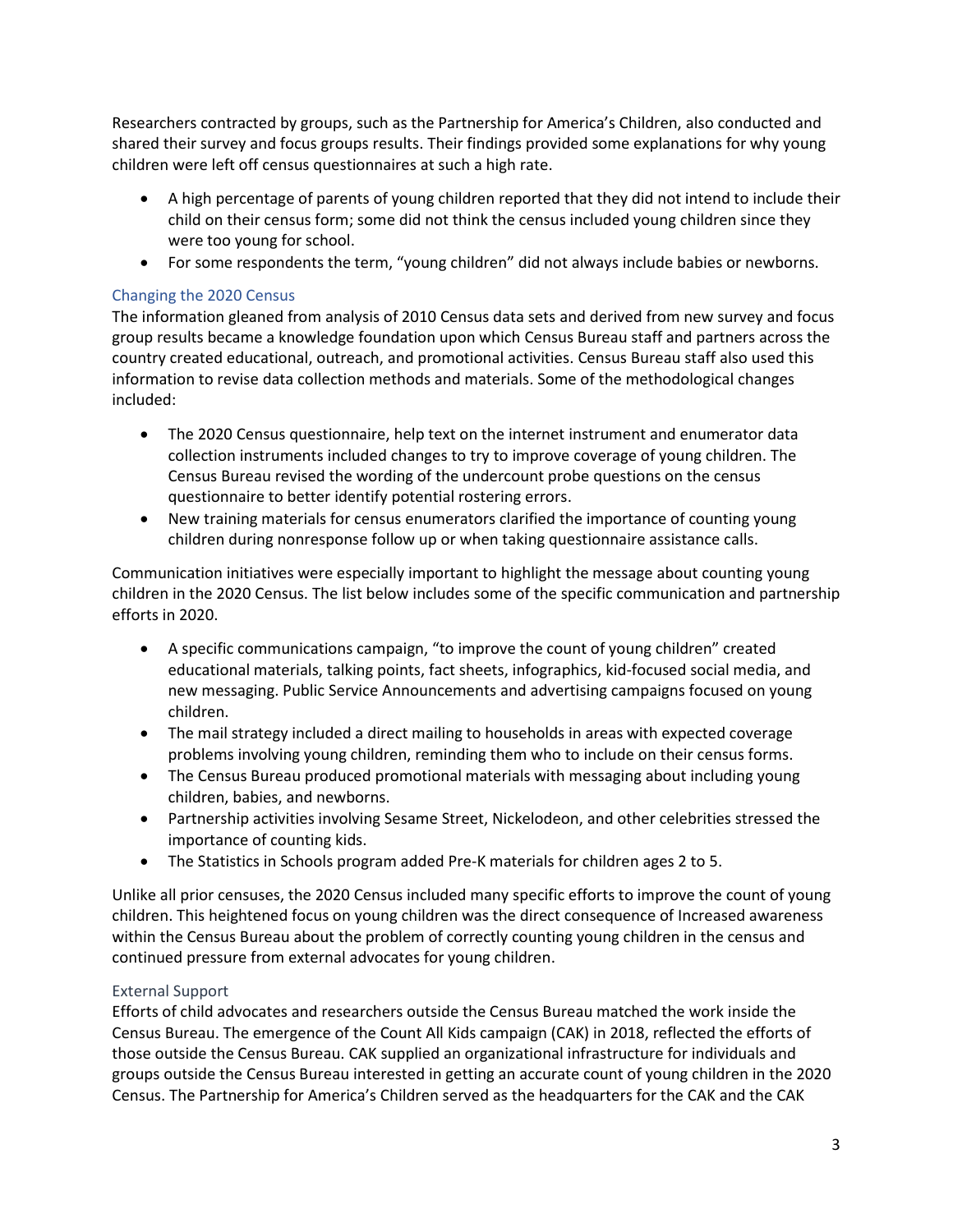campaign included some of the largest organizations working to improve the lives of children such as the Coalition for Human Needs, Zero-to-Three, the Annie E. Casey Foundation, and First Focus. The outreach involved major child-serving groups such as the American Academy of Pediatricians and Childcare centers (Child Care Aware).

The CAK campaign facilitated communication between the Census Bureau and child advocates. The campaign undertook research related to counting young children in the census and supplied key feedback to the Census Bureau. The CAK website included a steady stream of information for child advocates working on the 2020 Census.<sup>2</sup> The website offered blogs and reports on various aspects of counting children in the 2020 Census. The CAK also offered several webinars on this topic. As the Census Bureau created promotional materials, the CAK website flagged them for their network.

Other stakeholders including the Census Counts campaign, the Leadership Conference Education Fund, the National Association of Latino Elected Officials (NALEO), and the Urban League, contributed to both the research and the development of tools and materials to improve the count of young children in the 2020 Census.

### Summary

Given the huge challenges that the Census Bureau faced in conducting the 2020 Census, it is not surprising that the net undercount of young children was higher in 2020 than it was in 2010 (U.S. Census Bureau 2022c). But it is unclear how effective any of the individual 2020 Census efforts were in improving the count of young children in the 2020 Census. Nonetheless, the changes in attention to this issue and the honest commitment on the part of the Census Bureau to address this problem is an important change in 2020 compared with 2010. There are many lessons learned from the experience between 2010 and 2020 that the Census Bureau and external advocates can use to improve their approach to the 2030 Census.

In summary, research this decade added significantly to our knowledge about which groups of young children have the greatest risk of being missed in the census. This research also identified several likely explanations for why the census undercounts young children. However, one important line of research that hasn't as yet occurred is research to determine how to fix this problem.

<sup>2</sup> https://countallkids.org/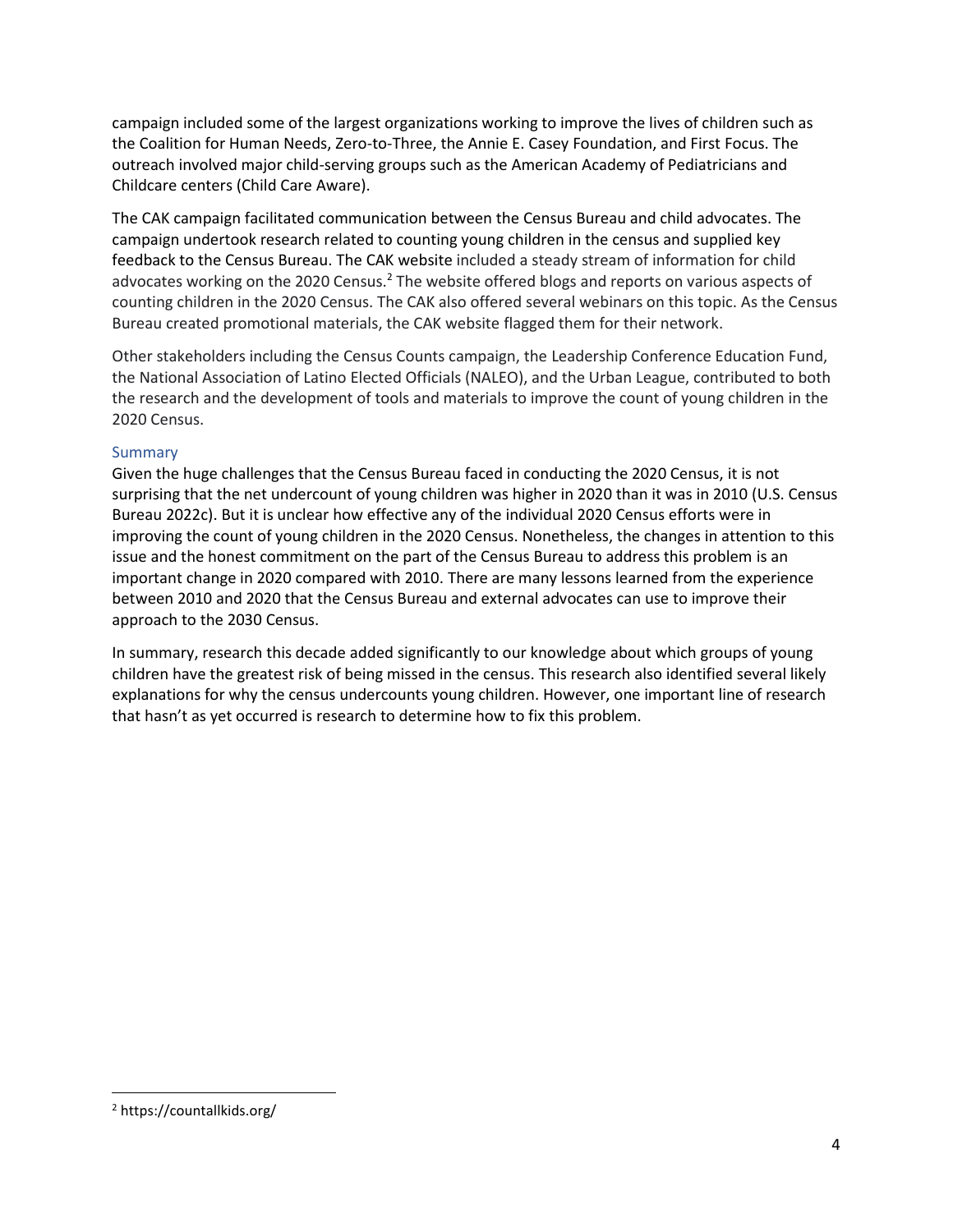# 1. INTRODUCTION

The main purpose of this report is to bring together information from several sources about improving the count of young children in the 2020 Census. The report begins with a summary of the limited information that was available at the time of the 2010 Census about the net undercount of young children. The report's focus is on the information developed after 2010 related to counting young children that came from Census Bureau activities and research as well as activities and research conducted outside the Census Bureau this past decade.

Those research efforts supplied important information about the characteristics of undercounted young children and explanations for why they are missed. The Census Bureau and child advocacy groups used this research to develop unprecedented operational, educational, and communication initiatives which this report also summarizes.

In addition to summarizing research and operational/communication changes in 2020, this report discusses the changes and developments in organizational infrastructure inside and outside the Census Bureau that led to these modifications. The Census Bureau established several groups, charged with different tasks, in efforts to improve the count of young children in the 2020 Census. Child advocacy groups (e.g., the Children's Leadership Council and the Partnership for America's Children) and groups that use census data about children (e.g., the Annie E. Casey Foundation) encouraged the Census Bureau to address the decline in coverage for this important population group. The Census Bureau worked closely with these groups, the Census Bureau advisory committees, and Census Bureau partners to share and discuss research and develop programs focusing on counting young children in the 2020 Census. The tangible changes found in the 2020 Census were only possible because of the efforts of all of these groups.

# 2. BACKGROUND

## 2.1 Early Research

In one of the earliest reports on this topic, West and Robinson (1999) raised the issue of the undercount of young children before Census 2000. Other research prior to 2015 clearly identified the undercount of young children as a serious statistical issue in the decennial census. Researchers focused on measuring the undercount highlighted the following four important findings:

- 1. Demographic analysis estimated a small net **overcount** of the total population in the 2010 Census, but this finding masked major differences by age with adults (ages 18 and older) having an overcount of 0.7 percent and children (ages 0 to 17) having an undercount of 1.7 percent (Velkoff 2011). Research also found that the youngest children (ages 0 to 4) had higher net undercounts than older children (ages 5 to 17) (O'Hare 2015).
- 2. At 4.6 percent, young children had the highest net undercount rate of any age group in the 2010 Census (O'Hare 2015).
- 3. While coverage rates for older children and adults improved after the 1980 Census, the net undercount of young children grew between 1980 and 1990 with continued increases in undercoverage in 2000 and 2010 (O'Hare 2015).
- 4. Black and Hispanic young children had higher net undercounts in the 2010 Census than White, Non-Hispanic young children (O'Hare 2015).

Table 1 displays the 2010 net undercount rates for the total population, the adult population, and for children. Table 1 uses data from Demographic Analysis, or DA, rather than from the Post-Enumeration Survey (PES) methodology. It is well established that DA provides a more accurate assessment of census coverage than the PES for young children (O'Hare et al. 2017). As noted above, the overall net overcount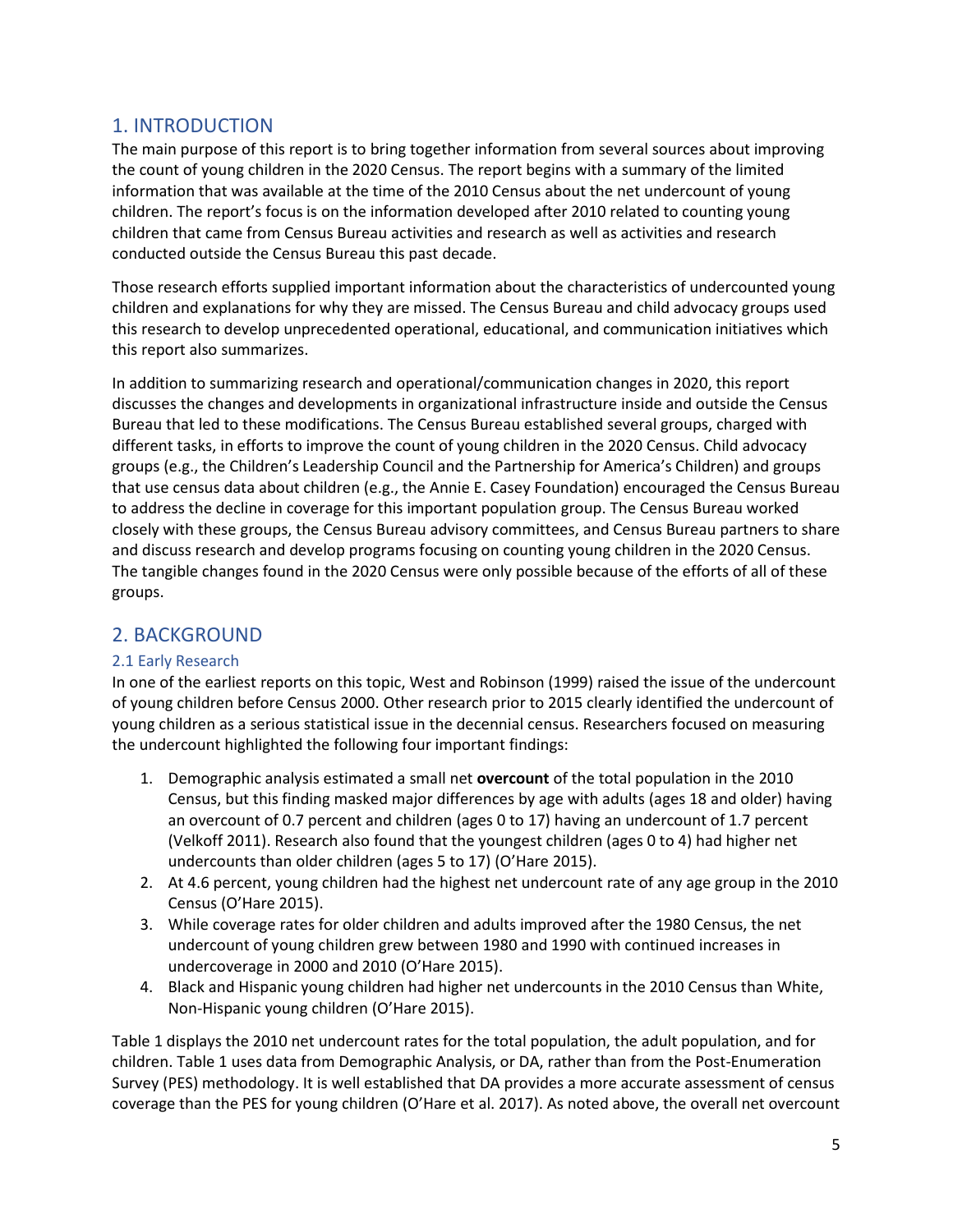of 0.1 percent in the 2010 Census masked important differences between adults (ages 18 and over) and children (ages 0 to 17). Likewise, the net undercount of 1.7 percent for all children masked the high net undercount of young children (ages 0 to 4).

Some Census Bureau reports show net undercounts as a negative number and other reports display undercounts as a positive number. In this report, a negative figure implies a net undercount. Having an undercount reflected by a negative number is more intuitive and is consistent with the presentation of 2010 DA analysis by Velkoff (2011). This is also the way that the Census Bureau says they plan to report net undercounts and net overcounts in the 2020 Census (U.S. Census Bureau 2022b).

Table 1. Demographic Analysis Estimates of 2010 Census Net Undercounts by Age

| <b>Age Group</b>             | <b>Percent Net Undercount</b> |
|------------------------------|-------------------------------|
| Total population             | 0.1                           |
| Adult (ages 18 and older)    | 0.7                           |
| Children (ages 0 to 17)      | $-1.7$                        |
| Young children (ages 0 to 4) | -4.6                          |

Source: 2010 Demographic Analysis

Note: A negative value denotes a net undercount

A closer look at net undercounts in the 2010 Census by age group clearly found young children to be the population age group with the highest net undercount. Figure 1 shows that many age groups had estimated overcounts with only children ages 0 to 4 and children ages 5 to 9 having net undercounts exceeding 1 percent.



#### Figure 1. 2010 Census Estimated Net Undercount by Age Group Source: May 2012 U. S. Census Bureau Release of 2010 Demographic Analysis Note: A negative value denotes a net undercount

Figure 2 shows net census coverage for young children (ages 0 to 4), school-age children (ages 5 to 17) and adults (ages 18 and older) from 1950 to 2010 based on Demographic Analysis. From 1950 to 1980, the net undercount rates of young children were very similar to those of the two other age groups, and all were improving over time. However, after the 1980 Census, the net undercount rates for these three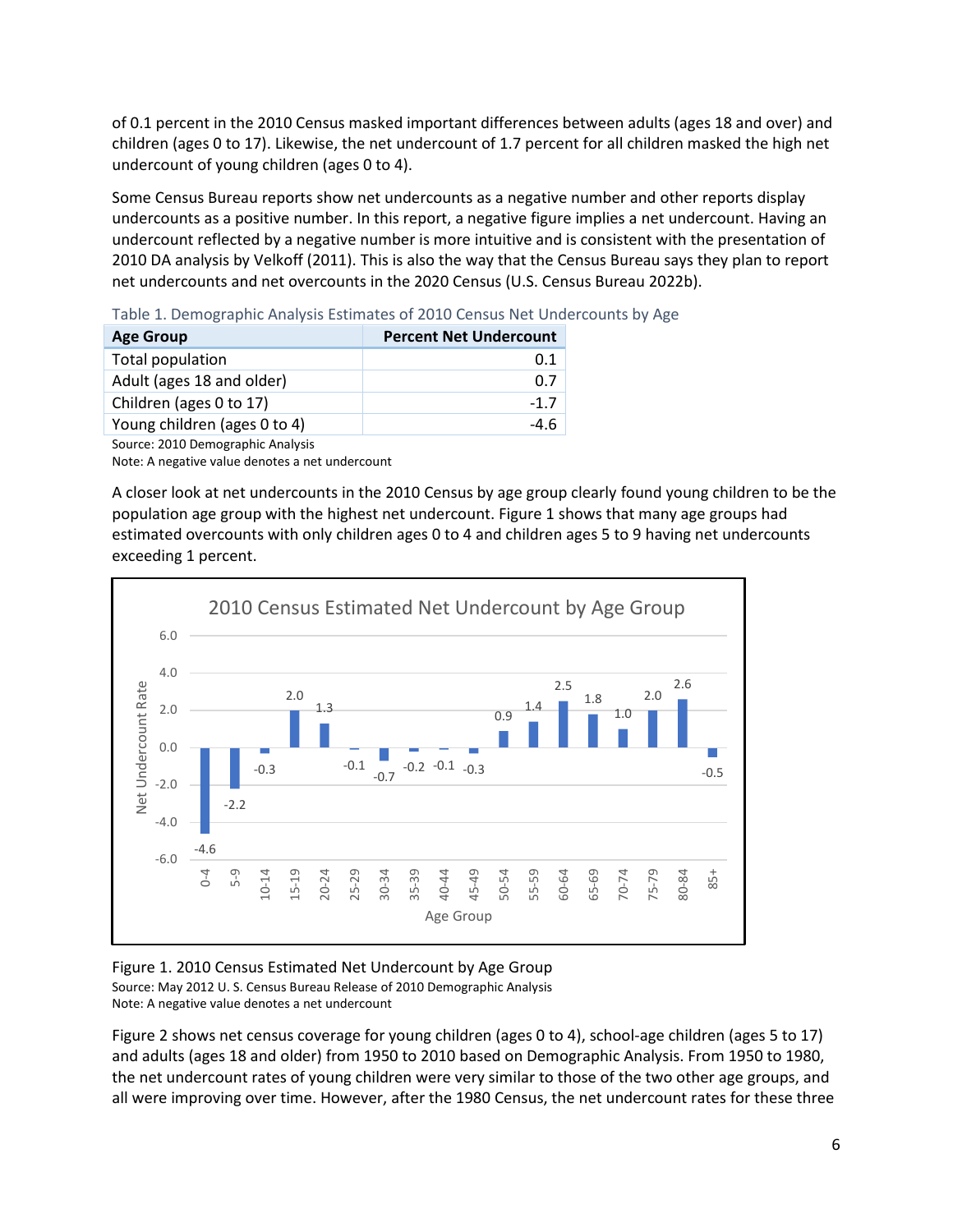ages groups diverged. The net undercount rate for young children increased dramatically, while the net undercount rate for children ages 5 to 17 was stable and the net undercount rates for adults declined steadily. In the 2000 and 2010 Censuses the coverage for adults and school-age children improved while the undercount rates for the youngest children continued to increase.



Figure 2. Net Undercount Estimates of Young Children, Older Children and Adults: 1950 to 2010 Source: U.S. Census Bureau (2014a)

Note: A negative value denotes a net undercount

Just as the total net undercount in 2010 masked the variability across age groups, the overall net undercount for all young children in 2010 masked large differences by race and Hispanic origin. Table 2 displays the estimated net undercount rates for young children for selected race and Hispanic origin groups. In the 2010 Census the net undercount rates for Black and Hispanic young children were higher than those for Non-Hispanic White young children.<sup>3</sup>

| <b>Race or Hispanic Origin</b>               | <b>Percent Net Undercount</b> |
|----------------------------------------------|-------------------------------|
| <b>Total Young Children</b>                  | $-4.6$                        |
| Proxy for White Non-Hispanic Young Children  | $-2.7$                        |
| <b>Black Alone Young Children</b>            | $-4.4$                        |
| Black Alone or in Combination Young Children | $-6.3$                        |
| Hispanic Young Children                      | $-7.5$                        |
|                                              |                               |

Source: O'Hare (2015)

Note: A negative value denotes a net undercount

Studies published after the 2010 Census found considerable geographic variation in the net undercount of young children among states and counties (O'Hare 2014 and 2017a). Among states, the net coverage

<sup>&</sup>lt;sup>3</sup> The rates shown here are the official net undercount rates from the 2010 Census. However, Jensen et al. (2018) conducted further research which shows the rates for Hispanic young children may be lower than the official rates shown here.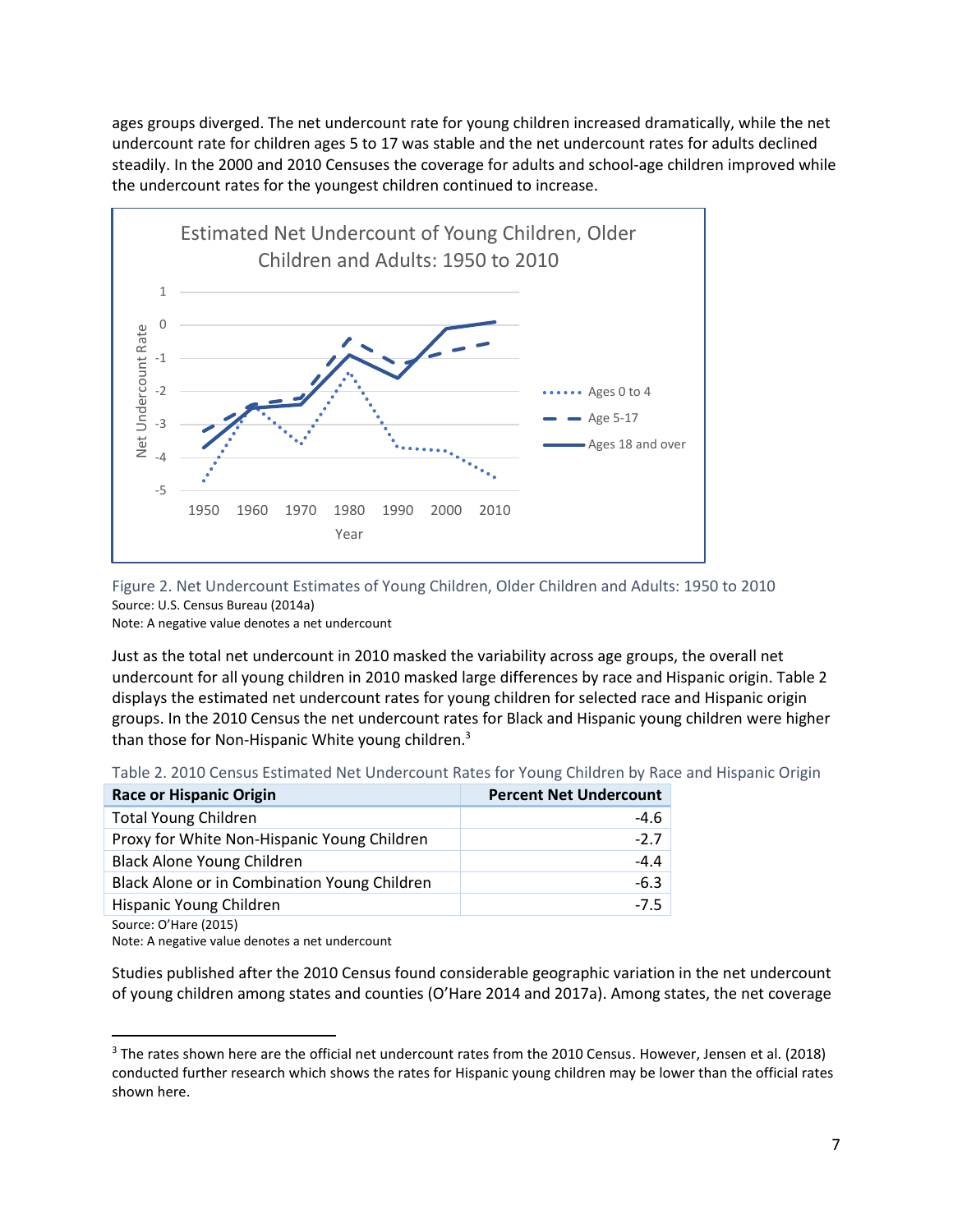of young children ranged from a 10.2 percent net undercount in Arizona to a 2.1 percent net overcount in North Dakota (O'Hare 2014). Among counties with less than 5,000 total population, the mean net overcount was 5.0 percent compared to a mean net undercount of 7.8 percent among counties with 500,000 or more total population (O'Hare 2017a). King et al. (2018) found that county-level coverage errors were associated with differences in race and ethnicity.

### 2.2 Research to Support 2020 Census Planning

Despite these demographic analyses identifying young children as having a high and increasing level of net undercoverage, early planning for the 2020 Census lacked any specific initiatives to reduce coverage error for this population group. The 2010 Census research and evaluation program did not include any studies to identify the characteristics of undercounted children or explanations for their high rate of omission, leaving staff with no clear direction of what changes the 2020 Census might need. Designing solutions was premature without answering some basic questions such as which children were most at risk and why did young children have such high net undercount rates. Listed below are six key questions that the Census Bureau needed to answer and their implications for 2020 Census planning.

**1. Are young children omitted along with all other household members or are they the only omission in a household?** If the Census Bureau missed entire households that included young children, this points to the need to develop better methods to ensure that the Census Bureau's address file is complete and that the Census Bureau makes it easy for households with young children to respond. If young children are the only omission in a household, the solution might involve clearer guidance about the importance of including young children.

**2. Do most of the errors involving young children occur during the self-response phase of the census or during follow up activities?** If respondents are supplying incomplete information about young children when they complete and submit their census forms, changes in forms design and messaging might reduce young child omissions. If research finds that the majority of omitted young children are on forms completed during nonresponse follow up, enumerator training and efforts to improve cooperation might reduce errors of omission involving young children.

**3. Is the census more likely to omit young children with certain living arrangements or characteristics?** If omissions are related to living arrangements or relationships to householders, the Census Bureau could use this information to develop education and outreach plans to stress the importance of including young children. This could also reveal situations where respondents might not realize that they should be including some young children (e.g., grandchildren, foster children, child in joint custody), suggesting the need for changes to the census data collection instruments and educational materials.

**4. Are young children under-reported in the census because respondents supply an incorrect (older) age for a young child?** Net undercoverage of young children is possible if the census enumerates young children but records their ages incorrectly. If evidence pointed to age reporting errors, addressing this problem would require revising the age question.

**5. Are coverage errors of young children higher in certain geographic areas?** If certain parts of the country or certain types of areas (e.g., urban centers) include a greater concentration of errors involving young children, the Census Bureau could focus resources, including partnership efforts, in those areas.

**6. Are coverage errors for young children related to any data processing methods such as imputation?** If the methodologies used to deal with missing data under impute young children, adjusting those methods could, in turn, reduce net undercoverage of young children.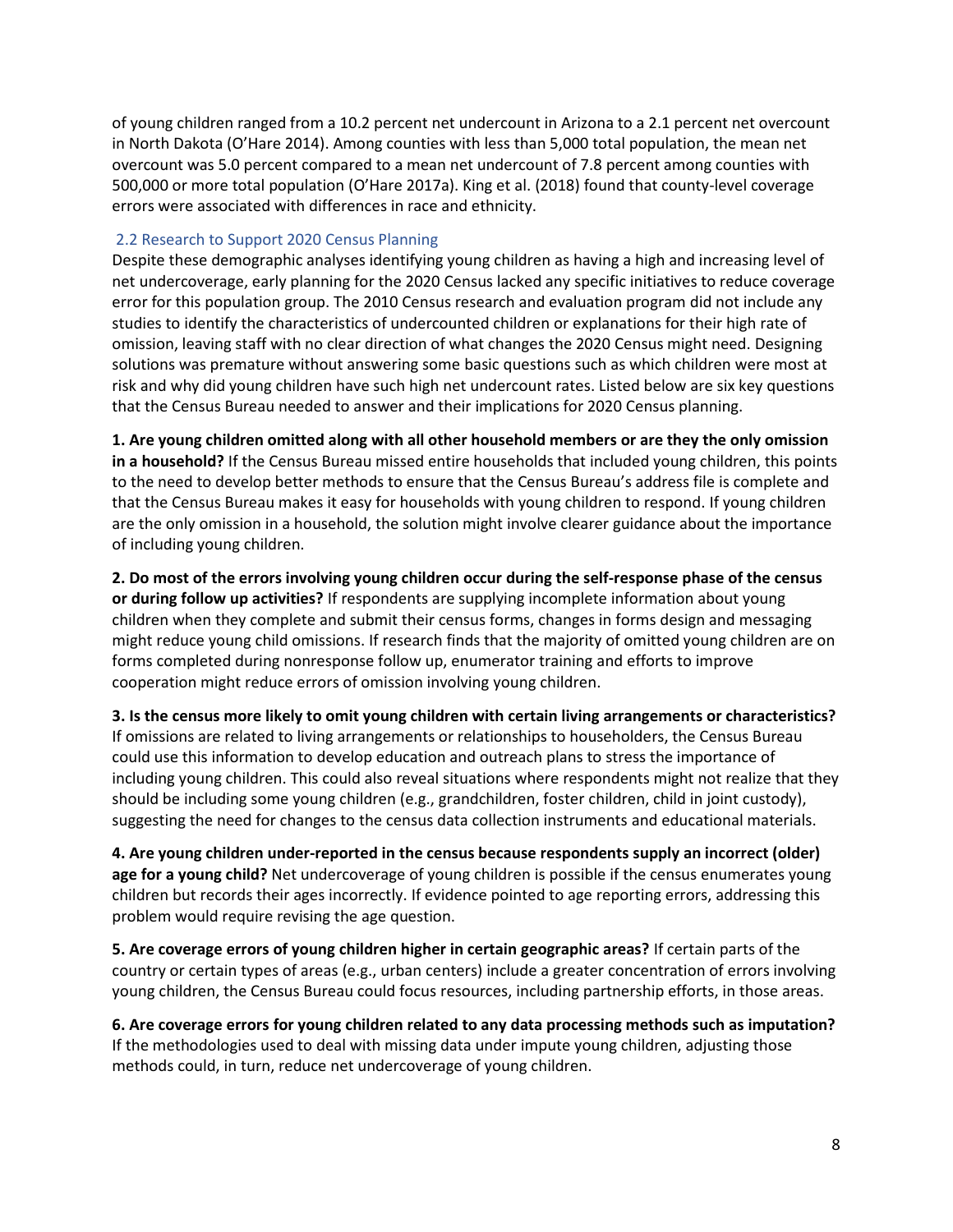# 3. TIMELINE FOR INNOVATIVE CENSUS BUREAU ORGANIZATIONAL CHANGES

## 3.1 Early Efforts

After the 2010 Census, there was an increase in research and attention related to the undercount of young children within the Census Bureau. The major activities and events noted below provides a timeline of key activities following the 2010 Census. To be clear, this is not a complete accounting of all activities related to improving the count of young children in the 2020 Census, but we believe the summary provides a good representation of the post-2010 efforts.

From the Fall of 2011 until the Fall of 2013, Dr. William P. O'Hare was an American Statistical Association/National Science Foundation/Census Bureau Research Fellow at the Census Bureau focused on the net undercount of young children in the census. Among other things, his research generated two Census Bureau working papers (U.S. Census Bureau 2014a and 2014b) and eventually a book (O'Hare 2015).

During 2013, an informal Census Bureau task force under the leadership of Deborah Griffin held regular meetings to explore the collective knowledge of the Census Bureau about the net undercount of young children. This task force included staff from across the Census Bureau with the goal of summarizing what the Census Bureau knew, and did not know, about the extent of the undercount of young children in the decennial census. The product from this group was a detailed task force report (U.S. Census Bureau 2014c). The report recommended education and outreach within the Census Bureau, a broad set of evaluations using existing data, and research requiring new data collection.

On the heels of this report, and in recognition of the high and growing net undercount of young children in the census, Frank Vitrano, Associate Director for the Decennial Census at the time, authored a census blog on the topic (Vitrano 2014). In it he announced:

*"Along with my decennial managers, I stand committed to reversing this decline in coverage for young children in the 2020 Census. In fiscal year 2015, we will establish a team of experts from across the Bureau to focus on coverage improvement activities for the 2020 Census. Their first responsibility will be to identify and prioritize key evaluation and research projects. I can promise you that improving the coverage of children under the age of five will be high among their priorities. This team will report to Census Bureau leadership and will be responsible for making sure that this problem continues to receive the attention that it deserves.*

*In addition, I plan to identify a point person for this specific issue – improving the coverage of young children in official statistics. This individual will serve as an advocate for high quality data for young children and work with both decennial and demographic survey managers to understand and address the causes for this undercount."*

In many ways the Vitrano blog set the tone for much of the activity at the Census Bureau in the years leading up to the 2020 Census and provided a much stronger focus on the undercount of young children from 2015 to 2020 compared with the efforts that took place between 2005 to 2010. In January 2015, the Census Bureau named senior Census Bureau researcher Patrick Cantwell to head up the initiative on the undercount of young children.

#### 3.2 The Undercount of Young Children Research Team (2015 – 2018)

In early 2015, the Census Bureau begin to assemble a small group of analysts (under the leadership of Scott Konicki reporting to Patrick Cantwell). The team began a dual track effort to (1) educate Census Bureau staff on the issue of the undercount of young children and (2) research the characteristics of missed children and possible causes for their omission. This team included staff from across the Census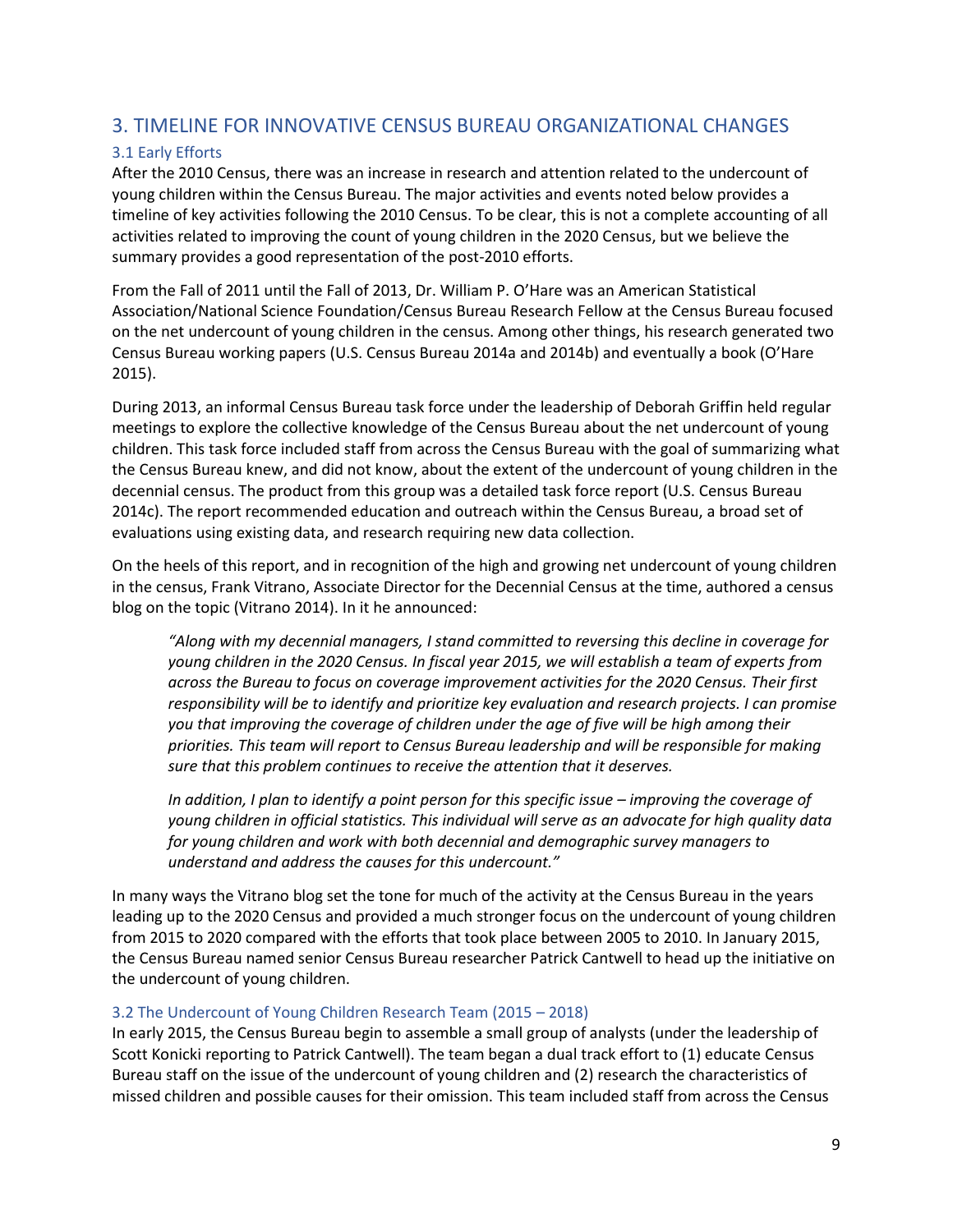Bureau and two external researchers (Dr. William O'Hare and Deborah Griffin). In April and May of 2015 members of the Undercount of Young Children Research Team briefed the Census Bureau director, deputy director, associate directors, and other decennial leaders on the issue of the undercount of young children in the census. Senior management agreed that it was critical that staff within the Census Bureau understand the scope of the problem in order to influence design decisions that might result in reductions in coverage error for young children in 2020.

By mid-decade, the Census Bureau began a series of efforts focused on raising awareness within the Census Bureau about the challenges of successfully counting young children in the decennial census. Between August 2015 and April 2017, staff conducted 32 briefings with managers and staff across the Census Bureau, advisory committees, and partners. See Appendix A for details. These briefings clearly increased awareness on this issue and alerted staff to the need to consider the impact of operational changes on the quality of data for young children. Decennial census staff, especially those in the communication directorate began to develop plans for 2020 initiatives to address the high net undercount of young children.

The research team's priority was to use existing data from the 2010 Census to learn more about the types of errors resulting in young child omissions, the characteristics of undercounted young children, and possible causes for this undercount. The team accessed data from the following sources:

- 2010 Census Coverage Measurement Survey (CCM).<sup>4</sup>
- 2010 Demographic Analysis (DA).
- 2010 Census Coverage Probes and Coverage Follow up Operational Data.
- American Community Survey (ACS).
- Edited 2010 Census data files.
- Esri Tapestry Segmentation<sup>5</sup> and the Census Bureau Planning Database.

Appendix B includes brief descriptions of each of these sources.

Between 2016 and 2019 the team released 13 detailed research reports and a summary report. Appendix C supplies a brief overview of each of these research reports. U.S. Census Bureau (2022a) is the Census Bureau's Undercount of Young Children webpage with links to the final results. Unfortunately, the Census Bureau's release of many of these reports were too late to have much impact on planning for the 2020 Census. One lesson learned here is to make sure to undertake this kind of research early in the decade to ensure that operational and communication efforts can build off research findings and help shape census planning. In addition to producing this series of research reports and supplying regular updates to senior census management, the Undercount of Young Children Research Team briefed the Census advisory committees and external groups on their findings (e.g., U.S. Census Bureau 2016c).

From the beginning there was the assumption that there was no single factor responsible for the high net undercount of young children. Findings from the research undertaken by the research team supported that assessment.

<sup>&</sup>lt;sup>4</sup> Some reports refer to the CCM as the Post-Enumeration Survey (PES) because the PES is a critical part of the methodology.

<sup>&</sup>lt;sup>5</sup> Esri is an international supplier of geographic information system software. Esri created the Tapestry demographic and lifestyle segmentation for use in analyzing markets and consumers.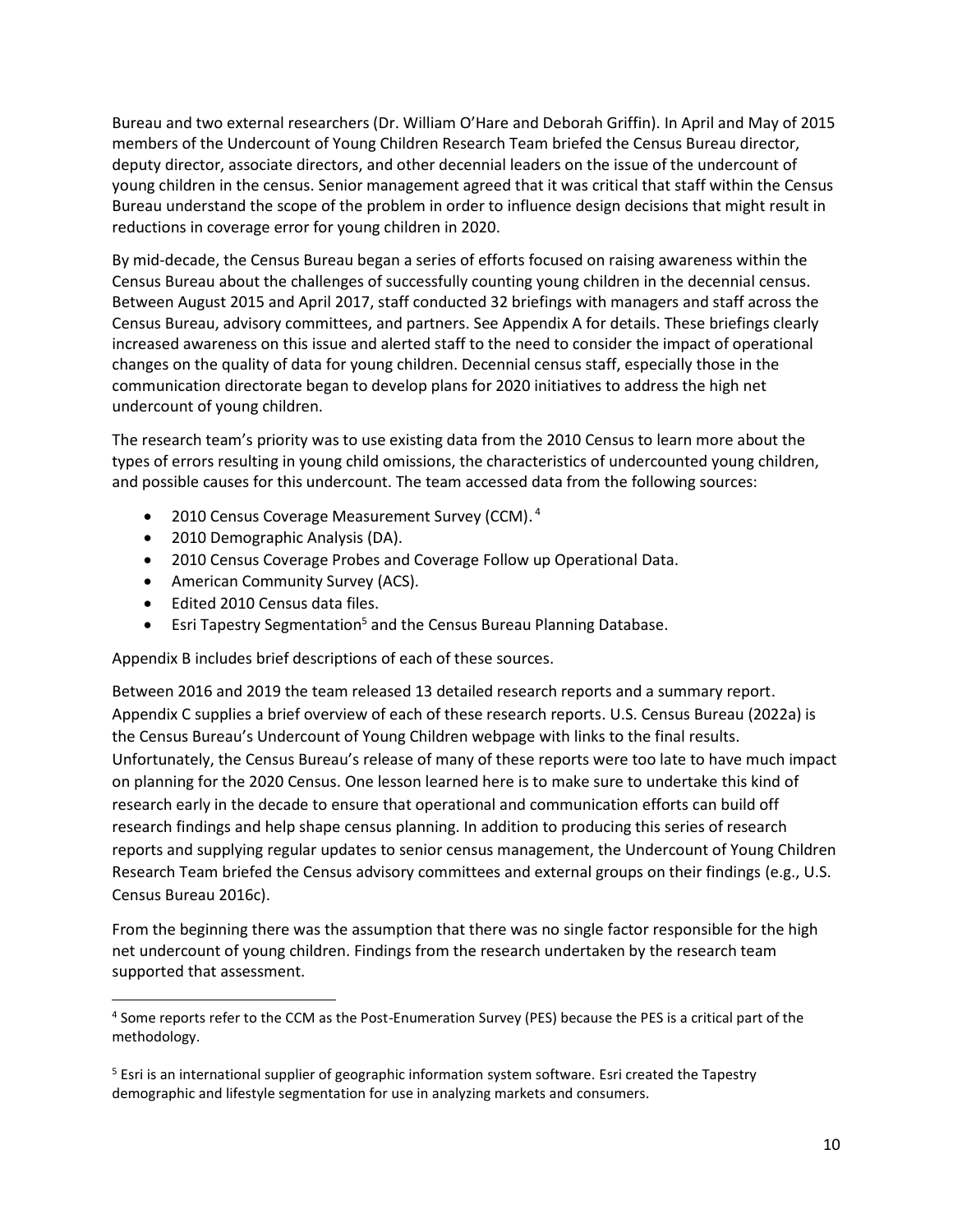#### 3.3 The Undercount of Young Children Implementation Team (2017 – 2018)

In 2017, the Census Bureau added a sub team to an existing project implementation team.<sup>6</sup> The Census Bureau set up this sub team to develop, coordinate, and manage activities aimed at improving the coverage of young children. The scope of work included partnerships, communications, outreach, enumerator training, and general coordination with the coverage improvement teams. Using the research team's findings, this team implemented changes to the wording of questions on the census form, improved training for enumerators and questionnaire assistance staff, and influenced communication and partnership initiatives. Census staff briefed the National Advisory Committee (NAC) on these changes (U.S. Census Bureau 2017h and 2018b).

#### 3.4 The Undercount of Young Children Task Force (2019 – 2020)

The Department of Commerce and external stakeholders encouraged the Census Bureau to review 2020 operational and communication plans to confirm that they included all possible efforts to improve the count of young children. Following a presentation on communications at the November 2018 NAC meeting, child advocates expressed concern that the presentation did not include any information on young children. In early 2019, the Census Bureau established the Undercount of Young Children Task Force to improve communication and coordination on initiatives within the Census Bureau to reduce the undercount of young children and to ensure that all efforts to improve the count of young children in the 2020 Census were operationalized. Appendix D includes the mission statement and scope of this task force. The Census Bureau contracted with two outside experts on the undercount of young children, Dr. William O'Hare, and Deborah Griffin, to aid this task force. In addition to working to ensure 2020 Census methods were in place, the task force proposed 2020 Census research and evaluation projects.

The task force became an important communication vehicle within the Census Bureau but also for the advisory committees, the child advocacy community, and external stakeholders to learn about census activities and for the Census Bureau to learn about CAK-funded research results and CAK activities. While the research team that was formed in 2015 analyzed and summarized important aspects of the 2010 Census undercount of young children, the task force was successful in moving a final set of their research reports through required reviews for public release.

Of critical importance was the identification of a single point of contact within the Census Bureau on this issue. The Census Bureau named Karen Deaver as the task force chair, and she was responsible for updating the NAC on the work underway to improve the count of children in 2020 and to provide regular conference calls with the CAK. In early 2019, CAK began regular meetings with the Census Bureau liaison to receive updates on the progress of specific initiatives and to obtain answers to their questions about research and other activities. Establishing an ongoing mechanism to support communication between the Census Bureau and the child advocacy community was extremely successful and is something that the Census Bureau should extend.

#### 3.5 The Young Children Communications Team (2019 - 2020)

The Census Bureau assembled a team which included communications experts, 2020 Census operations and project leaders, members of the Undercount of Young Children Task Force, and subject-matter experts on households with young children to create a Young Children Communications Team. This team developed plans for materials and partnerships specific to households with young children in the 2020 Census. The 2020 Census Partnership and Communications Program included "children under five" as a program element in their Community Partnership and Engagement Program (U.S. Census Bureau 2018c).

<sup>&</sup>lt;sup>6</sup> Project implementation teams were responsible for overseeing operational implementation of specific projects (e.g., coverage improvement methods).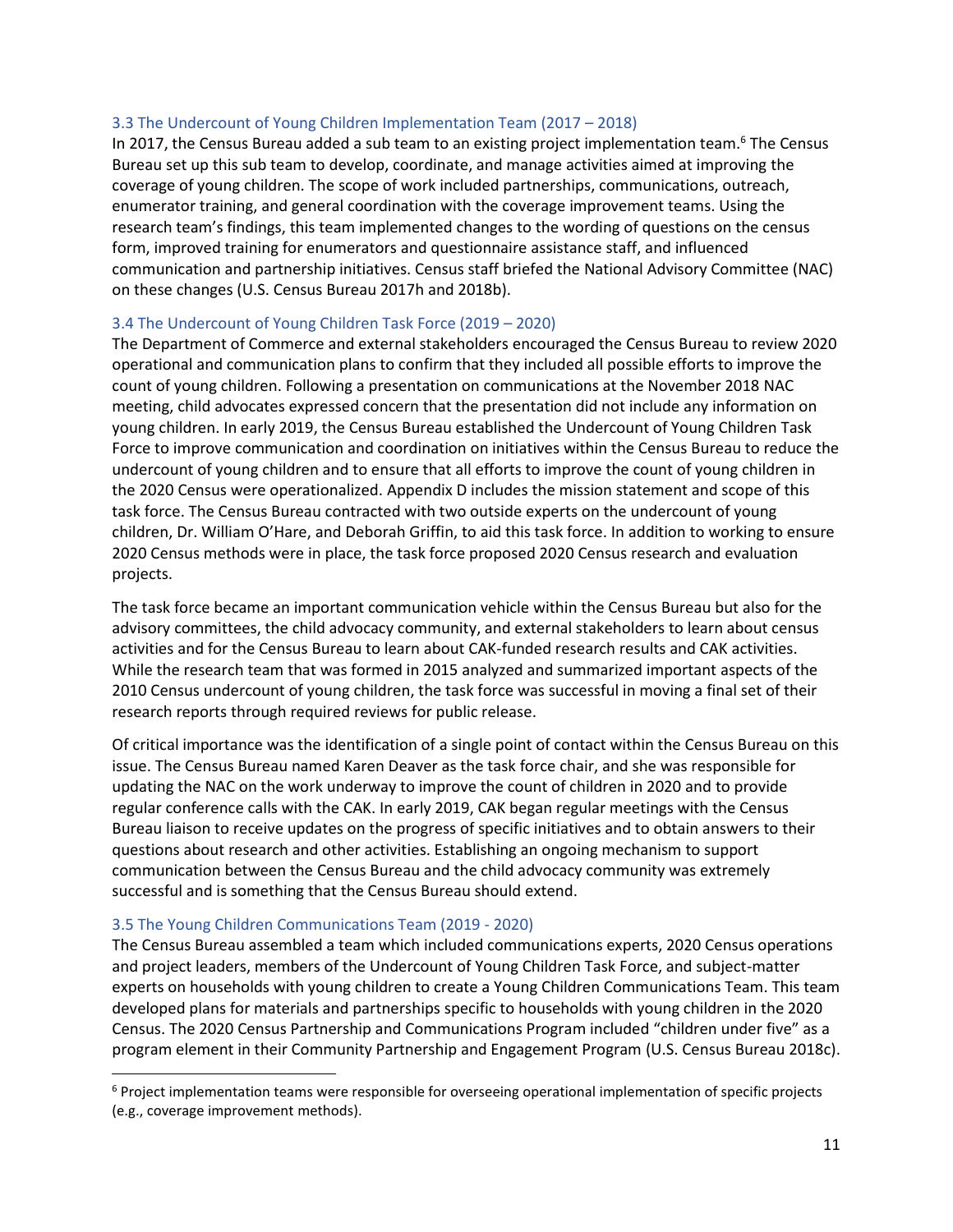The 2020 Census Integrated Partnership Program's strategic frameworks included "young children" as a hard-to-count population (U.S. Census Bureau 2019f). The contractor responsible for the advertising and communications campaign for the 2020 Census was Young & Rubicam (often referred to as team Y&R). One of the elements of this contract was a focused campaign to improve the count of young children.

## 3.6 Other Census Bureau Research

Awareness of this issue within the Census Bureau led staff in the Center for Administrative Records Research and Applications to examine linked data sets from the 2010 Census. Fernandez, Shattuck & Noon (2018) used administrative records, linked to 2010 Census and ACS data, to explore the characteristics of children under age five who the 2010 Census likely undercounted.

The main vehicle the Census Bureau used to hone 2020 Census messaging was the Census Barriers, Attitudes and Motivators Study (CBAMS) conducted in 2018. This involved a survey and a set of focus groups. The Census Bureau's original analysis of CBAMS did not include any information on families with young children, but in early 2019, the Census Bureau completed a special analysis of the 2020 CBAMS data focusing on households with young children (U.S. Census Bureau 2019e) which found parents of young children differed from others in a few important ways.

As the Census Bureau began preparations to produce the DA estimates for 2020, they established a subject matter expert advisory group to help them grapple with technical questions. As a sign of the increased attention to the count of young children, they included an expert on the undercount of young children in the advisory group.

Census Bureau staff analyzed population estimates and county-level DA results to create new information about the young child undercount (King et al. 2018). These data were critical for later research to identify census tracts with the highest risks of undercounting young children.

# 4. CENSUS ADVISORY COMMITTEES

## 4.1 Census Bureau National Advisory Committee

The Census Bureau's National Advisory Committee (NAC) consists of 32 members appointed by the Census Bureau director. The Census Bureau established this advisory group to make recommendations to the Census Bureau on a broad set of topics, including race and ethnicity, hard to reach populations, language, American Indian and Alaska Native tribal considerations, data privacy and confidentiality. The NAC established in 2012 replaced advisory committees for the 2010 and earlier censuses. The NAC meets twice a year where Census Bureau staff make presentations and request feedback from members. The NAC makes formal recommendations to the Census Bureau and for certain topics creates working groups.

In 2016, the NAC set up an Undercount of Young Children Working Group which worked with Census Bureau staff to stay abreast of their research and to recommend operational and communication plans for the 2020 Census that held promise to reduce the undercount of young children. This working group produced an interim report and a set of recommendations (U.S. Census Bureau 2017i and 2018d).

At the time of the 2010 Census, there were no members on the Census Bureau advisory committees to provide a voice for the interests of young children. In 2012, the Census Bureau named Dr. Jerlean Daniel (former director of the National Association for the Education of Young Children) to the NAC. Since her appointment, the Census Bureau named other experts with a focus on children to the NAC and they have supplied continuous reminders about the problem of undercounted young children. The current child-focused members of NAC are Gina Adams (Urban Institute), Florencia Gutierrez (Annie E. Casey Foundation), and Iheoma Iruke (Duke University).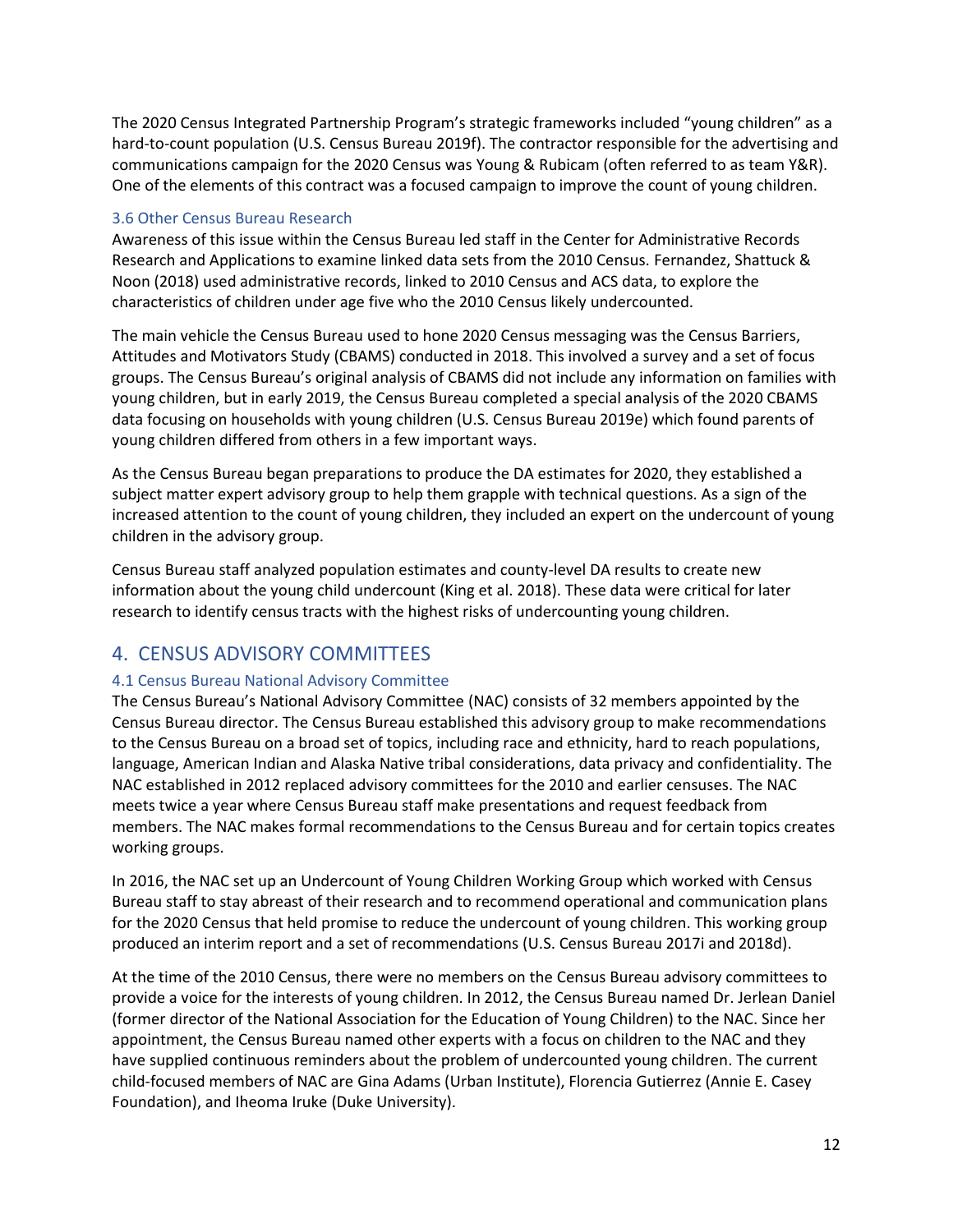### 4.2 Census Scientific Advisory Committee

The Census Scientific Advisory Committee's (CSAC) 21 members advise the Census Bureau director on the uses of scientific developments in statistical data collection, survey methodology, geospatial and statistical analysis, econometrics, and computer science. Census Bureau staff present issues relating to Census Bureau programs and activities to the CSAC for their advice. CSAC members reflect diverse backgrounds and points of view that are critical to the Census Bureau's decennial and nondecennial programs. The CSAC meets once or twice a year.

Census staff briefed the CSAC on many 2020 Census programs and issues, including the undercount of young children. The Census Bureau recently added Kristen Moore, of Child Trends, to the CSAC to make sure the committee doesn't overlook the issue of counting young children.

# 5. ORGANIZATIONS OUTSIDE OF THE CENSUS BUREAU

### 5.1 Census Counts, Census Task Force, and Leadership Conference Education Fund

The Census Counts campaign and the Leadership Conference Education Fund organized much of the stakeholder activity in the 2020 Census involving young children. The Leadership Conference Education Fund (LCEF) houses the Census Counts campaign and brings together civil rights organizations across a wide spectrum of U.S. society. Many of these organizations have grass-roots affiliates that include people who live and work in the communities most at risk of census undercoverage. The Census Counts campaign and the Census Task Force worked to communicate with community members about the importance of the census and supplied resources to facilitate participation. The website includes greater detail about the Census Counts campaign and the resources they developed for the 2020 Census.<sup>7</sup> Some of the first statistical data to help the get-out-the-count effort for young children came from the Census Counts website in 2017.

## 5.2 The Children's Leadership Council

In 2016, the Leadership Conference Education Fund begin funding the Children's Leadership Council (CLC) to mobilize the child advocacy community to pay attention to the high net undercount of young children in the census. The CLC was a coalition of fifty-seven of the nation's major organizations dedicated to improving the lives and opportunities of American babies, children, and youth. The CLC expressed interest in working with the Census Bureau to reduce the undercount of children in the 2020 Census.

During 2017 and 2018, the CLC focused much of its work on the issue of the undercount of young children and the importance of preventing this undercounting in the 2020 Census. The CLC engaged with the Census Bureau and the Census Advisory committees, giving testimony at NAC meetings from multiple CLC members on the importance of census data to the children's community. The CLC helped in educating members of Congress, the Administration and other policymakers about the census and elevating the importance of reducing the undercount of young children. Using webinars, meetings, conference calls, and other activities, the CLC raised awareness of this issue with CLC members and allies. In addition, CLC developed some products such as talking points and Frequently Asked Questions (FAQs).

## 5.3 Count All Kids

The CLC along with the Partnership for America's Children (PAC) created the Count All Kids (CAK) campaign in July of 2018 based on the strong interest in this issue among CLC members, state-based

<sup>7</sup> https://censuscounts.org/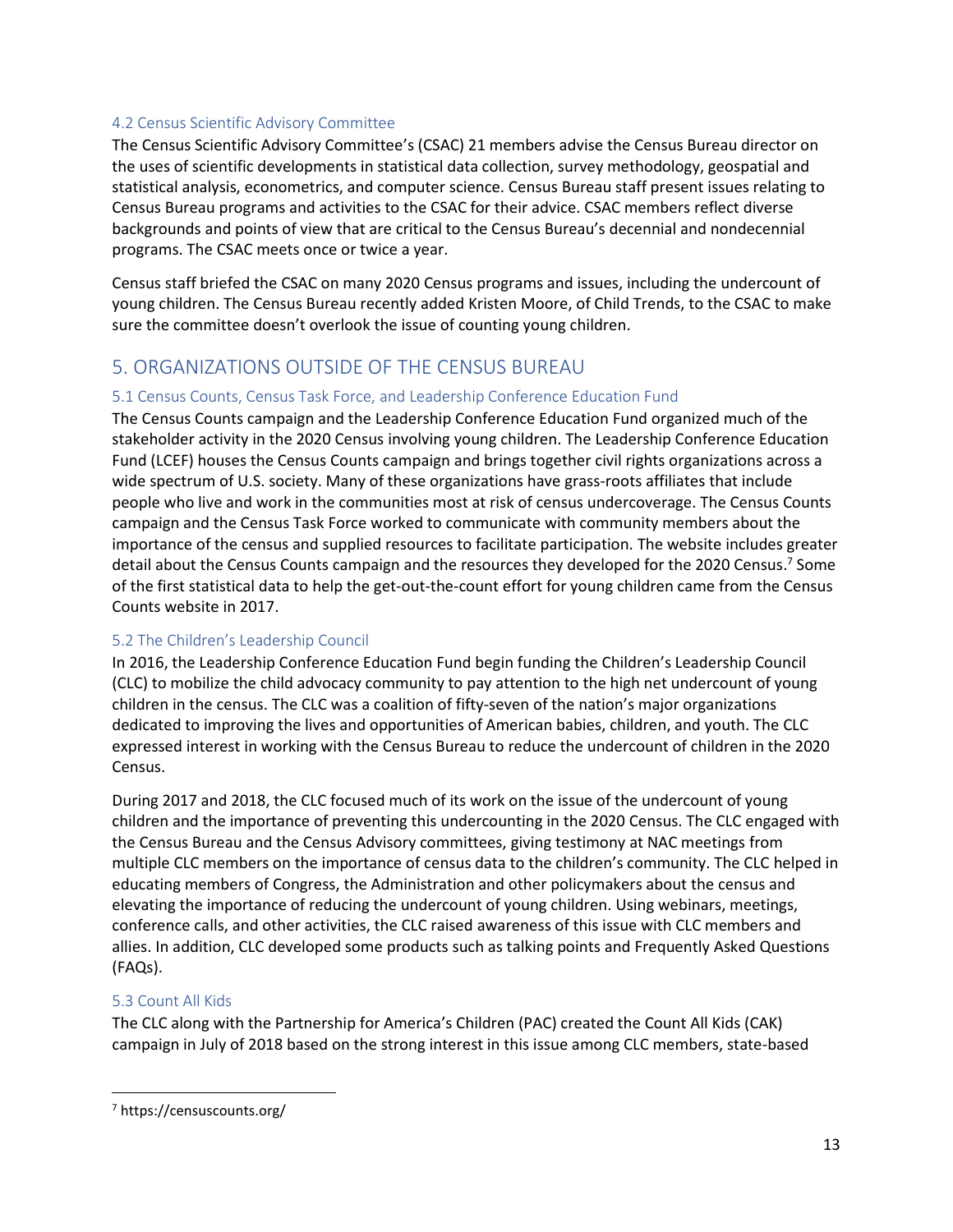child advocates and allies. The CLC ended its operations on December 31, 2018, and the leadership of CAK transferred entirely to PAC.

The CAK campaign includes national, state, and local children's organizations and allies. Between 2018 and 2021 the CAK focus was on trying to get a correct count of young children in the 2020 Census. According to their website<sup>8</sup>,

*The Count All Kids Campaign is a public outreach effort to work with advocates, state and local policy makers, service providers and others to persuade families with young children to fill out the census questionnaire and include their children.* 

The CAK campaign had three main functions:

- Serving as a conduit for getting information from the Census Bureau to child advocates across the country.
- Engaging in primary research on topics related to getting an accurate count of young children in the census.
- Providing feedback and advice to the Census Bureau based on their research and the experiences of the national, state, and local network of advocacy groups.

The CAK's role was to continue advocacy with the Census Bureau and raise awareness among the public, advocates, allies, and policymakers about the quality of census data on children in general and the undercount of young children in the census in particular. The CAK interacted directly with the Census Bureau in meetings and conferences and indirectly through the NAC and CSAC to influence the design of the 2020 Census operations and communications plan. The CAK mobilized individuals and groups interested in getting a more accurate count of young children. They also linked with the broader census stakeholder community.

As we approached the 2020 Census, major stakeholders and the philanthropic community established several organizations to function as "hubs" for given populations. The Count All Kids campaign became the hub for people and groups interested in the undercount of young children.

To address the lack of CBAMS focus groups with parents of young children, CAK commissioned several focus groups with parents of young children to gather more information on messaging (Count All Kids 2019a). This external research complemented the Census Bureau work, supplying insights into reasons why young children are missed in the census.

## 5.4 Population Reference Bureau

The Population Reference Bureau (PRB) is a private, non-profit organization specializing in supplying information on population, health, and the environment.<sup>9</sup>

In the fall of 2018, PRB started research to develop tract-level data about the risk of the 2020 Census undercounting young children. Such data would help the Census Bureau, child advocates, Census Complete Count Committees, and other stakeholders pinpoint where to focus their efforts in the getout-the-count work. To support this research the Census Bureau gave PRB access to 2010 Census county-level net undercount rates for children under age 5 for a set of 689 large counties. Census

<sup>8</sup> <https://countallkids.org/about-cak/>

<sup>9</sup> https://www.prb.org/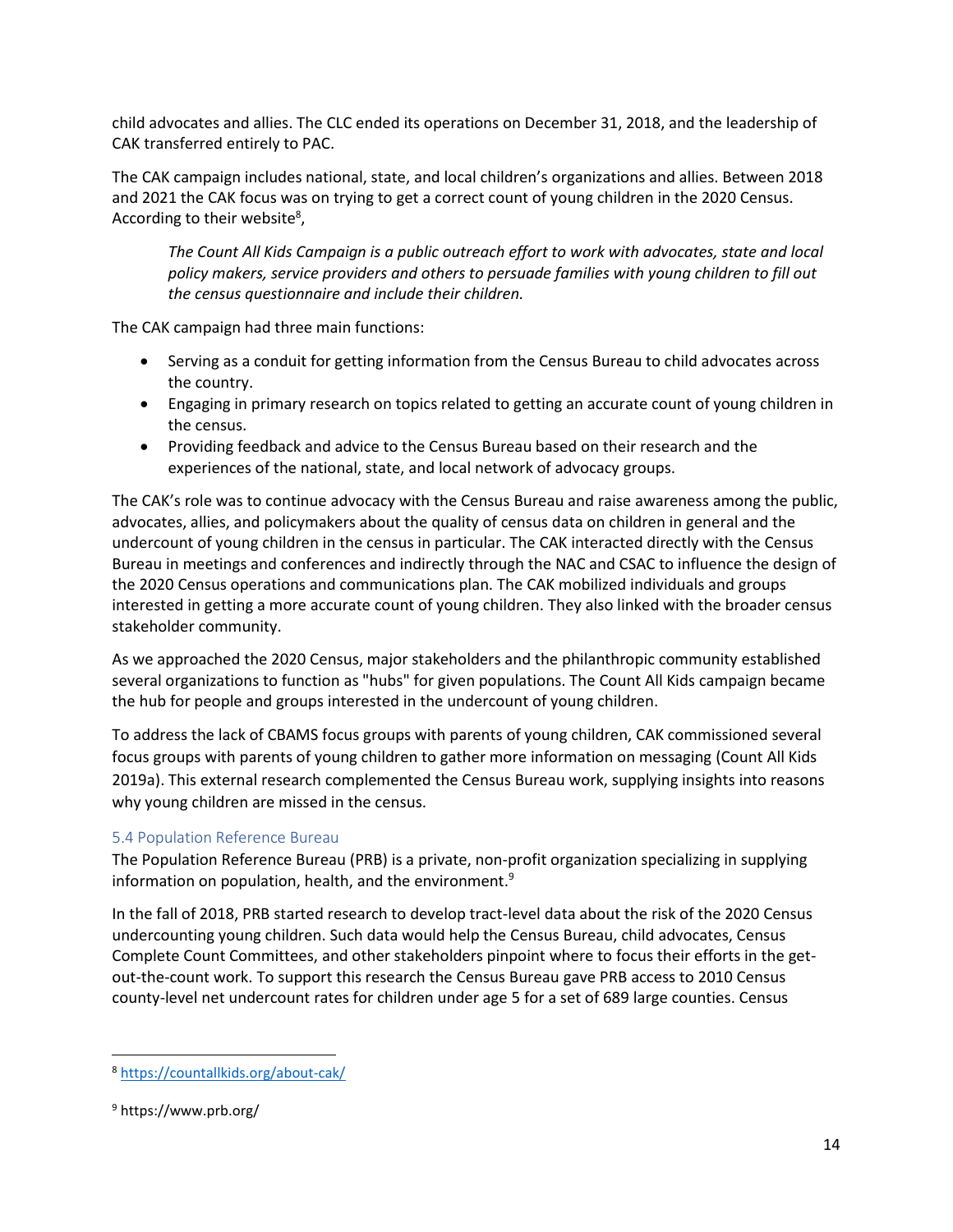coverage of young children varied widely across these counties, ranging from a 19.3 percent net undercount to a net overcount of 12.0 percent.

PRB developed a set of 40 potential explanatory variables based on past Census Bureau research, conversations with Census Bureau staff, consultation with outside experts, and a review of the literature on census accuracy. Based on the model and updated data from the 2013-2017 American Community Survey, PRB predicted the 2020 Census net undercount rate for children under age 5 for each census tract in the 689 counties with at least 25 children under age 5. PRB assigned census tracts into one of three categories of risk of young child undercount:

- Low Risk of a net undercount in the 2020 Census (predicted net overcount),
- High Risk of a net undercount in the 2020 Census (predicted net undercount rate of 0 to 8.29 percent), and
- Very High Risk of a net undercount in the 2020 Census (predicted net undercount rate of 8.3 percent or higher).

PRB issued a report with the detailed methodology used for the tract level predictions (O'Hare et al. 2020) and made a large data file available to the public. PRB also developed a series of databases and interactive maps that included tract-level census self-response rates along with the undercount risk measure and the number of children under age 5. They updated these databases and maps weekly from the end of May 2020 through mid-October 2020 (Mather 2020).

# 6. CENSUS BUREAU AND STAKEHOLDER COLLABORATION

## 6.1 Early Meetings

Several groups outside the Census Bureau with a strong interest in high quality data about children reached out to the Census Bureau, raising this issue, and asking what specifically, the Census Bureau planned to do in 2020 to reduce the historic and problematic undercount of young children.

A series of meetings between 2016 and 2018 set the tone for engagement involving the Census Bureau and child advocates related to the undercount of young children in the 2020 Census. Three early meetings with Census Bureau staff (April 2016, March 2017, and June 2017) signaled a greater commitment on the part of the Census Bureau to address this issue in the design of the 2020 Census.

- Under the auspices of the Annie E. Casey Foundation, with assistance from the CLC and the LCEF, there was a meeting held on April 28, 2016, involving Census Bureau senior staff and prominent child advocates interested in the 2020 Census. We believe this was the first meeting between a Census Bureau director and child advocates.
- The CLC hosted a meeting in March of 2017 for CLC members and representatives of the Census Bureau on the issue of the undercount of young children and the Census Bureau plans to address it. Census Bureau staff shared some of their early research findings and operational and communication plans to address this undercount. This meeting provided an opportunity for the Census Bureau to connect with, and learn from, key stakeholders in the children's community about their concerns.
- On June 8, 2017, CLC hosted a meeting of child advocates and key Census Bureau personnel. In the morning session of this meeting, attendees heard from Census Bureau staff about operational and communication plans. In the afternoon session, representatives from stakeholder organizations had an opportunity to share their plans and their concerns with the Census Bureau. The Census Bureau's Associate Director for Decennial Census (Al Fontenot) attended this meeting, another reflection of the Census Bureau's commitment to this issue.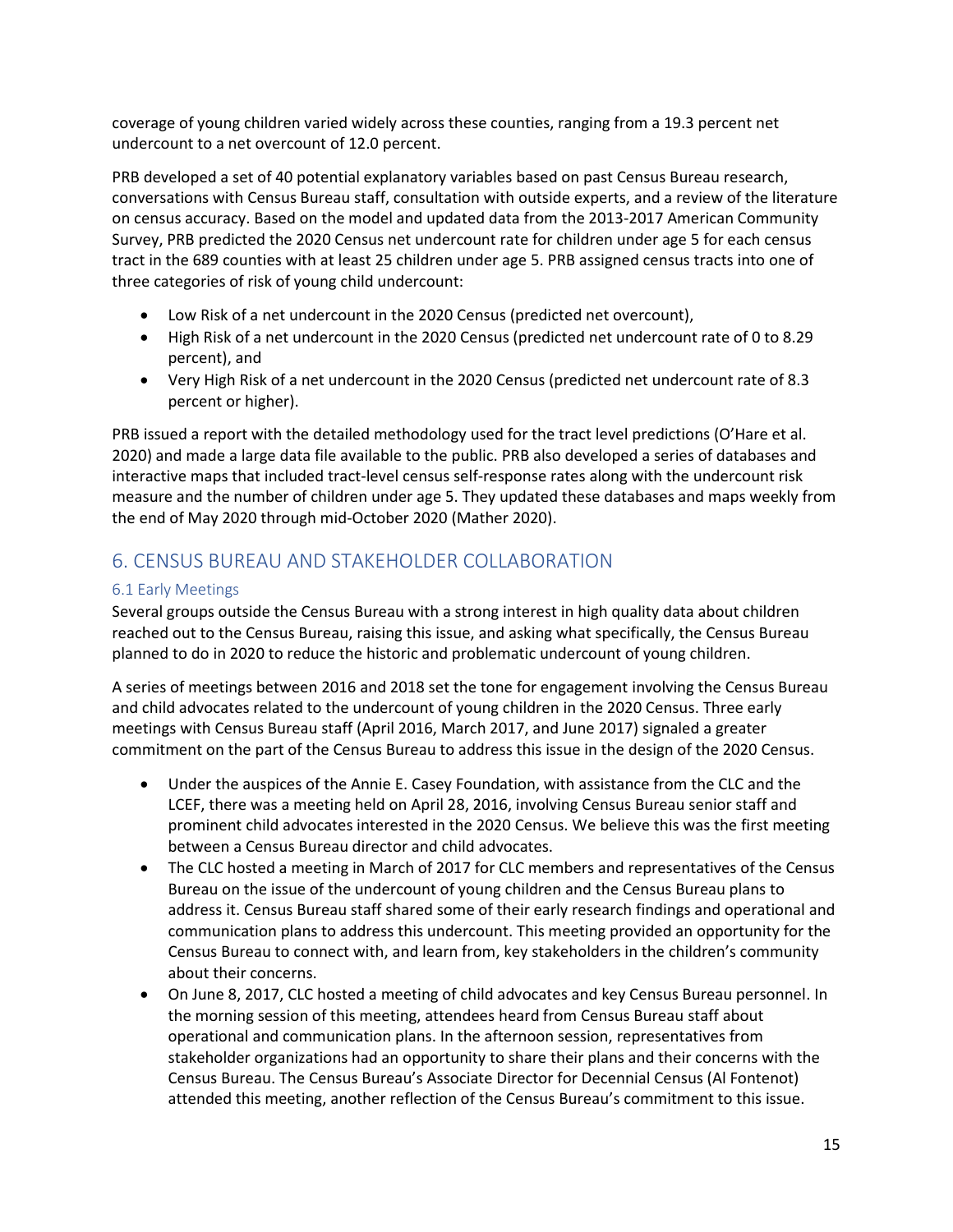These meetings set a positive tone for advocates and other stakeholders to work with the Census Bureau to share future research and discuss partnership and communication projects to address the undercount of young children in the 2020 Census. Building this foundation was key to successful communication and collaboration.

### 6.2 Sharing Research and Plans for 2020

The sharing of research findings, outreach materials, and plans between the Census Bureau and the child advocacy community in the 2020 Census was unprecedented. The information sharing involved multiple mechanisms and sometime relied on informal relationships between researchers and advocates. This section reviews several of the key facets of this activity.

Census Bureau staff hosted brainstorming sessions with existing and potential national partners to exchange ideas, learn from external advocates, and discuss methods of reaching respective audiences. The Census Bureau designed this collaborative session to share tactics and find future opportunities for collaboration. CAK members took part in this event sharing their ideas and research-based recommendations for messaging.

The communications team at the Census Bureau and Lake Research conducted focus groups to evaluate the effectiveness of alternative messaging. Team Y&R's specific campaign to improve the count of young children developed messaging themes involving young children that they evaluated in focus groups of participants with children. Census Bureau staff and CAK staff shared their results and their draft materials in conference calls and meetings.

As Census Day approached, the CAK conducted a full day workshop in Washington, DC to educate advocates leading state young child census outreach campaigns about the resources and strategies available to support their work to count all young children in the 2020 Census. Senior Census Bureau staff attended this December 2019 workshop to supply an overview of the operational and communication changes in place for the 2020 Census to improve the count of young children. Census Bureau staff also shared specific resources (toolkits, infographics, posters, and Public Service Announcements) available for use by CAK members and the public in general. During this meeting, staff from the Census Bureau heard about CAK-sponsored research results, took part in brainstorming sessions, and answered questions from CAK members and other attendees. At this conference PRB staff unveiled the data file showing census tract-level data on the risk of undercounting young children.

On February 22, 2020, the Census Bureau hosted a national kickoff event in Cleveland, Ohio, to further elevate the importance of counting all young children in the 2020 Census. The event was attended by a CAK representative and local child advocates from Ohio.

The Census Bureau developed a webpage devoted to the undercount of young children. This webpage included links to research reports, the infographic about, "Counting Young Children in the 2020 Census," the Director's blog, and presentations made by Census Bureau staff on research findings and 2020 plans (Konicki 2018).

The CAK's website included blogs, links to webinars and reports, and links to other resources.

# 7. RESULTS – ANSWERING KEY 2020 PLANNING RESEARCH QUESTIONS

Section 3.2 of this report includes information about the data sources used by the Census Bureau research team. Many of these sources are mentioned below. This section summarizes how research on the undercount of young children this decade provided answers to six key 2020 planning questions.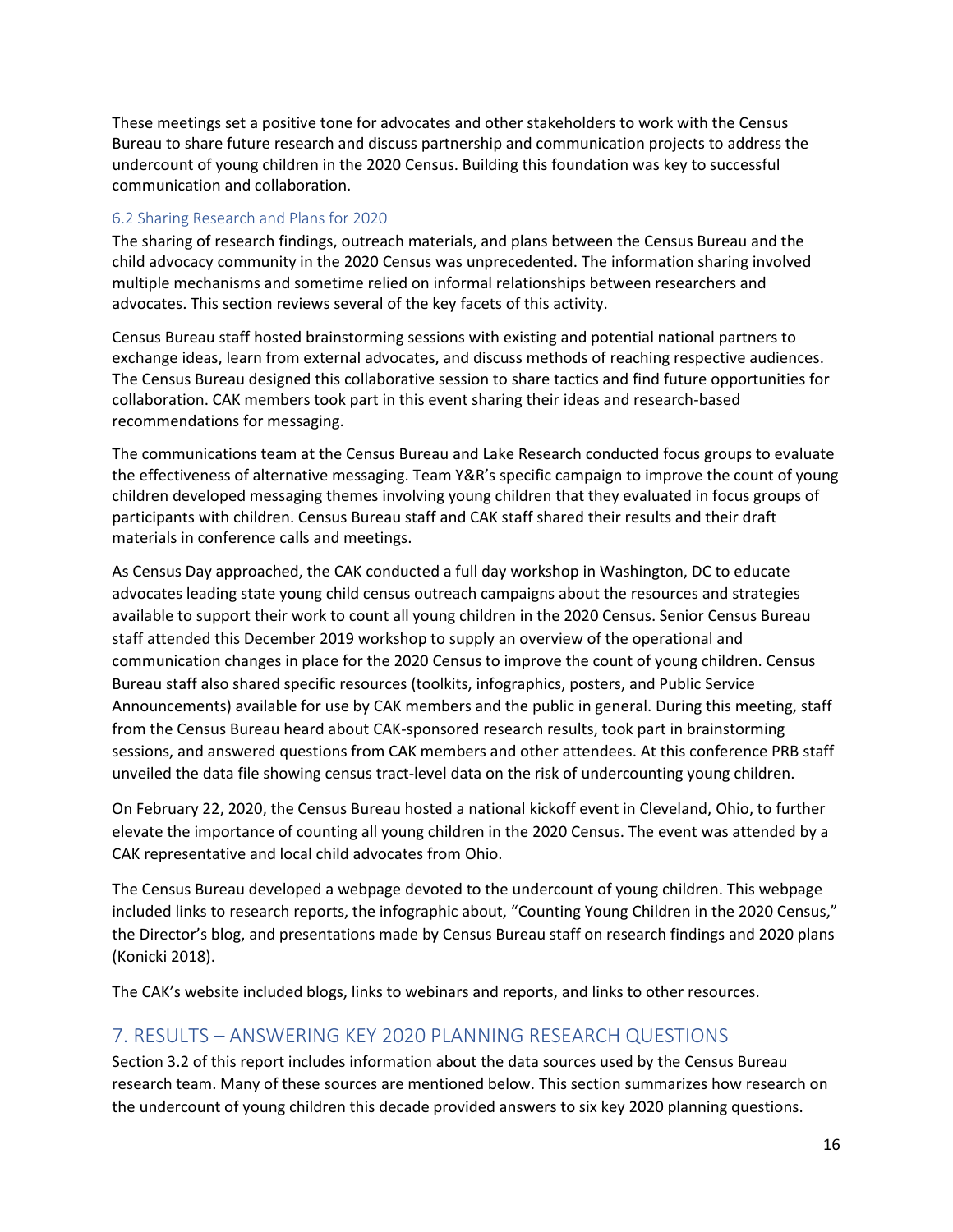## 7.1 Are young children omitted along with all other household members or are they the only omission in a household?

Research using 2010 Census data found evidence that some young child omissions were the only omission in a household but some young children were omitted along with other household members or sometimes all household members. These situations may be explained by rostering errors with a response excluding a child in error or excluding a child along with a possible subfamily (U.S. Census Bureau 2017d and 2019c).

There are multiple situations when the 2010 Census omitted young children along with all household members. The CCM data showed that the 2010 Census missed some young children because the address they lived at on April  $1<sup>st</sup>$  was not on the final list of census addresses. Those housing units may have never been on the original address list, or one of the 2010 Census operations may have removed them in error (U.S. Census Bureau 2017d and 2019c). Other errors occurred when the address list included the household's address, but the entire household was either missed, enumerated in the wrong location, or enumerated without complete name and demographic information (U.S. Census Bureau 2017d and 2019c).

Fernandez, L., Shattuck, R. and Noon, J. (2018) found evidence that some of the children in the administrative records population who could not be found in the 2010 Census records were from households that the census counted (suggesting the children were the only omission in that household). The research also found that the census omitted other young children along with their whole household.

## 7.2. Do most of the errors involving young children occur during the self-response phase of the census or during follow up activities?

CCM data allowed researchers to analyze the method of data collection associated with young child omissions. U.S. Census Bureau (2017d) found more evidence of young child coverage errors in households that required nonresponse follow up compared with households that self-responded. The CCM data found notable omissions in households from nonresponse follow up operations, including households that required the use of proxy data from a neighbor or landlord. The reasons for these errors might be attributed to the respondents, to the enumerators, or to nonresponse issues. The households enumerated in nonresponse follow up are generally considered to be hard-to-count. As discussed in section 7.3, the research team found that young children were more likely than older children to live in hard-to-count households.

CCM provided evidence that some young children were missed when the housing unit in the PES matched a housing unit in the census and some household members matched, but the child was not found. This suggests that some respondents excluded young children when they responded. The person completing the census might have been confused or chose to conceal information resulting in the omission of these young children. There is some anecdotal evidence that young children are omitted from the census questionnaire when the household has more people that the lease allows. Respondents fear the data from the census will be made available to the landlord.

Analysis of data on 2010 Census self-response questionnaires that failed a coverage edit<sup>10</sup> shows that when some respondents completed their census forms, they may have had some confusion about including young children (U.S. Census Bureau 2017b and 2017c). Further analysis found that the coverage probes specifically asking about "newborns or babies," "foster children," and "other relatives"

<sup>&</sup>lt;sup>10</sup> Coverage edit is a census procedure designed to identify possible respondent errors, specifically persons omitted or included in error.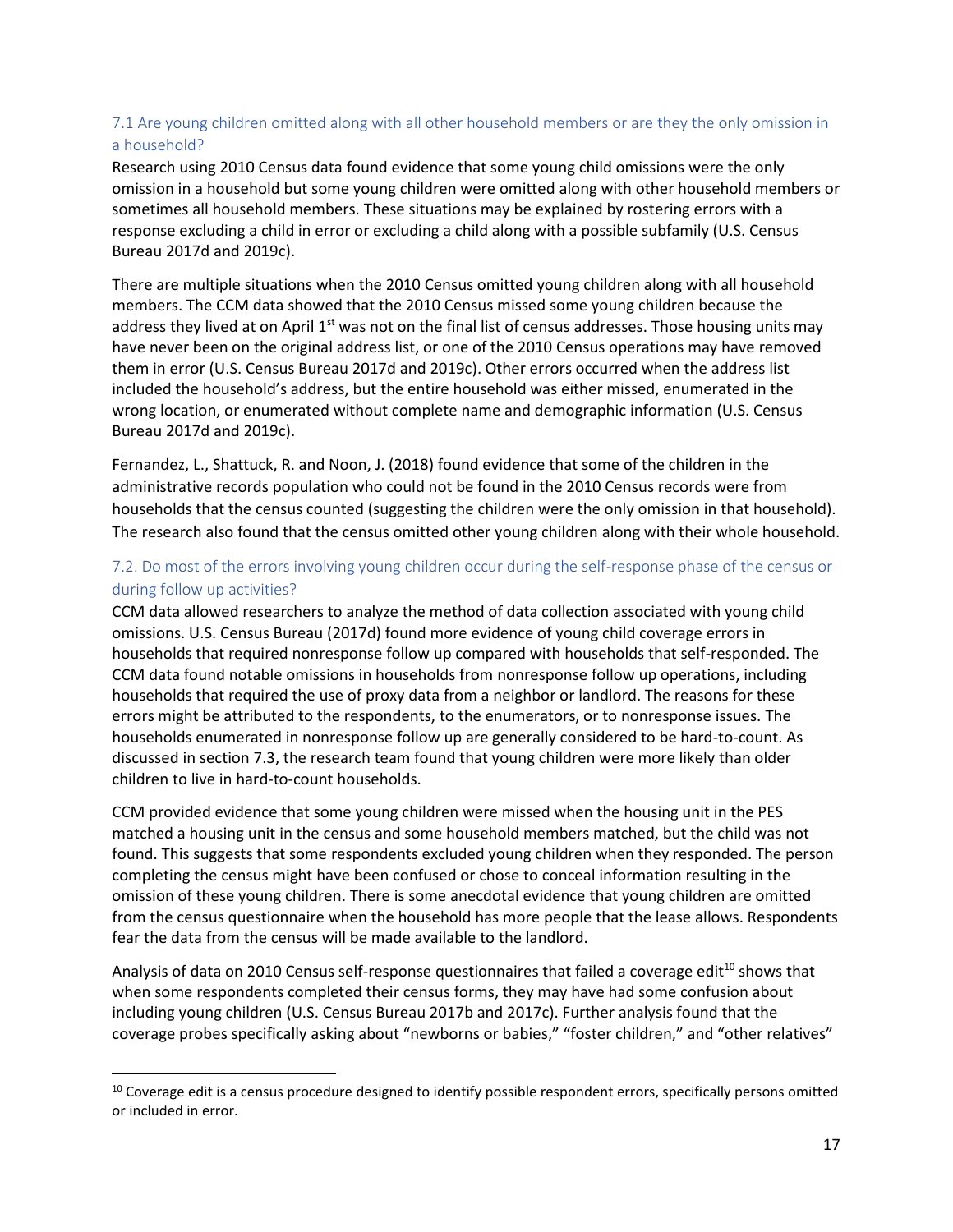prompted respondents to add young children they had initially omitted (U.S. Census Bureau 2017c). These results suggest that some respondents were unsure about including newborns, babies, foster children, and other relatives until they reached these reminder probes on the 2010 Census questionnaire. U.S. Census Bureau (2019d) concluded that respondents who were willing to complete a census questionnaire sometimes made rostering errors and that the high net undercount of young children is due in part to this misunderstanding.

Several additional studies support the conclusions that a large share of respondents do not think they are supposed to include young children when they complete the census. Evidence collected by the Census Bureau in 2014 identified potential respondent misbeliefs about children and the census. Census Bureau researchers (Nichols et al. 2014a, 2014b, 2014c, and 2016) found that respondents were consistently less likely to believe the Census Bureau wanted to collect names of children compared to names of adults.

In the summer of 2019, CAK engaged Lake Research Partners to survey households with children ages 5 and under, making less than \$50,000 per year to find out more about why the census misses young children. Lake Research Partners designed and administered an online survey conducted from July 15 to July 28, 2019. The survey examined beliefs about the census and young children and explored the effectiveness of potential messages. These results supplied important information in planning messaging for 2020. That research resulted in a key finding – a sizable proportion of parents did not think the census included young children (Griffin and O'Hare 2020). Analysis found that 10 percent of respondents did not plan to include their young child in the census and another 8 percent were not sure if they would include their young child, suggesting they did not think young children were supposed to be included in the Census. For some groups, such as Hispanics, the numbers were higher.

The National Association of Latino Elected Officials (NALEO) Educational Fund is a non-profit, nonpartisan organization facilitating full Latino participation in the American political process.<sup>11</sup> NALEO efforts during the planning and conduct of the 2020 Census included educating policymakers about the need for sound and cost-effective planning for the 2020 Census and advocating for an accurate count of Latinos. In the summer of 2018, NALEO asked Hispanic respondents with young children if they thought those young children were supposed to be included in the census. The survey results identified a noteworthy problem about Hispanic households with respect to counting young children (Vargas 2018). NALEO's survey of Hispanic respondents found that about 15 percent were not sure if the census included young children (Vargas 2018). The high rates at which Hispanic respondents do not believe the Census Bureau wants young children included in the census may help explain the high net undercount of Hispanic young children.

In the fall of 2019, Article 1, a national civic campaign to promote the 2020 Census, commissioned a survey of several hard-to-count groups, and asked a question about whether respondents thought young children were supposed to be included in the census. In the general population, about a third of the population were unsure if, "the census counts all children and/or babies." For young adults (ages 18 to 34) which is the age group most likely to be parents of young children, 40 percent were unsure if the census included children or babies. Article 1 and Quadrant Strategies (2019) concluded, "Misinformation and a lack of knowledge are standing in the way of everyone being counted in the 2020 Census – especially when it comes to young children."

<sup>&</sup>lt;sup>11</sup> Additional information about NALEO and the 2020 Census is found at https://naleo.org/census/.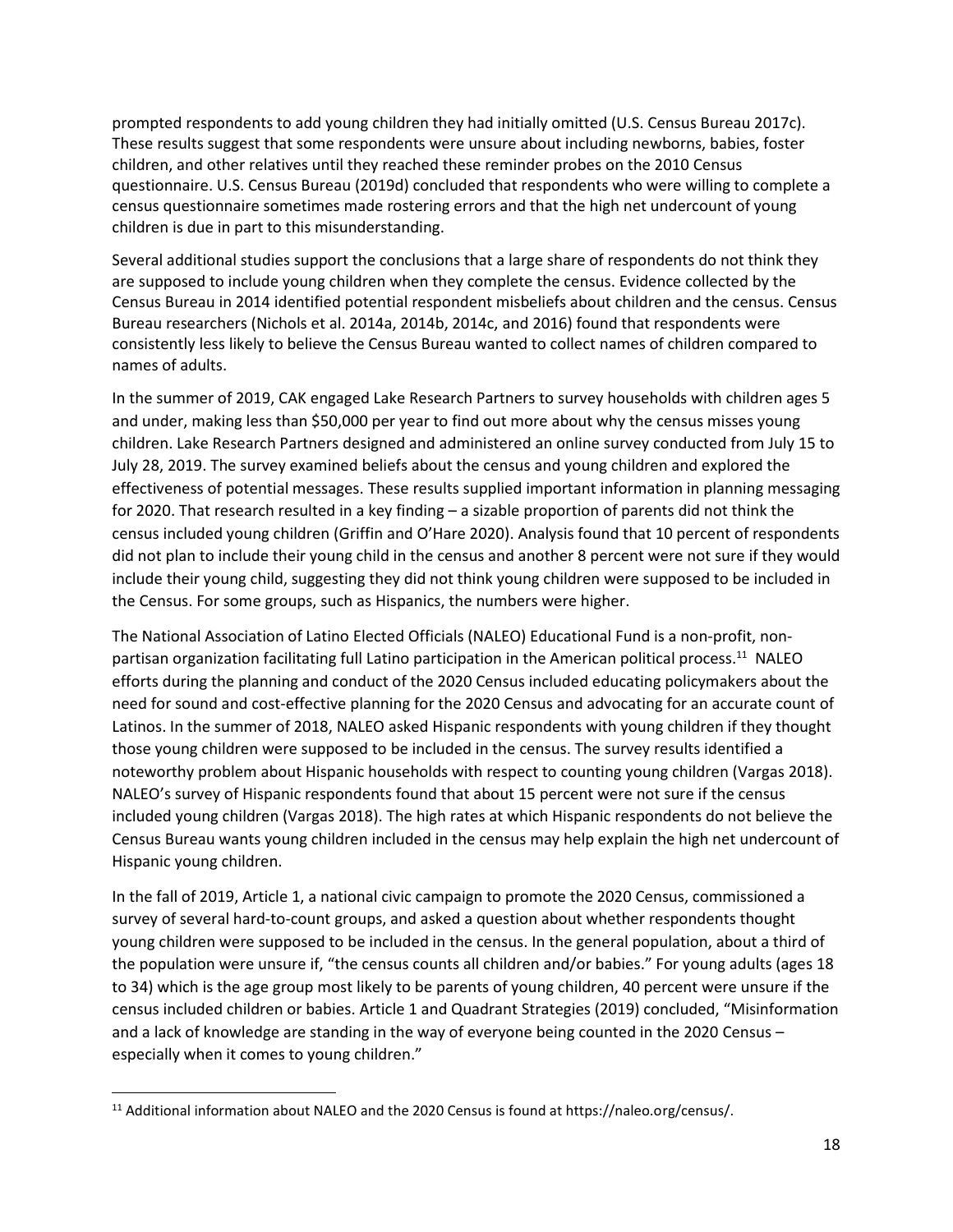In combination, the Census Bureau research, CAK research, and research by NALEO and Article 1 pointed to the need to include messaging to parents clarifying that it was important to include young children when they answered the census. Educating respondents would be critical to reducing errors of omission.

7.3 Is the census more likely to omit young children with certain living arrangements or characteristics? DA found Black and Hispanic young children had higher net undercounts than White Non-Hispanic young children (O'Hare 2015). Prior to research conducted by the Census Bureau Undercount of Young Children Task Force there was no specific data about differences in undercoverage by characteristics other than race and Hispanic origin. Census Bureau research after 2010 added to our collective knowledge in this area.

A summary document (U.S. Census Bureau 2019d) captured this line of research and concluded that in the 2010 Census young children with the highest risks of coverage errors included:

- Children who were not a biological or adopted child of the householder (i.e., grandchildren, other relatives, and children who were not related to the householder).
- Children who were Hispanic or racial minorities.
- Children living in complex households, defined as all households other than nuclear families, stem families (i.e., single-parent families), and single-person households.
- Children living in renter-occupied housing and multiunit structures.
- Very young children (those born in the few months prior to the census reference day).
- Children living in the largest and the smallest households.
- Children not enumerated by self-response.

In addition, Fernandez, L., Shattuck, R. and Noon, J. (2018) found that the 2010 Census was less likely to include grandchildren, other relatives, or nonrelatives of the household reference person, those living in large households, households in poverty, and those living with a single parent than their counterparts. They also found that the 2010 Census was less likely to include children in households with unemployed individuals, adults with low levels of education, and adults with low English language ability. They noted that the Census Bureau acknowledges many of these factors as hard-to-count households.

Research found overwhelming evidence that complex households, especially families and nonfamilies with nonrelatives and multigenerational families had high risks of undercoverage involving young children. Tabulations of complex households by type revealed that more than half of all Black, American Indian and Alaska Native, Native Hawaiian and Pacific Islander, and Hispanic young children live in a complex household (U.S. Census Bureau 2018a).

Mobile populations are more difficult to count accurately. Researchers found that in the 2010 Census, young children who moved shortly after Census Day had high rates of coverage error (U.S. Census Bureau 2017d). A review of ACS data for young children found that 20 percent of young children moved in the previous year (U.S. Census Bureau 2017e).

This information on the characteristics of the living arrangements and characteristics of young children that the 2010 Census missed shaped the communication and outreach campaigns of the Census Bureau and child advocates (U.S. Census Bureau 2017a, 2017e, and 2018).

## 7.4 Are young children under-reported in the census because respondents supply an incorrect (older) age for a young child?

Research to investigate if some of the problem with the high net undercount of young children in 2010 was due to respondents providing incorrect information about their children's ages relied on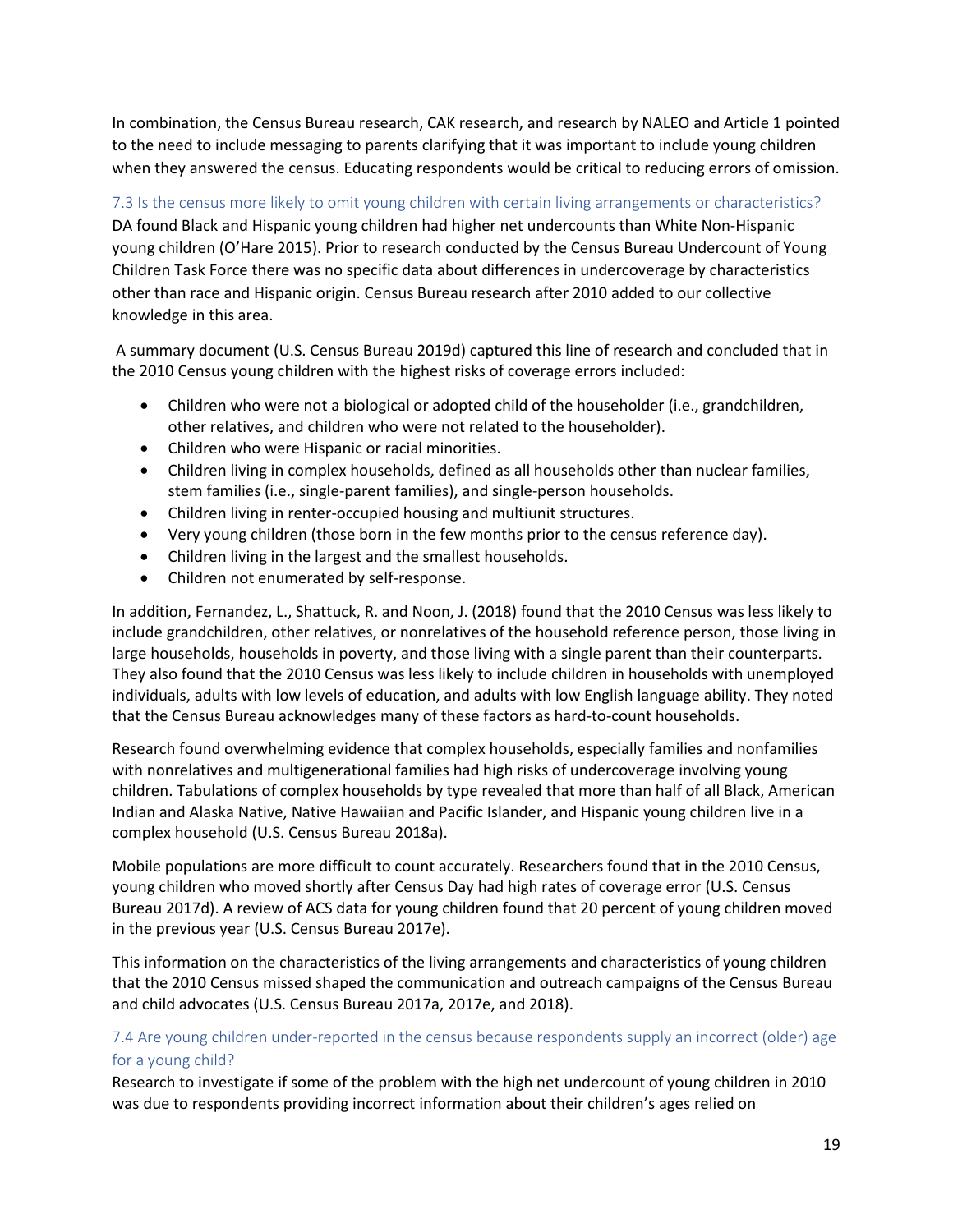administrative records data. Fernandez, Shattuck & Noon (2018) found that the 2010 Census recorded an older age for a non-trivial percent of children who were in both the 2010 Census and the administrative records dataset. This may explain some of the measured undercount. Tempering these results was the fact that they did not compare the full age distributions in the two universes and concluded that incorrect age assignments may cancel out by respondents or imputation reporting some older children with younger ages. Testing of the age question might be valuable but it is unlikely that these errors explain a large portion of the undercount of young children.

A review of questionnaire images revealed that despite the instructions, some respondents enter ages in months for young children (e.g., 9 months). Some of these reporting errors could result in the census recording an 18-month-old as 18 years old. There was no formal investigation about the potential scope of these reporting errors.

### 7.5 Are coverage errors of young children higher in certain geographic areas?

Answering this research question would help planners decide where best to allocate resources. Early research using DA-like data found considerable geographic variation in the net undercount of young children among states and counties (O'Hare 2014 and 2017).

To study geographic characteristics, the research team looked at the geographic distribution of households responding positively to one of the child-specific coverage probes. These results found that urban areas had the greatest number of added children based on coverage edits and the greatest number of positive responses to child-specific coverage probes, confirming earlier DA-based analysis that urban areas accounted for a large majority of the undercounted children (U.S. Census Bureau 2017g). But the concentration of the population in urban areas drives these high numbers. Research found that areas of all sizes had fairly similar proportions of their households and populations reflecting added children or positive-responses indicating that errors enumerating young children occur across the country.

The research team used the Esri Tapestry segmentation analysis and the Census Bureau's Planning Database to identify the types of geographic areas with high rates of potential coverage error involving young children. Esri segments with the highest rates of positive responses to the coverage questions about children tended to be neighborhoods with recent immigrants, language barriers and complex households (U.S. Census Bureau 2017f). The Planning Database identified areas with low predicted mail response rates, language barriers, high poverty and unemployment rates, and low levels of educational attainment as having the greatest potential for coverage errors involving children (U.S. Census Bureau 2017f).

7.6 Are coverage errors for young children related to any data processing methods such as imputation? The research team conducted limited work on imputation although they did find one imputation error that ironically masked the high undercount of very young children (U.S. Census Bureau 2019b). Detailed analysis found that the Census Bureau edited the date of birth of children born after April 1<sup>st</sup> (children out of scope for the census) to a birth date in January – March of 2010 (U.S. Census Bureau 2019b). Without these imputations, the 2010 Census would have severely undercounted this youngest age group.

## 8. KEY CONCLUSIONS FROM 2020 PLANNING RESEARCH

The research found a number of potential explanations for why the census undercounts young children.

• Surveys and focus groups found that some errors occur because respondents assume that the Census Bureau does not want young children included in the census.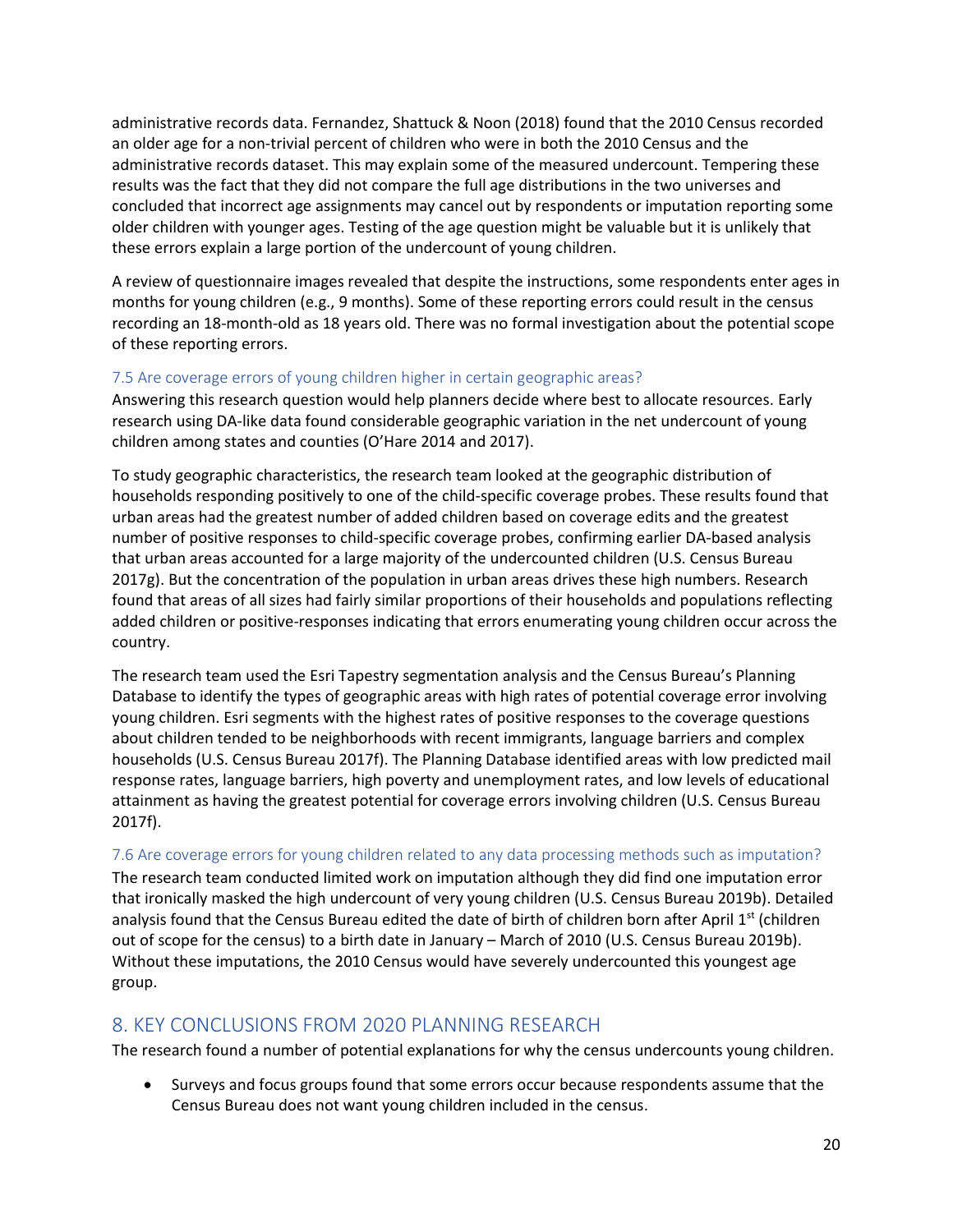- In addition, some respondents are confused about including a young child because of their living arrangement. The 2010 Census was more likely to omit children living in complex households and children with a relationship other than biological, step or adopted child (e.g., grandchildren, foster children, other relatives such as nephews and nieces). This is due, in part, to misunderstandings about who respondents need to include on their household census forms but could also be related to 2010 Census limitations in enumerating large households.
- The research found that young children were more likely than older children to live in the hardest-to-count households where the census risks missing them along with their entire household.
- Research also found that missing housing units accounted for some of the young child omissions when the census misses the child and their entire household.
- Age reporting errors and processing issues contributed to the undercount on the 2010 Census but were unlikely to be drivers.

These findings pointed to the following five areas of improvement that the Census Bureau needed to pursue in order to address the root causes behind the undercount of young children in the 2020 Census.

- 1. Reduce errors that respondents make when completing their census forms.
- 2. Increase the number of households that self-respond and gain cooperation from hard-to-count households.
- 3. Improve the quality of the address file.
- 4. Improve methods of data collection for large and complex households.
- 5. Improve the quality of nonresponse follow up.

## 9. CENSUS BUREAU OPERATIONAL AND COMMUNICATION EFFORTS IN 2020

#### 9.1 Efforts to Reduce Respondent Errors

Research found respondents made mistakes when they completed their census forms contributing to many of the 2010 Census omissions of young children. Some respondents did not believe that the Census Bureau wanted information about young children, and other respondents were unsure about the need to include young children. Research showing grandchildren, foster children, nonrelatives, and children in joint custody as having some of the greatest risks of being missed led to specific wording changes referencing children in these relationships. Appendix E includes a summary of the specific operational changes designed to address respondents mistaken assumption that young children are not supposed to be included in the census. These changes also tried to clarify the importance of including all young children living at an address on census day regardless of their relationship to the person completing the form. Appendix F summarizes the specific communication initiatives included in the 2020 Census to address errors that respondents might make. U.S. Census Bureau (2021) provides details on the 2020 Census Integrated Communications Plan including a section on counting young children. Velkoff (2022) provides an excellent summary of many of the Census Bureau's efforts to count young children in the 2020 Census.

#### 9.2 Efforts to Increase Self-Response and Gain Cooperation from Hard-To-Count Households

Increasing self-response rates by gaining cooperation from the hardest-to-count households was a major goal of the communications campaign with expected benefits for counting young children. The Census Bureau developed several innovations in the 2020 Census that indirectly could improve the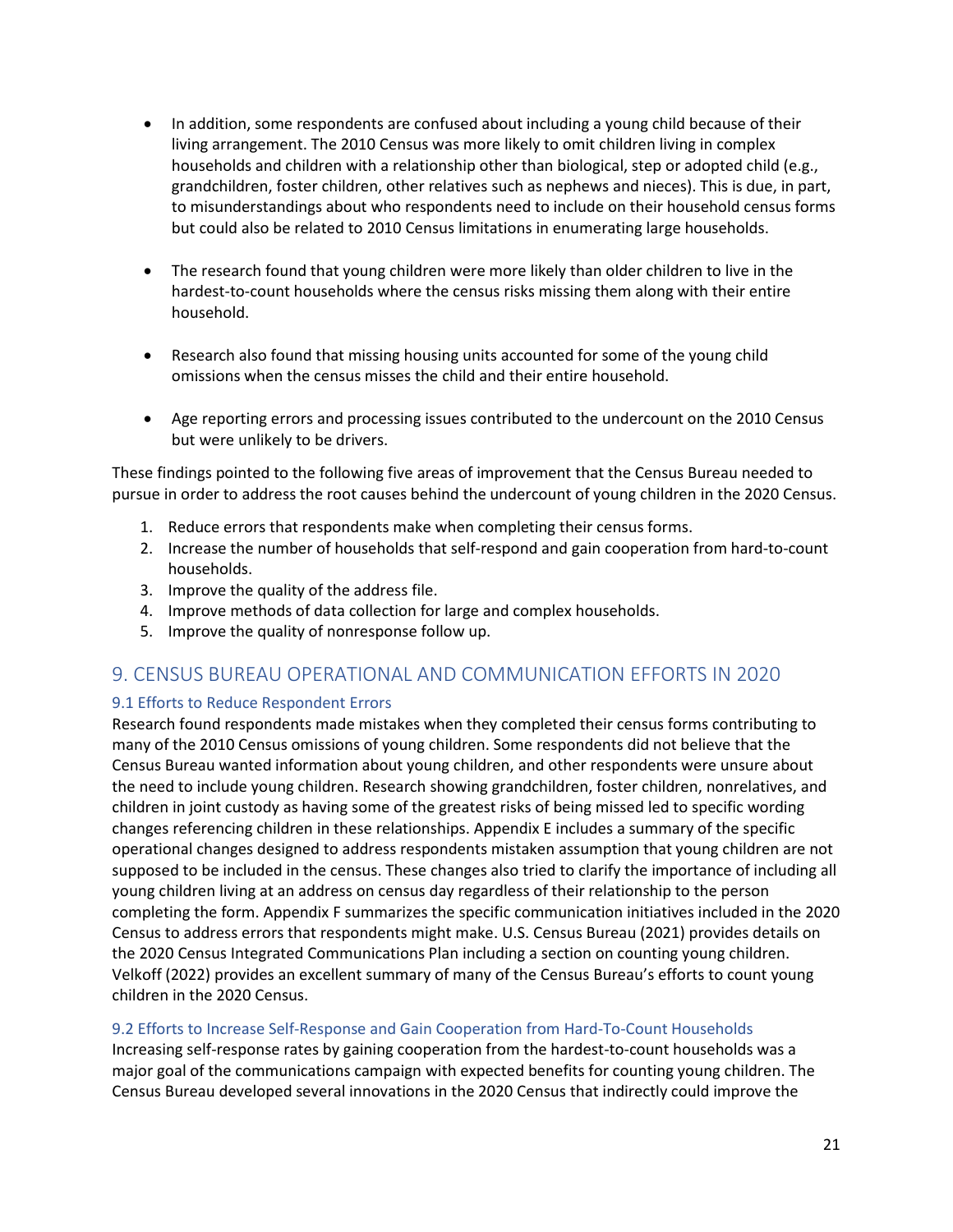count of young children. These changes may have helped in 2020 with some enumeration shortcomings related to young children in 2010 (Deaver 2021).

- The availability of an internet response option in the 2020 Census held promise to improve response, especially from younger respondents. This could help gain a more accurate count of young children because a large share of parents of young children are young adults who are more familiar with using the internet. Optimizing the internet instrument for use on mobile phones was an important step to making it easy for young parents to complete the census form using their phones.
- The increase in the number of languages available for response was another 2020 effort that should have helped non-English speaking households with young children. There were more than 250 flyers, pamphlets, and other materials about the 2020 Census available in English and in other languages. The focus of some of these materials was young children.
- The 2020 Census was the first census to allow individuals to respond without a Census identification (ID) number.<sup>12</sup> Persons who believed that the census hadn't counted them could respond to the census online without an ID and during data processing the Census Bureau unduplicated responses.
- Offering several ways to respond (internet, paper, and phone) might increase the overall response rate. Paper and telephone responses were still possible for individuals preferring one of these methods of response rather than the internet. CBAMS research found that some hardto-count households, including those with limited English proficiency, preferred responding by paper or phone.

#### 9.3 Efforts to Improve the Quality of The Address File

Research found that the 2010 Census missed some young children along with their entire household because their housing unit was missing from the Census Bureau's Master Address File (MAF). In preparing for the 2020 Census, the Census Bureau used new methods to update and correct the MAF (Deaver 2021). These efforts should have indirectly helped the count of young children.

#### 9.4 Efforts to Improve Data Collection for Large and Complex Households

Complex and large households face unique challenges to correct enumeration. The 2020 Census tried to address these challenges by focusing on internet responses which allowed room for each person in very large households and allowing multiple responses from the same address (Deaver 2021).

- Paper forms have space limitations meaning that space is not always available for complete reporting of all persons in large households. Given that most people list household members by age, this limitation has the greatest impact on the youngest children. The 2020 Census internet instrument had no space limitations, allowing respondents to easily list all of their household members.
- Many complex households include more than one family unit and respondents may choose to only report their family members. The 2020 Census accepted multiple responses from a specific

 $12$  The census ID is the unique number identifying a specific housing unit. The Census ID was provided to household in the initial census mailing.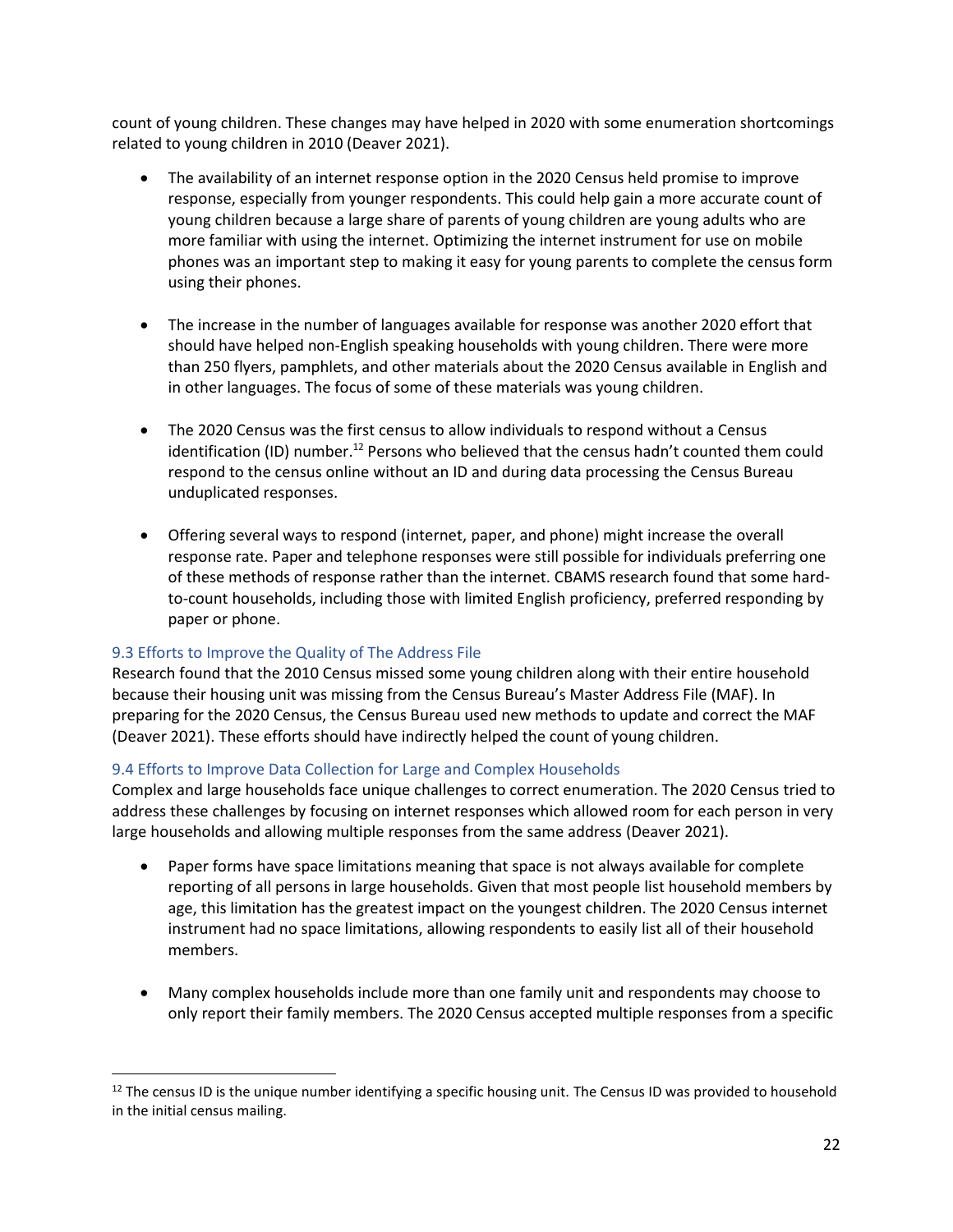address and from a specific computer. During data processing, the Census Bureau uses an algorithm to weed out duplication but ensure that multiple families are correctly enumerated.

The Census Bureau developed in-language communication materials and instruments. Indirectly these efforts were expected to benefit large and complex households with young children

#### 9.5 Efforts to Improve the Quality of Nonresponse Follow Up

Improvements in training related to young children reflected the following changes from 2010 (Deaver 2021) and Walejko & Konicki (2018):

- The Census Bureau developed updated training materials for Nonresponse Follow-Up (NRFU) enumerators that included specific mentions of counting children and a knowledge check question for on-line training.
- There was a case study for in-class NRFU training involving a respondent who is confused about whether to count a grandchild.
- The 2020 Census also included updated training for Census Questionnaire Assistance telephone enumerators and interviewers conducting coverage improvement calls.
- The Frequently Asked Questions (FAQs) created for NRFU and telephone enumerators included content related to the undercount of young children.

## 10. EXTERNAL PARTNERSHIP AND COMMUNICATION EFFORTS IN 2020

## 10.1 Census Counts and Leadership Conference Educational Fund

In 2017, the Census Counts campaign begin posting statistical data and information to help stakeholders and advocates prepare for the upcoming 2020 Census. Over time they posted statistical data and information for several key stakeholder groups. The first population for which they supplied data was young children. The fact that young children was the first population addressed in this effort reflects the extent to which the undercount of young children in the Census had increased saliency since the 2010 Census.

The Census Counts website included multiple data sheets on children focusing in particular on the number and percent of young children living in Hard-to-Count Census tracts. In August of 2017, the Census Counts website made available a set of tables related to young children living in Hard-to-Count Census tracts. There were nine tables showing data for states, large cities, and congressional districts ranked based on the number and percent of young children in Hard-to-Count tracts (Leadership Conference on Civil and Human Rights 2022).

In addition to the statistical data, the Census Counts website included several other products related to the undercount of young children including a factsheet on counting young children in the 2020 Census (Leadership Conference Education Fund 2019). The Census Counts campaign also issued FAQs, a toolkit for counting kids, and a "Be Counted" flyer and hosted a webinar on "Census 101 and the Young Child Undercount: Issues, Resources, Next Steps."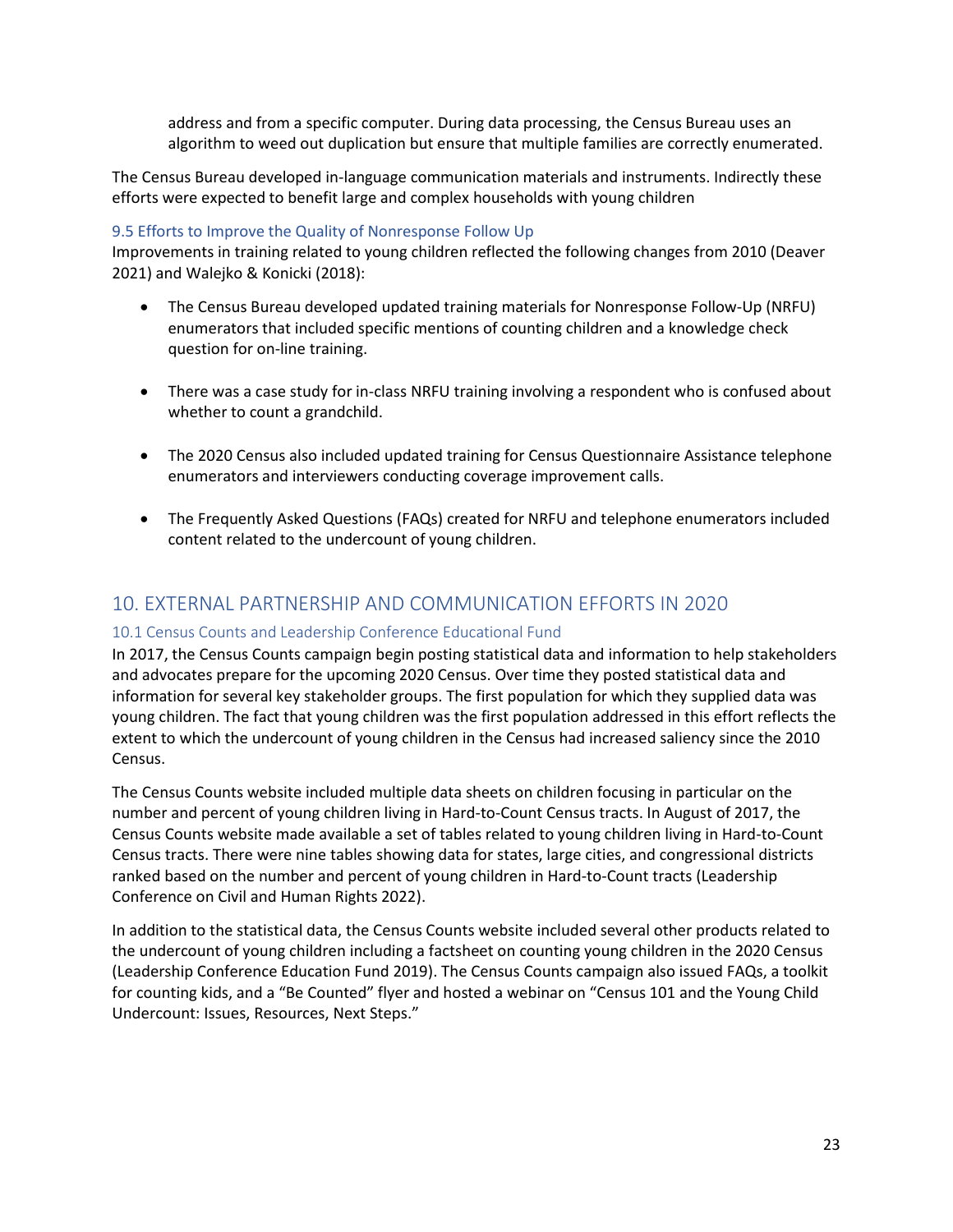#### 10.2. Counting for Dollars

"Counting for Dollars" was another very useful site. <sup>13</sup> This site supplied information on 316 federal funding programs that use census-derived data. It was easy for users to break out the specific programs that serve children and obtain data for their states. For example, this website provided data on all of the programs within the U.S. Department of Education that use census-derived data to distribute funds to states and localities.

#### 10.3 Population Reference Bureau (PRB) Data on Risk Level of Young Child Undercounts

PRB developed tract-level data regarding the risk of the 2020 Census undercounting young children. These data would help the Census Bureau, child advocates, Census Complete Count Committees, and other stakeholders pinpoint where to focus their efforts in the get-out-the-count work. The public data file included the risk level assigned to each census tract in 689 large counties along with the predictive data for each tract. Inclusion of the predictive data helped users understand which factors caused a given census tract to have a high risk. PRB supplied the tract level data to the widely-used CUNY mapping system so users could explore the tract-level risk of undercounting young children in the 689 large counties in an interactive mapping application—the HTC 2020 map. The PRB website linked directly to the City University of New York (CUNY) HTC Mapping system.<sup>14</sup>

In December 2019, PRB staff described the project at a conference of child advocates organized by the PAC. In February 2020, the Count All Kids website and a webinar, organized and hosted by the PAC, highlighted the undercount risk measure and the PRB database. PRB staff also summarized the results of their research at the virtual 2021 Applied Demography Conference.

PRB also developed a series of databases and interactive maps that included tract-level census selfresponse rates along with the undercount risk measure and the number of children under age 5. They updated these databases and maps weekly from the end of May 2020 through mid-October 2020 (Mather 2020).

#### 10.4 City University of New York Mapping Application

The City University of New York (CUNY) is the public university system of New York City. Steve Romalewski directs the CUNY Mapping Service, which is part of the Graduate Center's Center for Urban Research. As he had done in the 2010 Census, Steve Romalewski developed a user-friendly mapping application stakeholders could use to show locations where there was likely to be a census undercount based on the Census Bureau's provided self-response rates.

One part of this mapping system was the incorporation of the PRB risk of undercounting young children measure. This website supplied constantly updated information on 2020 Census self-response rates for census tracts and higher levels of geography based on daily updates from the Census Bureau. By incorporating the PRB data, the CUNY site allowed child advocates to track how the 2020 Census was unfolding tract by tract. This information was very helpful for advocates trying to improve the count of young children in the 2020 Census.

The CUNY mapping system added the PRB data in early February of 2020 when PRB initially released the data. From February 1, 2020, through October 31, 2020 (when the Census Bureau's extended data collection phase had ended), users viewed the HTC map 350,000 times. The fact that it had data related

<sup>13</sup> <https://gwipp.gwu.edu/counting-dollars-2020-role-decennial-census-geographic-distribution-federal-funds>

<sup>14</sup> <https://www.censushardtocountmaps2020.us/>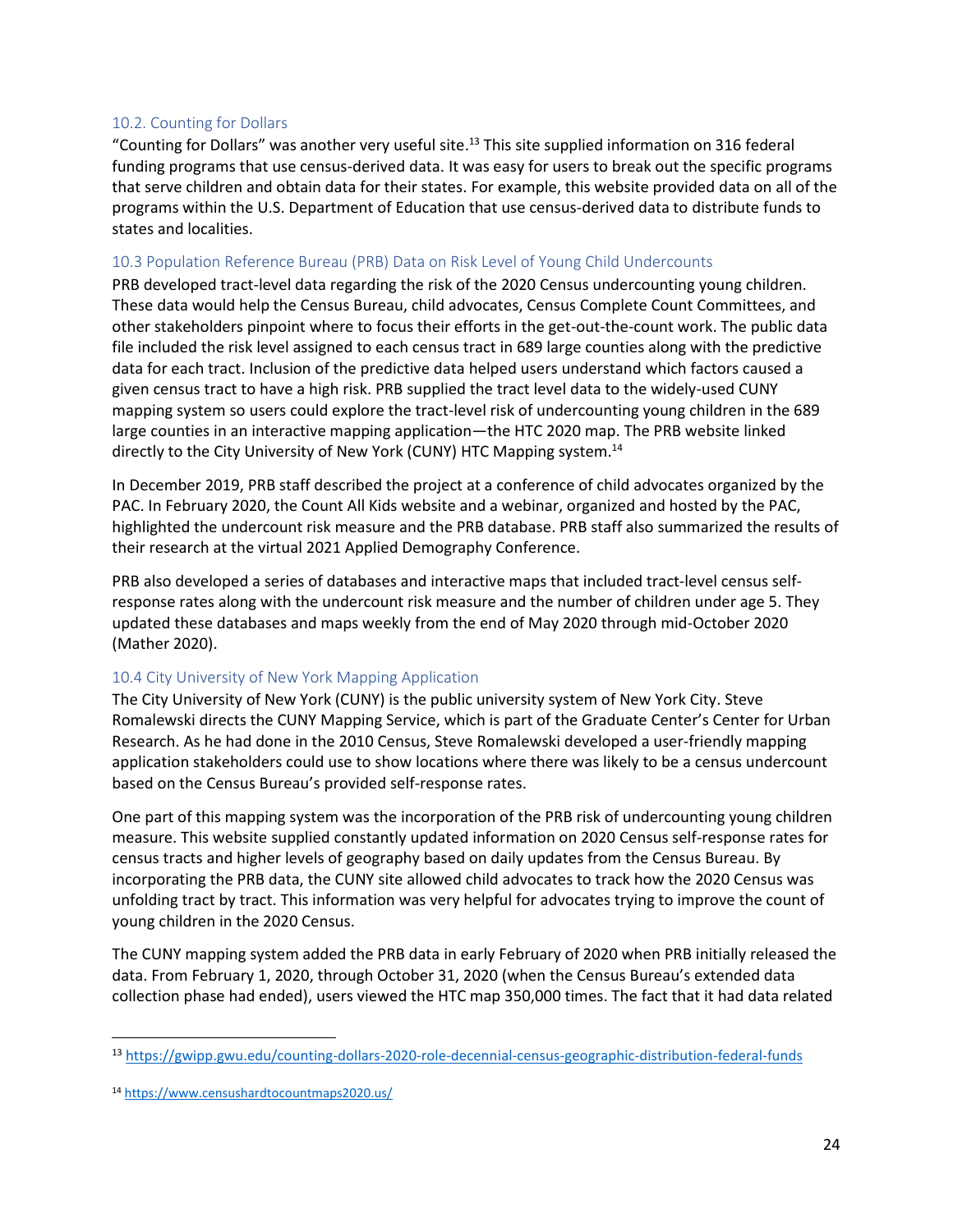to young children was a big plus. Users accessed the PRB map layer within the CUNY mapping service about 3,600 times, with a large share of those hits coming through the PRB website. The cooperation between PRB and the CUNY mapping service helped advocates gain access to important data.

#### 10.5 The Urban Institute

The Urban Institute is a non-profit organization that conducts economic and social policy research. For decades, the Urban Institute has analyzed census data and supplied insights into census issues, notably the accuracy of the decennial census. In June 2019, the Urban Institute (2019) released a report titled, "Assessing Miscounts in the 2020 Census." The report provided findings from a 2020 Census count assessment nationally and by state under low, medium, and high-risk scenarios. The report included data for several high-risk demographic groups including the population ages 0 to 4. For young children, the Urban Institute report predicted a net undercount of 4.61 percent in the low-risk scenario, 5.69 percent in the medium-risk scenario, and 6.31 in the high-risk scenario. In other words, they predicted a net undercount for young children in the 2020 Census at least as high as the 2010 net undercount and probably higher. The Urban Institute made available similar data on potential undercounts of young children for each state.

In November of 2021, the Urban Institute issued another report related to the accuracy of the 2020 Census (Urban Institute 2021). The 2021 study used a micro-simulation method and predicted a net undercount of 4.86 percent for the population ages 0 to 4 based on a predicted overcount of 4.13 percent and a predicted omissions rate of 8.99 percent. This study was particularly helpful because it estimated omissions in addition to net undercounts.

The inclusion of young children as a high-risk group in these two Urban Institute studies reflects the extent to which this issue has been elevated in recent years among groups outside of the Census Bureau.

## 10.6 Other Stakeholder Groups

Many census stakeholder groups incorporated messages about the high net undercount of young children and the importance of making sure they are counted in the 2020 Census. In part, this interest was due to the high net undercount of young children of color in the 2010 Census. For example:

- NALEO efforts during the planning and conduct of the 2020 Census included educating policymakers about the need for sound and cost-effective planning for the 2020 Census and advocating for a correct count of Latinos. NALEO sponsored a 2016 report on the Undercount of Young Hispanics (O'Hare et al. 2016b) and a congressional briefing on this topic.
- Asian Americans Advancing Justice posted a blog about large differences in hard-to-count characteristics among subgroups of Asian children (O'Hare 2020).
- The Federation of Pediatric Organizations was a key participant in the Census Bureau's February 2020 event in Cleveland related to young children.
- The National Urban League conducted a webinar in March 2020 which had a segment on the high net undercount of Black young children.
- The Population Association of America sponsored a congressional briefing on the undercount of young children in the census featuring Dr. William O'Hare and key Census Bureau staff.

# 11. CONTINUED RESEARCH AND EVALUATION

From 2015 to 2018 the Census Bureau research team produced 13 reports. The Census Bureau should replicate many of those reports using 2020 Census data as quickly as possible so that information can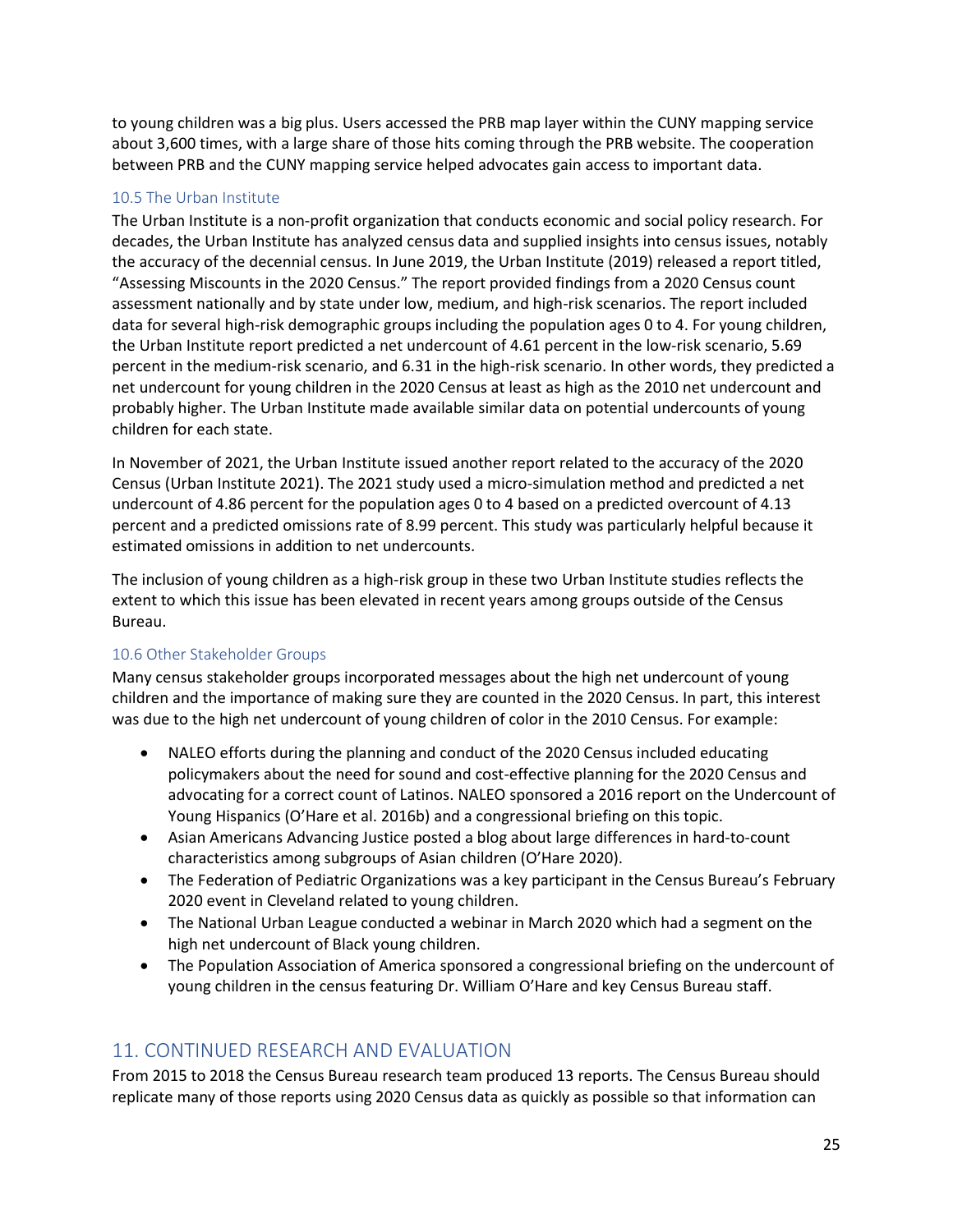provide a foundation for the 2030 Census campaign. Also, Fernandez and colleagues produced a very useful report comparing 2010 Census records with administrative records. The Census Bureau should pursue a similar style of matching study using 2020 administrative records and 2020 Census responses.

Two recent Census Bureau announcements suggest they plan to build on the momentum achieved over the past decade. At the September meeting of the CSAC, the Census Bureau announced the formation of a cross-directorate team within the Census Bureau to work on the high net undercount of young children in Census Bureau data. Velkoff (2022) stated that this team would research ways to improve data on young children by improving data collection, improving population estimates, and modeling. The Census Bureau also announced the creation of the Office of Strategic Alliances to maintain many of the relationships developed in the build up to the 2020 Census, including the link to child advocates.

Of critical importance is measuring the accuracy of the 2020 Census count and assessing the demographic and geographic variation in net coverage for young children. Another sign that the Census Bureau is more focused on the net undercount of young children is the planned production of two new experimental series in the DA program. One series will provide estimates for the coverage of the population ages 0 to 4 for each state. A second series will provide data by race for the population ages 0 to 17. Velkoff (2022) noted that the cross-directorate team would research the coverage of children in the 2020 Census and help with planning for the 2030 Census.

As stated throughout this document, there were many new activities in the 2020 Census to improve the count of young children. Assessing the effectiveness of these changes is also important. Unlike the 2010 Census, the 2020 Census included several operational and communication efforts focused on reducing the undercount of young children. In planning for the 2030 Census, it would be useful to know if those efforts paid off. Did changes in roster and coverage questions help? Did communications efforts dispel misunderstandings about who to include? Did the use of administrative records help or hurt the count of kids? Do respondents understand that they should include young children? Was the mailer effective in getting respondents to include young children?

It is very important that the Census Bureau maintain the positive relationships they developed with external child advocate groups and other partners. Nourishing these relationships throughout the decade should create a better foundation in place prior to the 2030 Census.

Research has found that Census Bureau surveys, such as the ACS, also undercount young children (U.S. Census Bureau 2019a). Research should continue, using the ACS, to explore methods that might reduce these coverage errors and improve the quality of census data on young children. The Census Bureau's plans to test some alternative rostering language in the 2022 ACS content test is a good example of this. The 2030 test censuses that the Census Bureau conducts in the next few years offer another possibility for testing new approaches.

Focus groups, surveys, and cognitive testing with parents of young children should take place early in the decade to feed into 2030 Census instrument and operations designs. The 2030 CBAMS should include direct questioning about respondent's understanding of if they should include young children in the census. Early CBAMS focus groups should include a session with parents of young children or ensure that parents of young children are a part of all other focus groups.

## 12. LESSONS FOR THE 2030 CENSUS

The research and activities described in this report suggest several important lessons.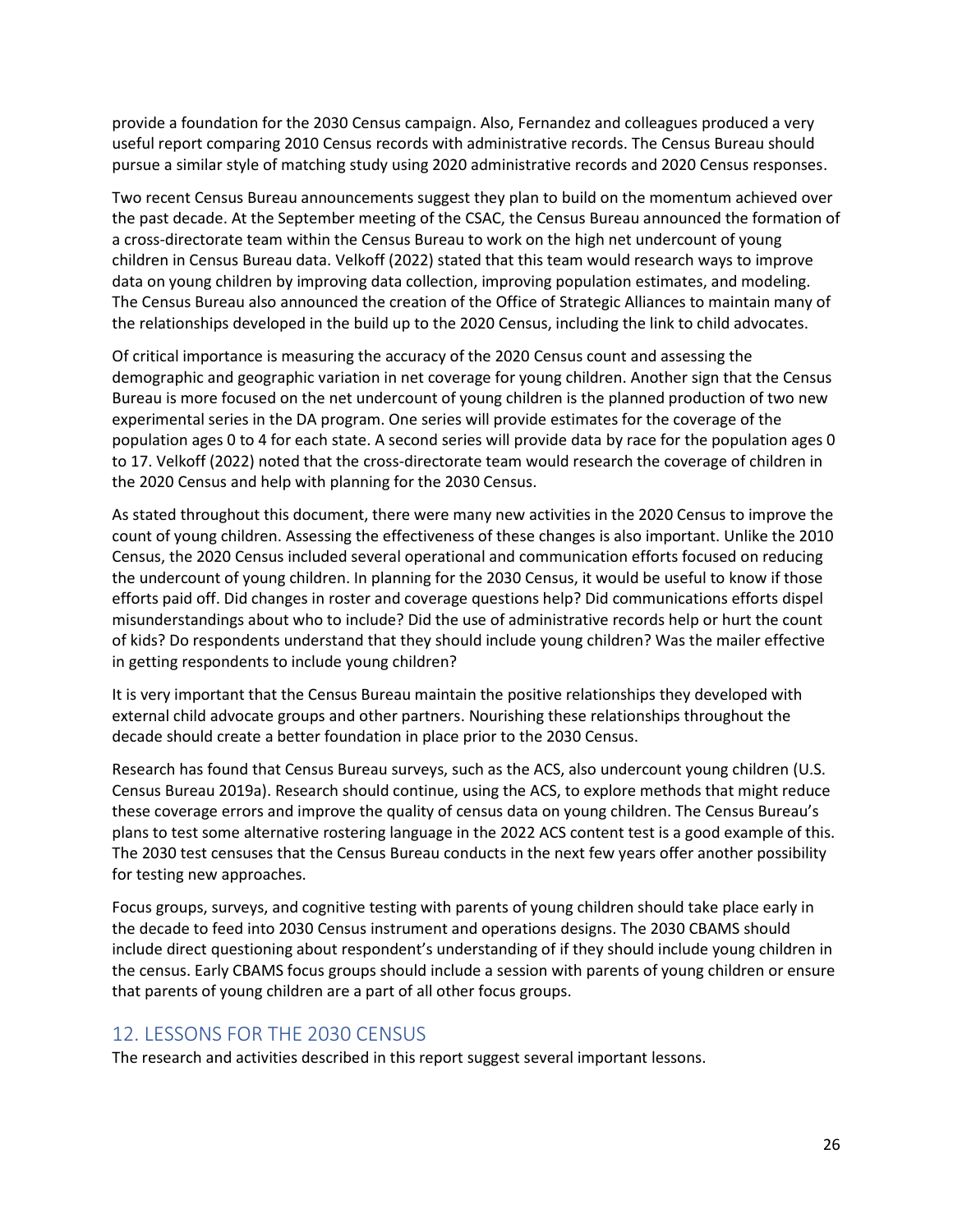- Start early. The Census Bureau will make some of the most important decisions about the 2030 Census many years before 2030. Moreover, the 2030 Census will likely include several important tests early in the decade. These are opportunities for testing experimental methods related to getting a more accurate count of young children.
- Name a point person to communicate with outside groups and advocate within the Census Bureau for the interests of young children.
- Establish teams involving different parts of the Census Bureau. The proposed cross-directorate team to work on this problem should include demographers, statisticians, survey methodologists, communications staff, and staff with operational expertise.
- Use the ACS as a learning lab to expand testing options and reduce coverage errors involving young children in the ACS and the decennial census.
- Involve external researchers, advisory committees, stakeholders, and advocates for children.

As we finalized this report, the Census Bureau released the first data from the 2020 Post-Enumeration Survey and limited data for comparison with DA (U.S. Census Bureau 2022c). The middle series DA analysis indicate a net undercount rate of 5.4 percent for the population ages 0 to 4 in 2020, compared to 4.6 percent for the corresponding population in the 2010 Census. The increase in the net undercount of young children is disappointing but not entirely unexpected. Moreover, it is worth noting that the net undercount of young children did not increase as much as the net undercount for some other vulnerable groups such as African-Americans and Latinos. Perhaps some of the efforts outlined in this report helped limit the increase in coverage error over the decade.

There are also other reasons that one might not expect the activities outlined here to have as much impact as we had hoped for. Many of the efforts to improve the count of young children in the 2020 Census started relatively late in the census cycle. If they had started earlier in the cycle they may have been more effective. Also, it is important to recognize the 2020 Census was conducted under very difficult circumstances, including chronic underfunding of the Census Bureau, attempted political interferences, a pandemic, and many natural disasters.

On a more positive note, much of the work done over the past decade is likely to have a payoff in the 2030 Census. There are several reasons to expect more progress on this issue in the next decade. The high net undercount of young children has been elevated inside and outside the Census Bureau as an important issue. The organizational infrastructure that was developed over the past decade provides a chance to address this issue earlier and more forcefully in the 2030 Census planning cycle. Momentum has been established on this issue which is likely to have an impact over the next decades. We believe the activities over the past decade have established a critical foundation and an organizational infrastructure that will serve us well as we move toward the 2030 Census.

In summary we are disappointed that the work done on this issue over the past decades did not result in a more accurate count of young children in the 2020 Census, but we are optimistic that the work over the past decade will have an important impact on the count of young children in the 2030 Census.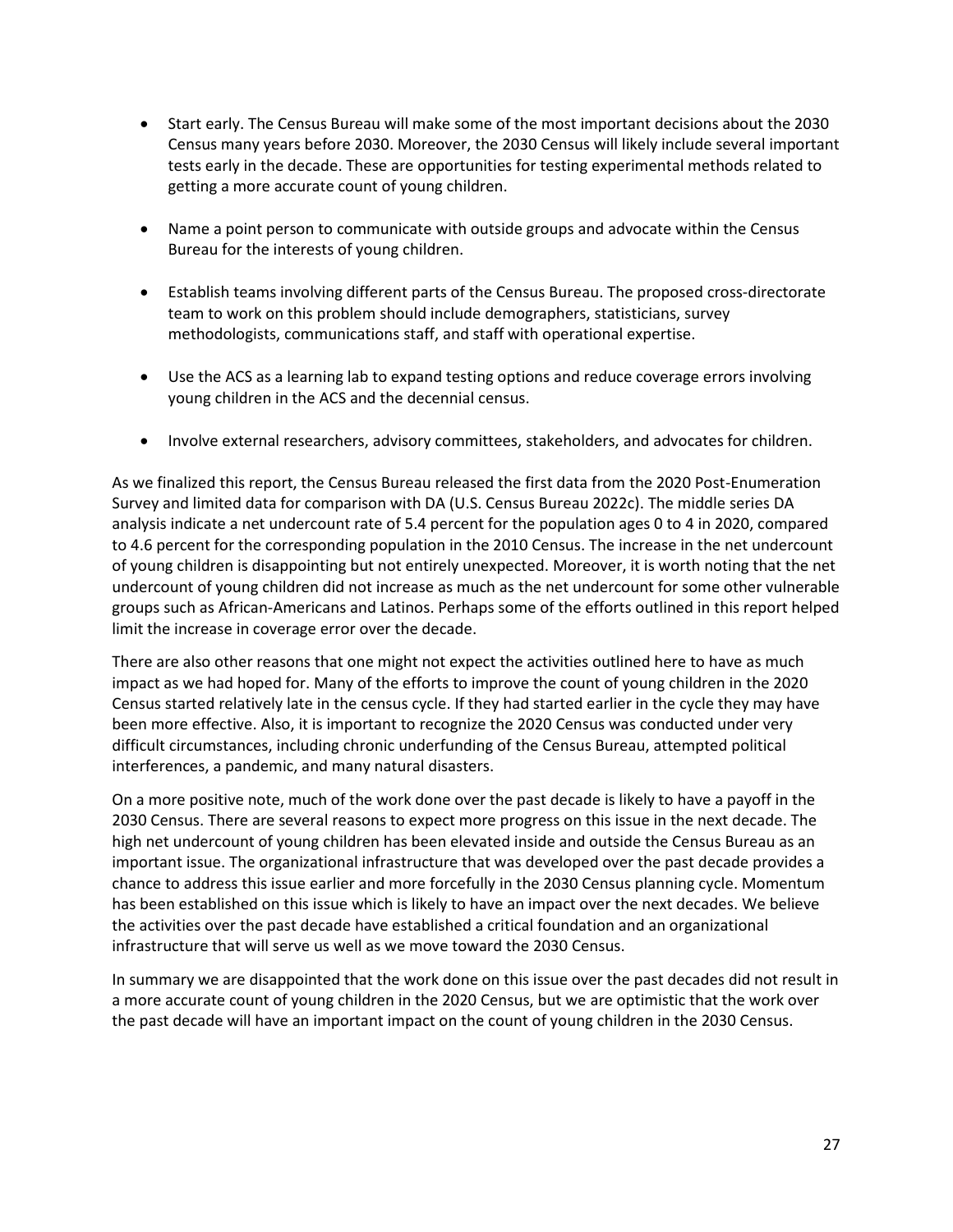## 13. REFERENCES

- Article 1 and Quadrant Strategies. (2019). Recent Polling on Perceptions of the 2020 U.S. Census, With a Particular Focus on Counting Children. November 2019.
- Count All Kids. (2019a). Census 2020 Message Testing Results for Young Children. Available online at <https://countallkids.org/resources/census-2020-messaging-testing-results-for-young-children/>
- Count All Kids. (2019b). Charter for the 2020 Census Undercount of Young Children Task Force. Available online at [https://countallkids.org/resources/charter-for-the-2020-census-undercount-of-young](https://countallkids.org/resources/charter-for-the-2020-census-undercount-of-young-children-task-force/)[children-task-force/](https://countallkids.org/resources/charter-for-the-2020-census-undercount-of-young-children-task-force/)
- Deaver, K. (2021). Presentation at "Thank You to Our Partners," Hosted by the Partnership for America's Children, April 1.
- Fernandez, L., Shattuck, R. and Noon, J. (2018). "The Use of Administrative Records and the American Community Survey to Study the Characteristics of Undercounted Young Children in the 2010 Census." Center for Administrative Records Research and Applications. U.S. Census Bureau. Washington, DC. Working Paper 2018-05. Available online at [https://www.census.gov/library/working-papers/2018/adrm/carra-wp-2018-05.html.](https://www.census.gov/library/working-papers/2018/adrm/carra-wp-2018-05.html)
- Griffin, D. (2017). "What did we learn (and what could the Census Bureau do) about the undercount of young children?" Internal memorandum for Patrick Cantwell. September 20.
- Griffin, D., and O'Hare, W.P. (2020). "Are Census Omissions of Young Children Due to Respondent Misconceptions about the Census?" *International Journal of Social Science Studies*, Vol 8. No. 6 November pp 59-72[. http://redfame.com/journal/index.php/ijsss/article/view/4994/5223](http://redfame.com/journal/index.php/ijsss/article/view/4994/5223)
- Jensen, E. B, Benetsky, M., and Knapp, A. (2018). "A Sensitivity Analysis of the Net Undercount of Young Hispanic Children in the 2010 Census,", Poster at the 2018 Population Association of America Conference.
- King, H., Ihrke, D., and Jensen, E. (2018). "Subnational Estimates of Net Coverage Error for Population Aged 0 to 4 in the 2010 Census," Paper presented at the 2018 Population Association of America Annual Conference Denver, CO, April 26-28.
- Konicki, S. (2018). Presentation to the National Advisory Committee on Racial, Ethnic, and Other Populations Fall 2018 Meeting. November 2. Available online at <https://www2.census.gov/cac/nac/meetings/2018-11/konicki-children-undercount.pdf>
- Leadership Conference on Civil and Human Rights. (2022). Tables for the Hard to Count: Young Children and Their Communities. Available online at<https://civilrights.org/resource/children-htc-tables/>
- Leadership Conference Education Fund. (2019). Factsheet: Will Your Kids Count? Young children and their families in the 2020 Census. Available online at [Fact-Sheet-Undercount-of-Young-](https://censuscounts.org/wp-content/uploads/2019/03/Fact-Sheet-Undercount-of-Young-Children.pdf)[Children.pdf \(censuscounts.org\)](https://censuscounts.org/wp-content/uploads/2019/03/Fact-Sheet-Undercount-of-Young-Children.pdf)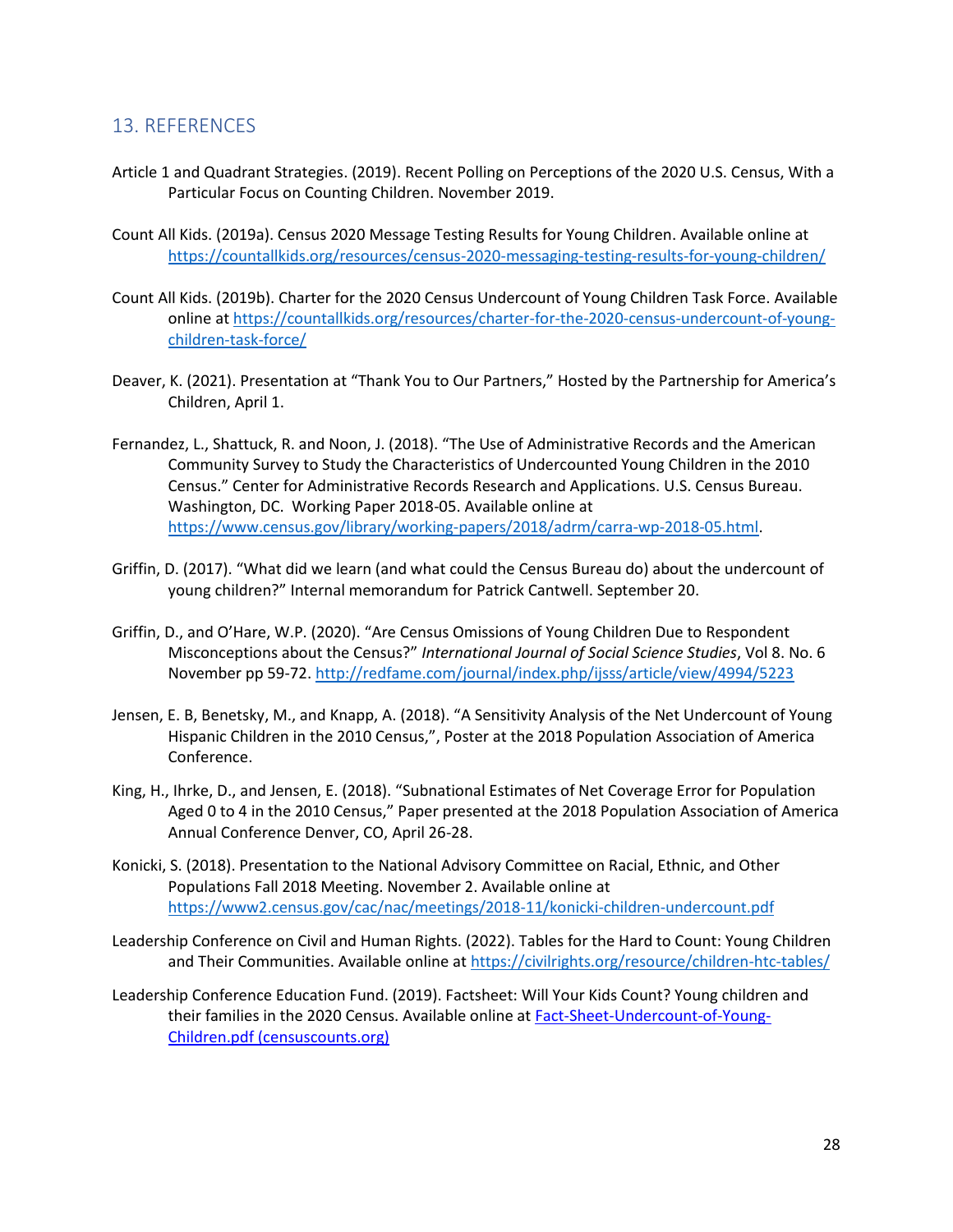- Mather, M. (2020). "Targeting Areas to Improve the Count of Young Children in the 2020 Census: A New PRB Resource," Available online at [https://countallkids.org/targeting-areas-to-improve-the](https://countallkids.org/targeting-areas-to-improve-the-count-of-young-children-in-the-2020-census-a-new-prb-resource/)[count-of-young-children-in-the-2020-census-a-new-prb-resource/](https://countallkids.org/targeting-areas-to-improve-the-count-of-young-children-in-the-2020-census-a-new-prb-resource/)
- Nichols, E., King, R., and Childs, J. (2014a). "Small-Scale Testing Pilot Test Results: Testing email and address collection screens and Census opinion questions using a nonprobability panel," Internal memorandum to Burton Reist, U.S. Census Bureau (March 27).
- Nichols, E., King, R., and Childs, J. (2014b). "2014 March Small-Scale Testing Pilot Test Results: Testing email subject lines, email formats, address collection screens and Census opinion questions using a nonprobability panel," Internal memorandum to Burton Reist. U.S. Census Bureau (May 27).
- Nichols, E., King, R., and Childs, J. (2014c). "May 2014 Small-Scale Testing Results: Testing email subject lines, email formats, address collection screens and Census opinion questions using a nonprobability panel," Internal memorandum to Burton Reist. U.S. Census Bureau. (September 9)
- Nichols, E., and Katz, J. (2016). "What respondents "think" the census collects: Do we collect names of children?" Center for Survey Measurement: January 20.
- O'Hare, W.P. (2014). State-Level 2010 Census Coverage Rates for Young Children, *Population Research and Policy Review,* Volume 33, no. 6, pages 797-816.
- O'Hare, W. P. (2015). *The Undercount of Young Children in the U.S. Decennial Census.* Springer Publishers. [https://www.springer.com/gp/book/9783319189161#](https://www.springer.com/gp/book/9783319189161)
- O'Hare W. P. (2019). *Differential Undercounts in the U.S. Census: Who is Missing?* Springer Publishers, available open access at<https://link.springer.com/book/10.1007/978-3-030-10973-8>
- O'Hare, W.P. (2016). "What Do We know About the Presence of Young Children in Administrative Records," Proceedings of the Federal Committee on Statistical Methodology.
- O'Hare, W. P., Robinson, J.G., West, K., and Mule, T. (2016)." Comparing the U.S. Decennial Census Coverage Estimates for Children from the Demographic Analysis and Coverage Measurement Surveys," *Population Research and Policy Review*, Vol. 35, Issue 5, pages 685-704.
- O'Hare, W.P., Mayol-Garcia, Y., Wildsmith, E., and Torres, A. (2016). "The Invisible Ones: How Latino Children Are Left Out of Our Nation's Census Count," Child Trends Hispanic Institute & National Association of Latino Elected Officials, Child Trends, Washington DC. Available online at [https://www.childtrends.org/publications/the-invisible-ones-how-latino-children-are-left-out](https://www.childtrends.org/publications/the-invisible-ones-how-latino-children-are-left-out-of-our-nations-census-count)[of-our-nations-census-count](https://www.childtrends.org/publications/the-invisible-ones-how-latino-children-are-left-out-of-our-nations-census-count)
- O'Hare W.P. (2017a). "Geographic Variation in 2010 U.S. Census Coverage Rates for Young Children: A Look at Counties," *International Journal of Social Science Studies,* Vol. 5, No. 9 Sept. Redfame Publishing.
- O'Hare, W.P. (2017b). "An International Perspective on the Undercount of Young Children in the U.S. Census," *Statistical Journal of the International Association of Official Statistics (IAOS*). Vol .33 (2017) PP 289-304.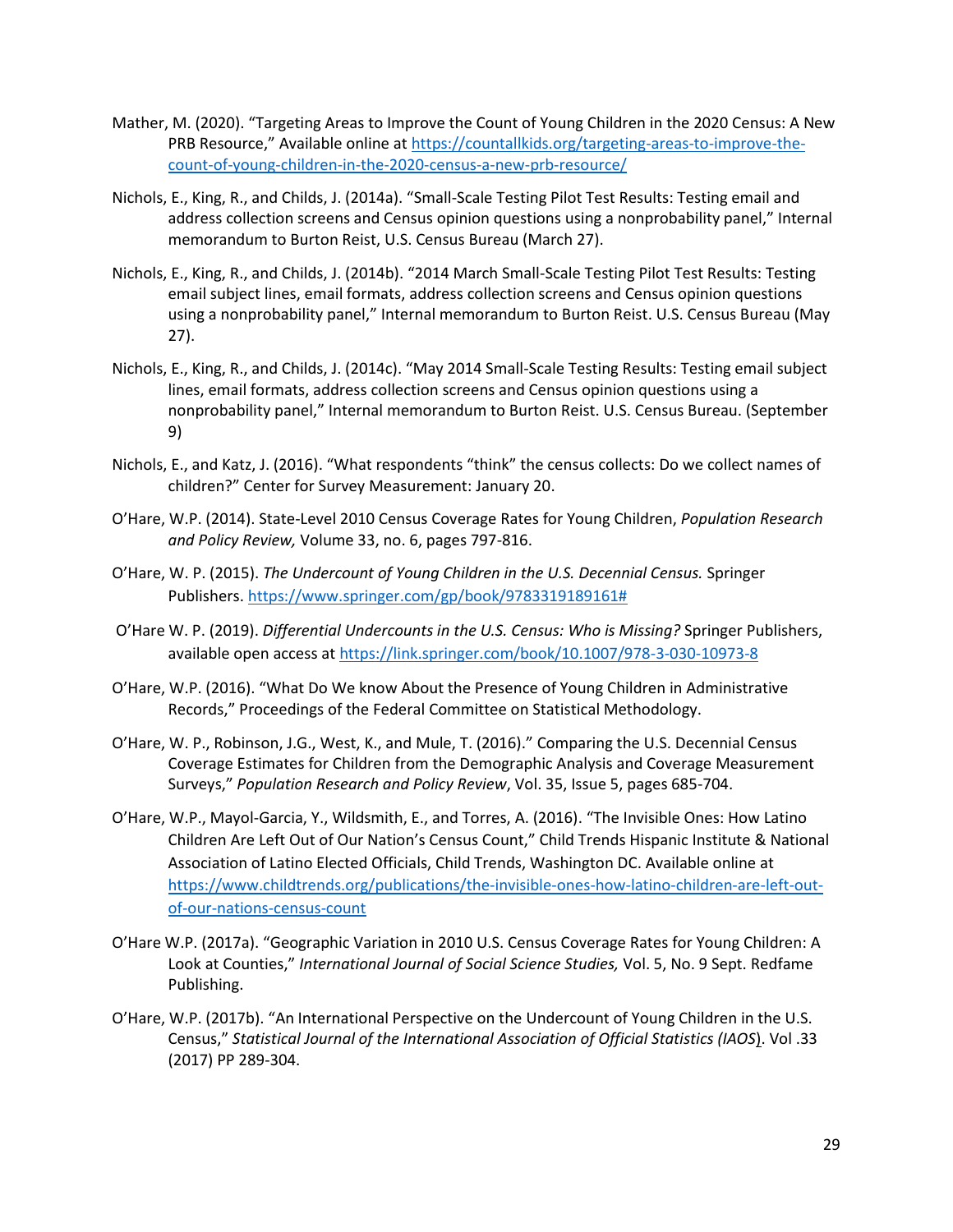- O'Hare, W.P., Jacobsen, L., Mather, M., Van Orman, A., and Pollard, K. (2019). "Counting Young Children in the 2020 Census," Presentation at the Population Association of America Conference April 2019.
- O'Hare, W.P, Jacobsen, L.A., Mather, M., and Van Orman, A. (2020). "Predicting Tract-Level Undercount Risk for Young Children," Population Reference Bureau, Washington, DC. Available online at <https://www.prb.org/wp-content/uploads/2020/02/us-census-undercount-of-children.pdf>
- O'Hare, W. P. (2020). "Big Differences Among Young Children in Asian Subgroups Means Some are More at Risk of Being Missed in the 2020 U.S. Census," Asian Americans Advancing Justice (AAAJ) website. Available online at <https://www.countusin2020.org/blog>
- O'Hare, W. P. (2021). Measuring the Quality of the 2020 Census: What Do We Know Now?, Presentation at the 2021 Population Association of American Conference, May 5. Available online at <https://paa2021.secure-platform.com/a/gallery/rounds/9/details/1110>
- U. S. Census Bureau. (2014a). "The Undercount of Young Children," Census Working Paper. August 2014. U.S. Census Bureau. Washington, DC. Available online at <https://www.census.gov/library/working-papers/2014/demo/2014-undercount-children.html>
- U.S. Census Bureau. (2014b). "Historical Examination of Net Coverage Error for Children in the U.S. Decennial Census: 1950 to 2010." Study Series, Survey Methodology #2014-03. Center for Survey Measurement, Research and Methodology Directorate. U.S. Census Bureau.
- U.S. Census Bureau. (2014c). "The Undercount of Young Children," Census Working Paper. U.S. Census Bureau, Washington, DC. August. Available online at [https://www.census.gov/library/working](https://www.census.gov/library/working-papers/2014/demo/2014-undercount-children.html)[papers/2014/demo/2014-undercount-children.html](https://www.census.gov/library/working-papers/2014/demo/2014-undercount-children.html)
- U.S. Census Bureau. (2016a). "Investigating the 2010 Undercount of Young Children Examining the Coverage of Young Mothers," June. U.S. Census Bureau. Washington, DC. Available online at [https://www.census.gov/programs-surveys/decennial-census/decade/2020/planning](https://www.census.gov/programs-surveys/decennial-census/decade/2020/planning-management/plan/final-analysis/2010-undercount-children-mothers.html)[management/plan/final-analysis/2010-undercount-children-mothers.html](https://www.census.gov/programs-surveys/decennial-census/decade/2020/planning-management/plan/final-analysis/2010-undercount-children-mothers.html)
- U.S. Census Bureau. (2016b). "Investigating the 2010 Undercount of Young Children A New Look at 2010 Census Omissions by Age," July 26. U.S. Census Bureau. Washington, DC. Available online at [https://www.census.gov/programs-surveys/decennial-census/decade/2020/planning](https://www.census.gov/programs-surveys/decennial-census/decade/2020/planning-management/plan/final-analysis/2010-undercount-children-ommissions.html)[management/plan/final-analysis/2010-undercount-children-ommissions.html](https://www.census.gov/programs-surveys/decennial-census/decade/2020/planning-management/plan/final-analysis/2010-undercount-children-ommissions.html)
- U.S. Census Bureau. (2016c). "The Undercount of Young Children in the Decennial Census," Presentation at the National Advisory Committee Fall 2016 Meeting. November 4, <https://www2.census.gov/cac/nac/meetings/2016-11/2016-konicki.pdf>
- U.S. Census Bureau. (2017a). "Investigating the 2010 Undercount of Young Children A Comparison of Demographic, Housing, and Household Characteristics of Children by Age," January 18. U.S. Census Bureau. Washington, DC. Available online at [https://www2.census.gov/programs](https://www2.census.gov/programs-surveys/decennial/2020/program-management/final-analysis-reports/2020-2017_02-UndercountofYoungChildrenReport.pdf)[surveys/decennial/2020/program-management/final-analysis-reports/2020-2017\\_02-](https://www2.census.gov/programs-surveys/decennial/2020/program-management/final-analysis-reports/2020-2017_02-UndercountofYoungChildrenReport.pdf) [UndercountofYoungChildrenReport.pdf](https://www2.census.gov/programs-surveys/decennial/2020/program-management/final-analysis-reports/2020-2017_02-UndercountofYoungChildrenReport.pdf)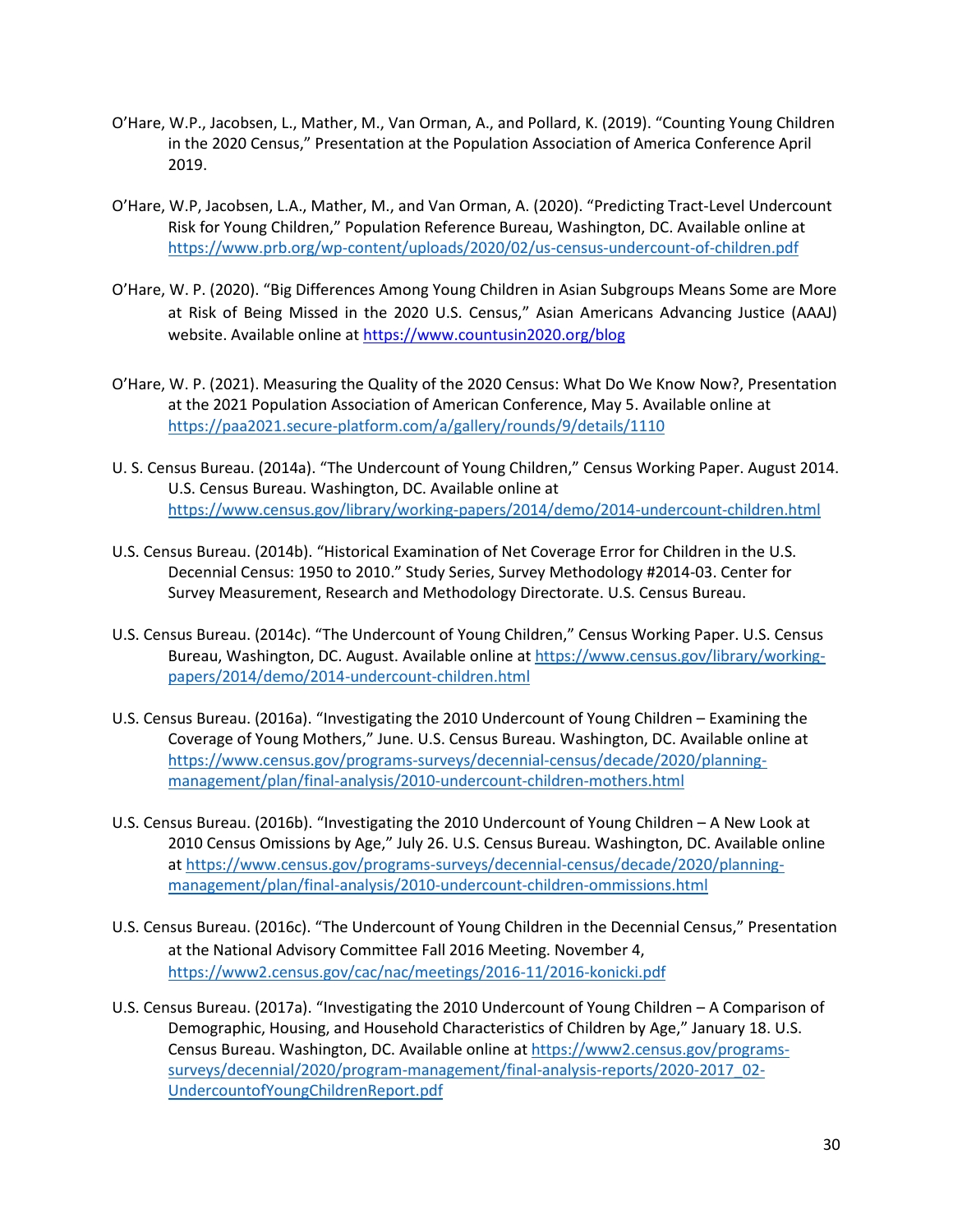- U.S. Census Bureau. (2017b). "Investigating the 2010 Undercount of Young Children Child Undercount Probes," January 19. U.S. Census Bureau. Washington, DC. Available online at [https://www2.census.gov/programs-surveys/decennial/2020/program-management/final](https://www2.census.gov/programs-surveys/decennial/2020/program-management/final-analysis-reports/2020-2017_03-undercount-children-probes.pdf)[analysis-reports/2020-2017\\_03-undercount-children-probes.pdf](https://www2.census.gov/programs-surveys/decennial/2020/program-management/final-analysis-reports/2020-2017_03-undercount-children-probes.pdf)
- U.S. Census Bureau. (2017c). "Investigating the 2010 Undercount of Young Children Examining Data Collected During Coverage Followup," January 19. U.S. Census Bureau. Washington, DC. Available online at [https://www2.census.gov/programs-surveys/decennial/2020/program](https://www2.census.gov/programs-surveys/decennial/2020/program-management/final-analysis-reports/2020-2017_05-undercount-children-examining-data.pdf)[management/final-analysis-reports/2020-2017\\_05-undercount-children-examining-data.pdf](https://www2.census.gov/programs-surveys/decennial/2020/program-management/final-analysis-reports/2020-2017_05-undercount-children-examining-data.pdf)
- U.S. Census Bureau. (2017d). "Investigating the 2010 Undercount of Young Children Analysis of Census Coverage Measurement Results," January 19. U.S. Census Bureau. Washington, DC. Available online at [https://www.census.gov/programs-surveys/decennial-census/decade/2020/planning](https://www.census.gov/programs-surveys/decennial-census/decade/2020/planning-management/plan/final-analysis/2020-2017_04-undercount-children-analysis-coverage.html)[management/plan/final-analysis/2020-2017\\_04-undercount-children-analysis-coverage.html](https://www.census.gov/programs-surveys/decennial-census/decade/2020/planning-management/plan/final-analysis/2020-2017_04-undercount-children-analysis-coverage.html)
- U.S. Census Bureau. (2017e). "Investigating the 2010 Undercount of Young Children A Comparison of Demographic, Social, and Economic Characteristics of Children by Age," July 25. U.S. Census Bureau. Washington, DC. Available online at [https://www.census.gov/programs](https://www.census.gov/programs-surveys/decennial-census/decade/2020/planning-management/plan/final-analysis/2020-report-2010-undercount-children-characterisitcs-by-age.html)[surveys/decennial-census/decade/2020/planning-management/plan/final-analysis/2020-report-](https://www.census.gov/programs-surveys/decennial-census/decade/2020/planning-management/plan/final-analysis/2020-report-2010-undercount-children-characterisitcs-by-age.html)[2010-undercount-children-characterisitcs-by-age.html](https://www.census.gov/programs-surveys/decennial-census/decade/2020/planning-management/plan/final-analysis/2020-report-2010-undercount-children-characterisitcs-by-age.html)
- U.S. Census Bureau. (2017f). "Investigating the 2010 Undercount of Young Children Analysis of Coverage Followup Results Using the Esri Tapestry Segmentation and Planning Database," July 25. U.S. Census Bureau. Washington, DC. Available online at [https://www.census.gov/programs](https://www.census.gov/programs-surveys/decennial-census/decade/2020/planning-management/plan/final-analysis/2020-report-2010-undercount-children-coverage-followup-analysis.html)[surveys/decennial-census/decade/2020/planning-management/plan/final-analysis/2020-report-](https://www.census.gov/programs-surveys/decennial-census/decade/2020/planning-management/plan/final-analysis/2020-report-2010-undercount-children-coverage-followup-analysis.html)[2010-undercount-children-coverage-followup-analysis.html](https://www.census.gov/programs-surveys/decennial-census/decade/2020/planning-management/plan/final-analysis/2020-report-2010-undercount-children-coverage-followup-analysis.html)
- U.S. Census Bureau. (2017g). "Investigating the 2010 Undercount of Young Children Geographic Distribution of Coverage Followup Results," July 25. U.S. Census Bureau. Washington, DC. Available online at [https://www.census.gov/programs-surveys/decennial](https://www.census.gov/programs-surveys/decennial-census/decade/2020/planning-management/plan/final-analysis/2020-report-2010-undercount-children-coverage-followup-results.html)[census/decade/2020/planning-management/plan/final-analysis/2020-report-2010-undercount](https://www.census.gov/programs-surveys/decennial-census/decade/2020/planning-management/plan/final-analysis/2020-report-2010-undercount-children-coverage-followup-results.html)[children-coverage-followup-results.html](https://www.census.gov/programs-surveys/decennial-census/decade/2020/planning-management/plan/final-analysis/2020-report-2010-undercount-children-coverage-followup-results.html)
- U.S. Census Bureau. (2017h). "Update on the Census Coverage Improvement Integrated Project Sub Team," National Advisory Committee Fall 2017 Meeting. November 3, 2017. Available online at https://www2.census.gov/cac/nac/meetings/2017-11/konicki-coverage-improvement.pdf
- U.S. Census Bureau. (2017i). National Advisory Committee Undercount of Young Children Working Group Recommendations. Available online a[t https://www2.census.gov/cac/nac/reports/2017](https://www2.census.gov/cac/nac/reports/2017-uc-young-children-wg-recommendations.pdf) [uc-young-children-wg-recommendations.pdf](https://www2.census.gov/cac/nac/reports/2017-uc-young-children-wg-recommendations.pdf)
- U.S. Census Bureau. (2018a). "Investigating the 2010 Undercount of Young Children Analysis of Complex Households," December. U.S. Census Bureau. Washington, DC. Available online at [https://www.census.gov/programs-surveys/decennial-census/decade/2020/planning](https://www.census.gov/programs-surveys/decennial-census/decade/2020/planning-management/plan/final-analysis/2020-report-2010-undercount-children-complex-households.html)[management/plan/final-analysis/2020-report-2010-undercount-children-complex](https://www.census.gov/programs-surveys/decennial-census/decade/2020/planning-management/plan/final-analysis/2020-report-2010-undercount-children-complex-households.html)[households.html](https://www.census.gov/programs-surveys/decennial-census/decade/2020/planning-management/plan/final-analysis/2020-report-2010-undercount-children-complex-households.html)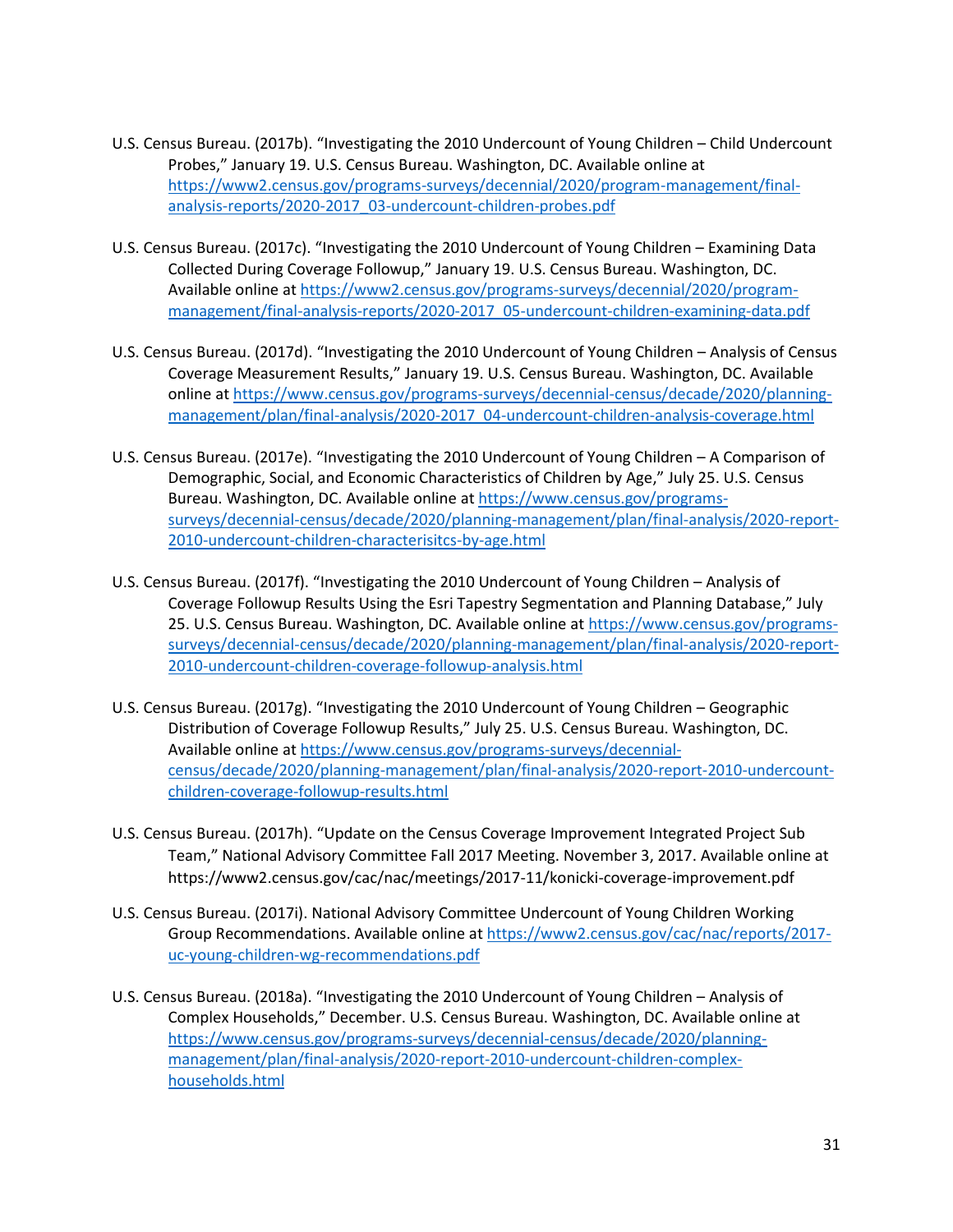- U.S. Census Bureau. (2018b). Update from the Undercount of Young Children Sub Team. National Advisory Committee Fall 2018 Meeting, November 2, Available online at https://www2.census.gov/cac/nac/meetings/2018-11/konicki-children-undercount.pdf
- U.S. Census Bureau. (2018c). Update on Integrated Partnership and Communications Program. National Advisory Committee Fall 2018 Meeting, November 1, Slide 6. Available online at ttps://www2.census.gov/cac/nac/meetings/2018-11/olmedo-malagon-johnson-cisnerospartnership.pdf
- U.S. Census Bureau. (2018d). National Advisory Committee Undercount of Young Children Working Group Interim Report, June 15. Available at [https://www2.census.gov/cac/nac/reports/2018-uc](https://www2.census.gov/cac/nac/reports/2018-uc-children-wg-interim-report.pdf)[children-wg-interim-report.pdf](https://www2.census.gov/cac/nac/reports/2018-uc-children-wg-interim-report.pdf)
- U.S. Census Bureau. (2019a). "Investigating the 2010 Undercount of Young Children Examining Coverage in Demographic Surveys," January 15. U.S. Census Bureau. Washington, DC. Available online at [https://www.census.gov/programs-surveys/decennial-census/decade/2020/planning](https://www.census.gov/programs-surveys/decennial-census/decade/2020/planning-management/plan/final-analysis/2020-report-2010-undercount-children-examining-coverage-demo-surveys.html)[management/plan/final-analysis/2020-report-2010-undercount-children-examining-coverage](https://www.census.gov/programs-surveys/decennial-census/decade/2020/planning-management/plan/final-analysis/2020-report-2010-undercount-children-examining-coverage-demo-surveys.html)[demo-surveys.html](https://www.census.gov/programs-surveys/decennial-census/decade/2020/planning-management/plan/final-analysis/2020-report-2010-undercount-children-examining-coverage-demo-surveys.html)
- U.S. Census Bureau. (2019b). "Investigating the 2010 Undercount of Young Children Net Census Coverage of Very Young Children," January 15. U.S. Census Bureau. Washington, DC. Available online at [https://www.census.gov/programs-surveys/decennial-census/decade/2020/planning](https://www.census.gov/programs-surveys/decennial-census/decade/2020/planning-management/plan/final-analysis/2020-report-2010-undercount-children-net-census-coverage.html)[management/plan/final-analysis/2020-report-2010-undercount-children-net-census](https://www.census.gov/programs-surveys/decennial-census/decade/2020/planning-management/plan/final-analysis/2020-report-2010-undercount-children-net-census-coverage.html)[coverage.html](https://www.census.gov/programs-surveys/decennial-census/decade/2020/planning-management/plan/final-analysis/2020-report-2010-undercount-children-net-census-coverage.html)
- U.S. Census Bureau. (2019c). "Investigating the 2010 Undercount of Young Children Further Analysis of Census Coverage Measurement Results," January 15, 2019. U.S. Census Bureau. Washington, DC. Available online at [https://www.census.gov/programs-surveys/decennial](https://www.census.gov/programs-surveys/decennial-census/decade/2020/planning-management/plan/final-analysis/2020-report-2010-undercount-children-further-analysis-census-coverage.html)[census/decade/2020/planning-management/plan/final-analysis/2020-report-2010-undercount](https://www.census.gov/programs-surveys/decennial-census/decade/2020/planning-management/plan/final-analysis/2020-report-2010-undercount-children-further-analysis-census-coverage.html)[children-further-analysis-census-coverage.html](https://www.census.gov/programs-surveys/decennial-census/decade/2020/planning-management/plan/final-analysis/2020-report-2010-undercount-children-further-analysis-census-coverage.html)
- U.S. Census Bureau. (2019d). "Investigating the 2010 Undercount of Young Children –Summary of Recent Research," February 14. U.S. Census Bureau. Washington, DC. Available online at [https://www.census.gov/programs-surveys/decennial-census/decade/2020/planning](https://www.census.gov/programs-surveys/decennial-census/decade/2020/planning-management/plan/final-analysis/2020-report-2010-undercount-children-summary-recent-research.html)[management/plan/final-analysis/2020-report-2010-undercount-children-summary-recent](https://www.census.gov/programs-surveys/decennial-census/decade/2020/planning-management/plan/final-analysis/2020-report-2010-undercount-children-summary-recent-research.html)[research.html](https://www.census.gov/programs-surveys/decennial-census/decade/2020/planning-management/plan/final-analysis/2020-report-2010-undercount-children-summary-recent-research.html)
- U.S. Census Bureau. (2019e). "Researching the Attitudes of Households Reporting Young Children A Summary of Results from the 2020 Census Barriers, Attitudes, and Motivators Study (CBAMS) Survey," June 10. U.S. Census Bureau. Washington, DC. Available online at [https://www.census.gov/programs-surveys/decennial-census/decade/2020/planning](https://www.census.gov/programs-surveys/decennial-census/decade/2020/planning-management/plan/final-analysis/2020-report-cbams-attitudes-reporting-children.html)[management/plan/final-analysis/2020-report-cbams-attitudes-reporting-children.html](https://www.census.gov/programs-surveys/decennial-census/decade/2020/planning-management/plan/final-analysis/2020-report-cbams-attitudes-reporting-children.html)
- U.S. Census Bureau. (2019f). 2020 Census Integrated Partnership Team, Presentation at the National Advisory Committee Spring 2019 Meeting, May 2, Slides 4 and 18. Available online at <https://www2.census.gov/cac/nac/meetings/2019-05/hayter-integrated-partnership-team.pdf>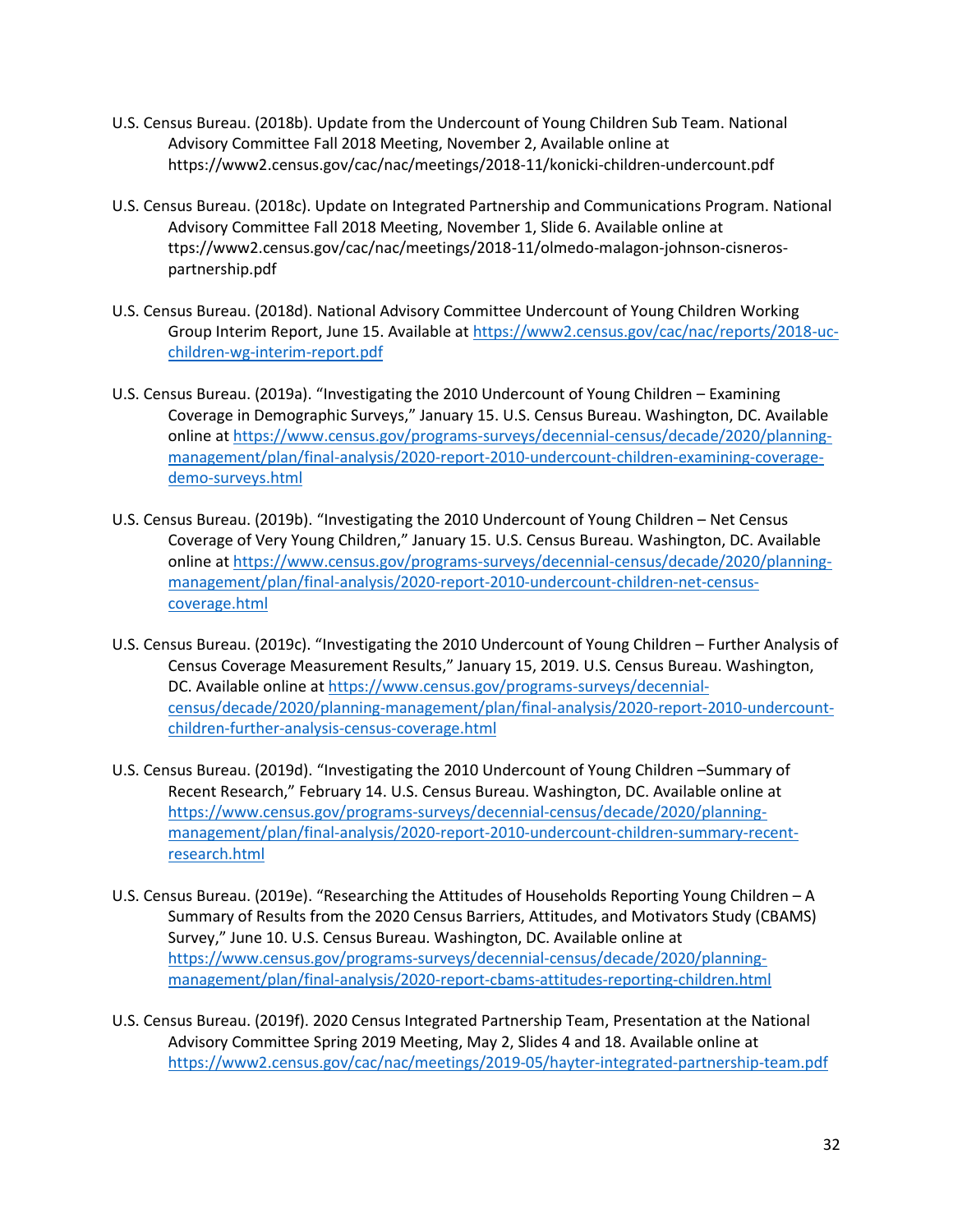- U.S. Census Bureau. (2021). *2020 Census Integrated Communications Plan Final Report.* May 27. U.S. Census Bureau. Washington, DC. Available online at [https://www.census.gov/newsroom/press](https://www.census.gov/newsroom/press-releases/2021/2020-communications-campaign-final-report.html)[releases/2021/2020-communications-campaign-final-report.html](https://www.census.gov/newsroom/press-releases/2021/2020-communications-campaign-final-report.html)
- U.S. Census Bureau. (2022a). The Undercount of Young Children. Published Research Reports. Available online at [https://www.census.gov/programs-surveys/decennial-census/decade/2020/planning](https://www.census.gov/programs-surveys/decennial-census/decade/2020/planning-management/plan/undercount-of-young-children.html)[management/plan/undercount-of-young-children.html.](https://www.census.gov/programs-surveys/decennial-census/decade/2020/planning-management/plan/undercount-of-young-children.html)
- U.S. Census Bureau. (2022b). Upcoming 2020 Census Coverages Estimates, U.S. Census Bureau , March 3, Available online at [https://www.census.gov/newsroom/blogs/random](https://www.census.gov/newsroom/blogs/random-samplings/2022/03/upcoming-2020-census-coverageestimates.html?utm_campaign=20220303msc20s1ccnwsrs&utm_medium=email&utm_source=govdelivery)[samplings/2022/03/upcoming-2020-census](https://www.census.gov/newsroom/blogs/random-samplings/2022/03/upcoming-2020-census-coverageestimates.html?utm_campaign=20220303msc20s1ccnwsrs&utm_medium=email&utm_source=govdelivery)[coverageestimates.html?utm\\_campaign=20220303msc20s1ccnwsrs&utm\\_medium=email&utm](https://www.census.gov/newsroom/blogs/random-samplings/2022/03/upcoming-2020-census-coverageestimates.html?utm_campaign=20220303msc20s1ccnwsrs&utm_medium=email&utm_source=govdelivery) [\\_source=govdelivery](https://www.census.gov/newsroom/blogs/random-samplings/2022/03/upcoming-2020-census-coverageestimates.html?utm_campaign=20220303msc20s1ccnwsrs&utm_medium=email&utm_source=govdelivery)
- U.S. Census Bureau. (2022c). "2020 Census Data Quality Results Post-Enumeration Survey Demographic Analysis," News conference March 10, Available online at [https://www.census.gov/content/dam/Census/newsroom/press-kits/2022/20220310](https://www.census.gov/content/dam/Census/newsroom/press-kits/2022/20220310-presentation-quality-news-conference.pdf) [presentation-quality-news-conference.pdf](https://www.census.gov/content/dam/Census/newsroom/press-kits/2022/20220310-presentation-quality-news-conference.pdf)
- Urban Institute. (2019). "Assessing Miscounts in the 2020 Census," Diana Elliott, Rob Santos, Steven Martin, and Charmaine Runes, The Urban Institute, Washington DC. Available online at <https://www.urban.org/research/publication/assessing-miscounts-2020-census>
- Urban Institute. (2021). "Simulating the 2020 Census: Miscounts and the Fairness of Outcomes," Diana Elliot, Steven Martin, Jessica Shakesprere, and Jessica Kelly, The Urban Institute, Washington, DC. Available online at [https://www.urban.org/research/publication/simulating-2020-census](https://www.urban.org/research/publication/simulating-2020-census-miscounts-and-fairness-outcomes)[miscounts-and-fairness-outcomes](https://www.urban.org/research/publication/simulating-2020-census-miscounts-and-fairness-outcomes)
- Vargas, A. (2018). "Census 2020: Research and Messaging," Slides from a Webinar. September 12, Available online at <https://drive.google.com/file/d/1QUga5owRyQyQY6IegH10i8ZkCrLalRkH/view>
- Velkoff, V. (2011). "Demographic Evaluation of the 2010 Census," Paper presented at the 2011 Population Association of America Annual Conference, Washington, DC, March.
- Velkoff, V. (2022). "The U.S. Census Bureau's Focus on the Coverage of Young Children in the Decennial Census," Presentation at the Population Association of America Applied Demography Conference. February 1-3.
- Vitrano F. (2014). "Counting Young Children in Censuses and Surveys," August 1, U.S. Census Bureau blog. Available online at [https://www.census.gov/newsroom/blogs/research](https://www.census.gov/newsroom/blogs/research-matters/2014/08/counting-young-children-in-censuses-and-surveys.html)[matters/2014/08/counting-young-children-in-censuses-and-surveys.html](https://www.census.gov/newsroom/blogs/research-matters/2014/08/counting-young-children-in-censuses-and-surveys.html)
- Walejko, G. and Konicki, S. (2018). "Census Efforts to Reduce the Undercount of Young Children," Poster Session, Joint Statistical Meetings 2018.
- West, K., and Robinson, J.G., (1999). "What Do We Know About the Undercount of Children?" Population Division Working Paper, U.S. Census Bureau, Washington, DC.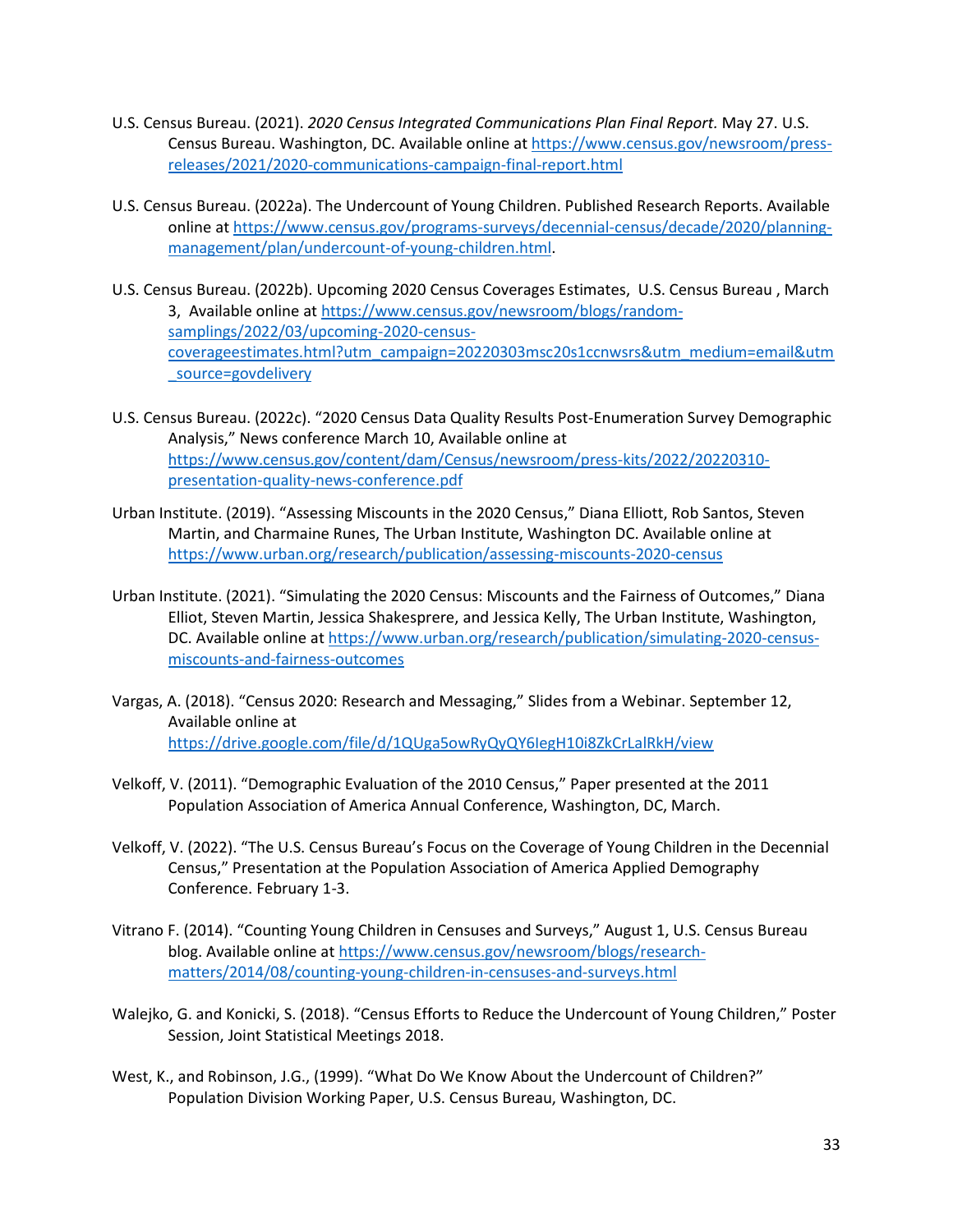# APPENDIX A

# **Undercount of Young Children Research Team Briefings and Presentations**

Source: Griffin (2017)

## **August - December 2015**

- Decennial Leadership Group (Decennial Division Chiefs and Assistant Division Chiefs, Associate Director and Assistant Director for Decennial Census)
- Research and Methodology Center Chiefs
- Pre-brief for Executive Steering Committee Presentation with Associate Director and Assistant Director for Decennial Census
- Executive Steering Committee (Director, Deputy Director, Associate and Assistant Directors)
- Census Bureau Director
- National Advisory Committee 2015 Fall meeting
- Field Division Regional Managers
- Los Angeles Regional Office Managers
- American Community Survey Office Managers
- Census Managers
- Center for Survey Measurement Seminar
- Demographic Directorate managers and staff
- Decennial Statistical Studies Division Information Share
- Federal Committee on Statistical Methodology conference Complex Households

#### **January - June 2016**

- Decennial Directorate Brown bag
- American Community Survey Office Research Team
- Federal State Cooperative for Population Estimates (FSCPE) annual meeting
- State Data Center meeting
- Decennial briefing to managers including Associate and Assistant Directors
- Census Bureau Director briefing prior to Casey-sponsored event
- External stakeholder meeting sponsored by Casey foundation
- Decennial Managers and 2020 Communications staff
- Federal Interagency Forum on Child and Family Statistics
- Deputy Director
- Center for Adaptive Design managers

#### **July 2016 – April 2017**

- Census Coverage Measurement Questionnaire Design team
- Census 101 event with staff involved in 2020 Communications Contract
- Census Information Center Steering Committee
- 2016 Southern Demographic Association conference presentations
- National Advisory Committee 2016 fall meeting
- Center for Survey Measurement seminar with Jon Krosnick
- Children's Leadership Council meeting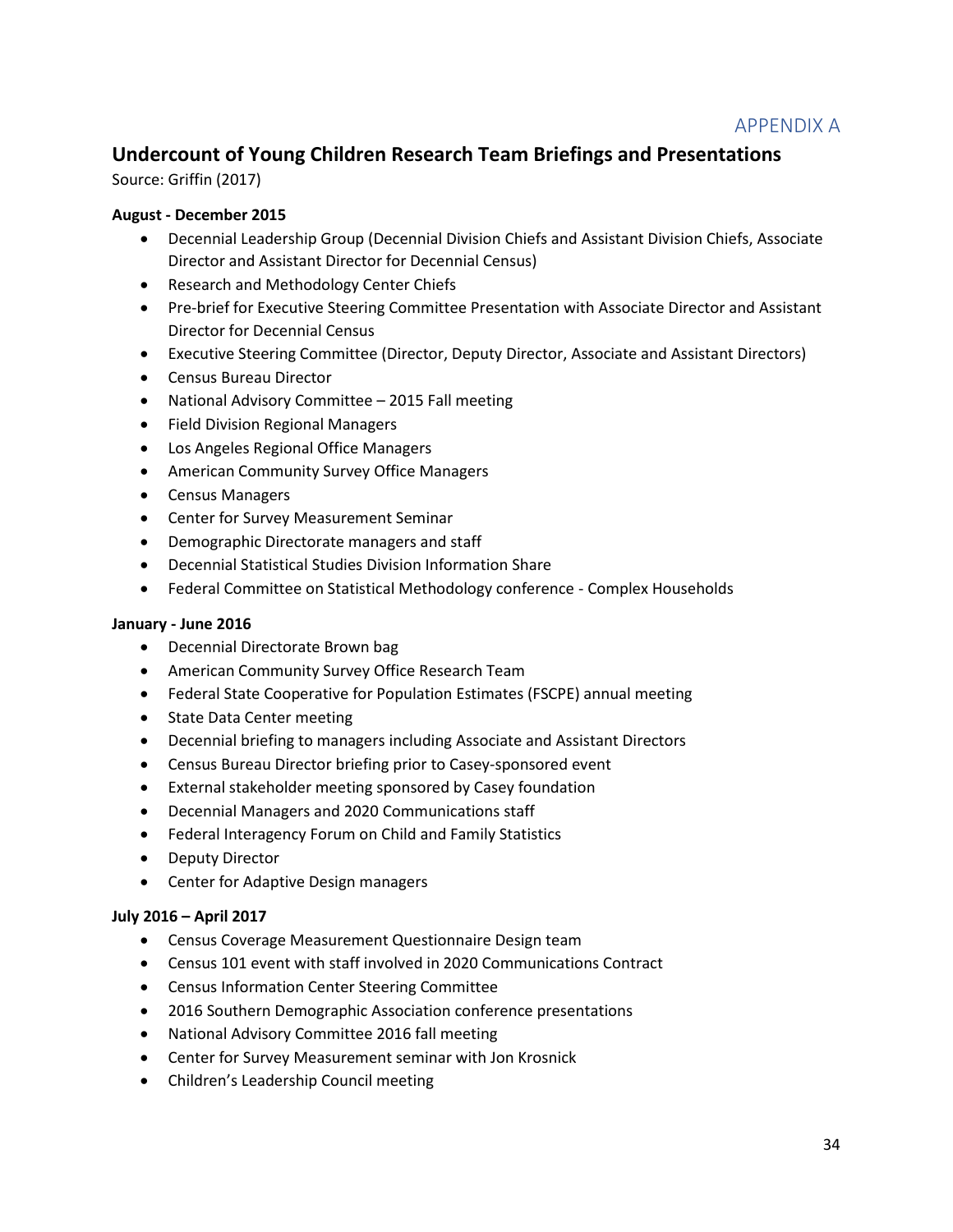## **Data Sources for 2010 Census Research**

The team accessed data from the following sources:

- **2010 Census Coverage Measurement Survey (CCM)** Record-level data from the CCM supplied important information about the characteristics of the young children missing from the 2010 Census. The CCM developed a roster of household members and matched those persons against the 2010 Census enumerations to find individuals, including young children, omitted from the 2010 Census. These nonmatching young children could be true omissions or represent incomplete enumerations. Despite some limitations, these data supply insights into instances where the enumeration of young children was problematic. U.S. Census Bureau (2017d) includes more detail on how the research team used the CCM data for their research. The Census Bureau acknowledges that the CCM's estimated net undercount of young children is low. In the 2010 Census, DA estimated a net undercount of -4.6 percent for the population ages 0 to 4 compared to an estimate of -0.7 percent net undercount from the CCM. For this reason, researchers chose to use DA estimates of net undercoverage in lieu of the CCM estimates.
- **2010 Demographic Analysis (DA)** The Census Bureau has used Demographic Analysis or (DA) since the 1950s to estimate net undercounts in the U.S. This method creates a separate independent estimate of the expected population based largely on births and deaths. DA is an example of the cohort-component method of population estimation meaning staff estimate each component of population change (births, deaths, and migration) for each birth cohort. Because of its heavy reliance on high quality birth certificate data, researchers recognize this method as the best way to gauge census coverage for young children. The Census Bureau Task Force on the Undercount of Young Children, (U.S. Census Bureau, 2014, page i) concluded, "The task force believes that Demographic Analysis (DA) provides the best measure of this undercount in the 2010 Census at 4.6 percent nationally."
- **2010 Census Coverage Probes and Coverage Follow up Operational Data** The 2010 Census self-response and NRFU questionnaires first asked respondents to determine the total number of people living in the unit. The next question was designed to identify possible census omissions. It included a probe about, "children, such as newborn babies or foster children." Questionnaires responding positively to this probe were eligible for follow up to try to determine if the household may have omitted a child in error. The research team used operational data about the households that responded positively to this child-specific coverage probe and summarized data about the children added due to the follow up operation.
- **American Community Survey data** Researchers summarized the social, demographic, and economic characteristics of enumerated young children using ACS data. Comparing summaries for young versus older children allowed researchers to decide if young children were more likely to live in households with hard-to-count characteristics.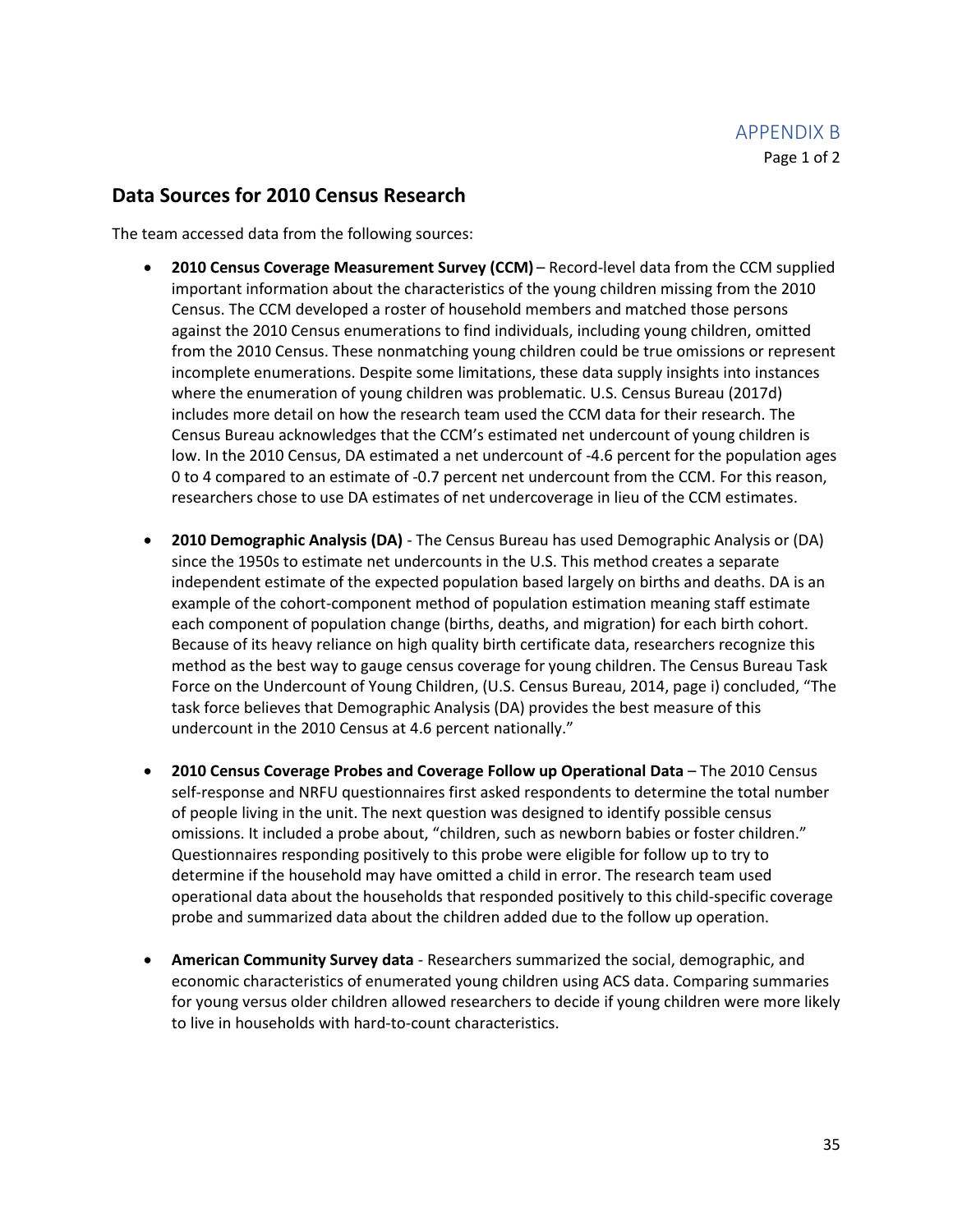# APPENDIX B

Page 2 of 2

- **Edited 2010 Census data files**  The research team analyzed 2010 Census data before and after edits and imputation to study the potential errors introduced due to missing data on age. Researchers also summarized 2010 Census data for children ages 0 to 4, 5 to 9, and 10 to 17 to determine if the household characteristics of the youngest children differed from those of older children. The research team developed a complex household typology using relationship data from the 2010 Census to examine the living situations of children (U.S. Census Bureau 2018a).
- **Esri and the Census Bureau Planning Database**  The team used the Esri Tapestry system and selected variables from the Census Bureau's Planning Database to obtain additional local characteristics to summarize geographic distributions of coverage errors involving children.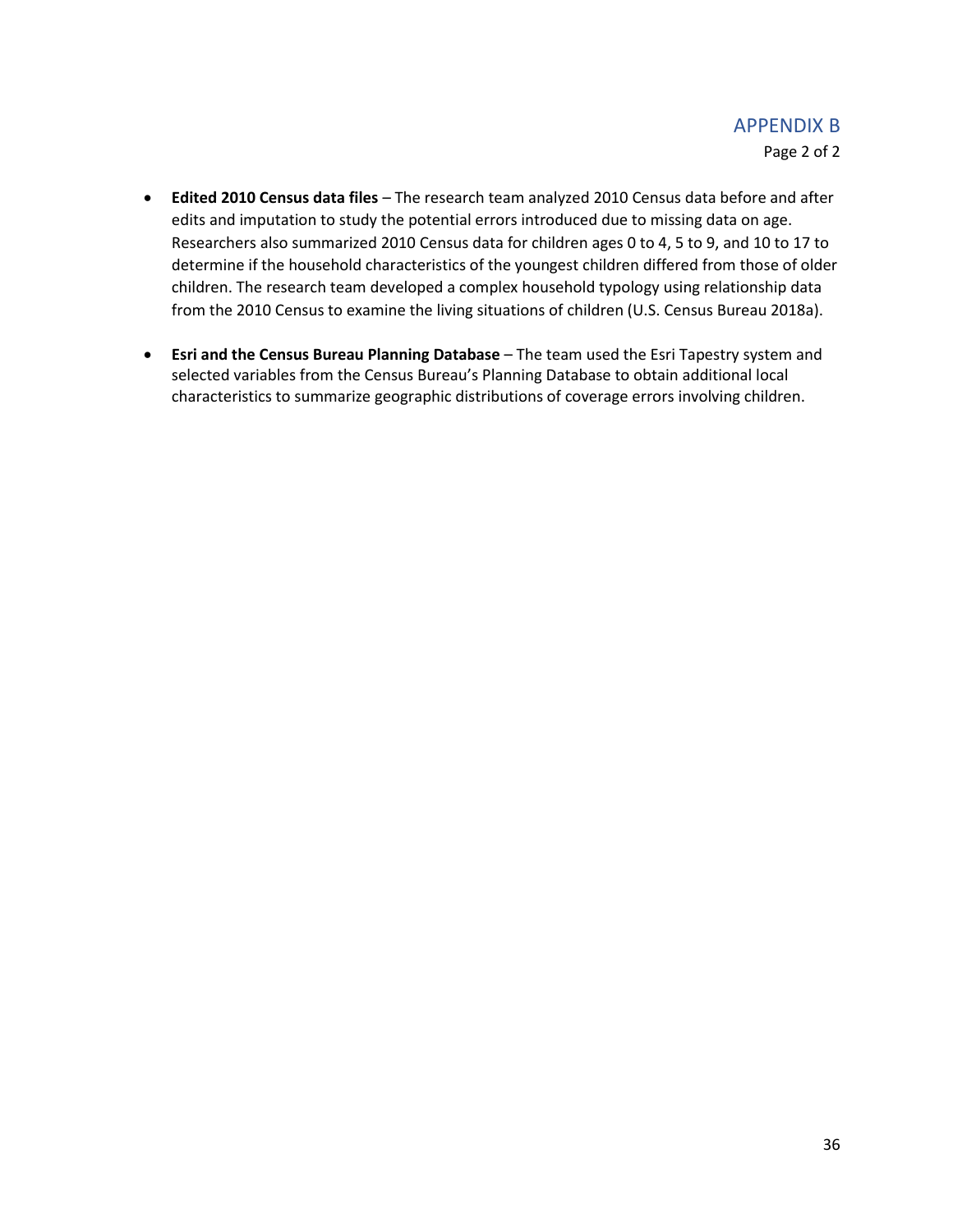## **Census Bureau Research Team Reports on the Undercount of Young Children**

Source: U.S. Census Bureau (2019d)

**Coverage of Young Mothers -** U.S. Census Bureau. (2016a). Investigating the 2010 Undercount of Young Children – Examining the Coverage of Young Mothers, June 7.

This report used data from vital statistics and from the American Community Survey (ACS) to estimate survey coverage of new mothers by maternal age, marital status, and race. The results suggest that the ACS and likely the decennial census undercount young mothers, especially young, unmarried mothers. It is possible that the census misses young children along with their young mothers.

**Census Omissions by Age -** U.S. Census Bureau. (2016b). Investigating the 2010 Undercount of Young Children – A New Look at 2010 Census Omissions by Age, July 26.

In this report, estimates from Demographic Analysis (DA) and Census Coverage Measurement (CCM) were combined to produce new estimates of census omissions by age. CCM estimates of erroneous enumerations and counts of whole-person imputations were also compared by age. The research found that a high omission rate, not a low erroneous enumeration rate or a low whole person imputation rate, is driving the high net undercount of young children.

**Characteristics of Children by Age -** U.S. Census Bureau. (2017a). Investigating the 2010 Undercount of Young Children – A Comparison of Demographic, Housing, and Household Characteristics of Children by Age, January 18; U.S. Census Bureau. (2017e). Investigating the 2010 Undercount of Young Children – A Comparison of Demographic, Social, and Economic Characteristics of Children by Age, July 25.

These two reports compared the characteristics of the youngest children (ages 0 to 4) with those of older children in two age groups (ages 5 to 9 and ages 10 to 17). The first report used data from the 2010 Census, summarizing demographic, housing, and household characteristics. The second report used detailed demographic, social, and economic data from the 2010 - 2014 ACS five-year estimates. Both reports found that young children were more likely than older children to live in the kinds of households and housing units known to have greater enumeration challenges and coverage errors.

**Analysis of the 2010 Coverage Followup (CFU) and Child Undercount Probes -** U.S. Census Bureau. (2017b.) Investigating the 2010 Undercount of Young Children – Child Undercount Probes, January 19; U.S. Census Bureau. (2017c). Investigating the 2010 Undercount of Young Children – Examining Data Collected During Coverage Followup, January 19: U.S. Census Bureau. (2017f). Investigating the 2010 Undercount of Young Children – Analysis of Coverage Followup Results Using the Esri Tapestry Segmentation and Planning Database, July 25; U.S. Census Bureau. (2017g). Investigating the 2010 Undercount of Young Children – Geographic Distribution of Coverage Followup Results, July 25.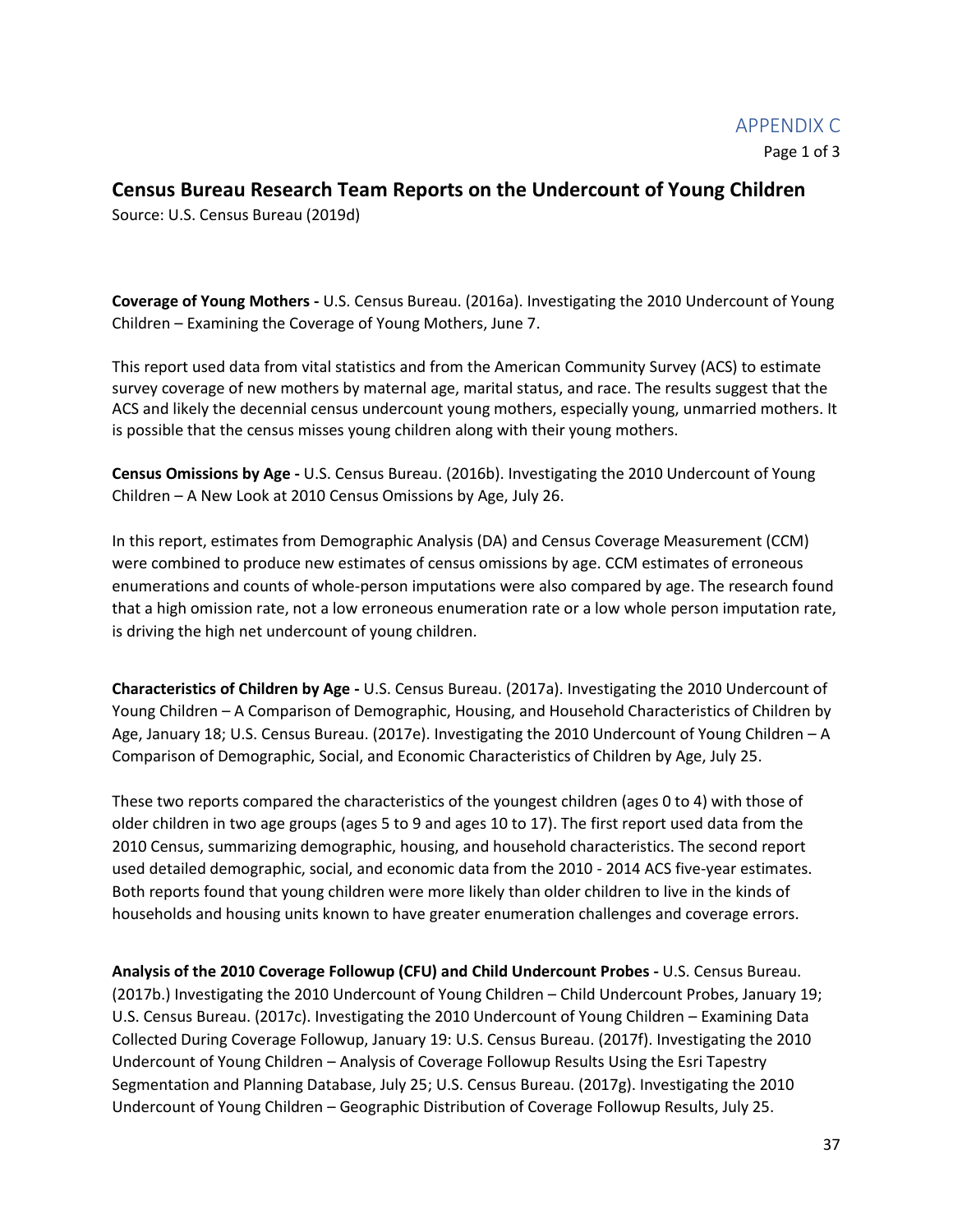## APPENDIX C **Page 2 of 3**

These reports used data from the 2010 Census Coverage Follow up (CFU) operation. The first report profiled the characteristics of the households that responded positively to one of the 2010 Census childspecific coverage probes. It showed certain household types as having a greater likelihood of marking one of the child-specific coverage probes, which may reflect confusion about including a child on their census form. The second report found the young children who were added to a 2010 Census questionnaire based on follow-up interviews in CFU. The report found several characteristics with high CFU add rates, showing that these types of households made errors when they initially completed their census forms. Results from the undercount probes and the CFU operation were also used to study the geographic distribution of errors involving young children.

**Census Coverage Measurement -** U.S. Census Bureau. (2017d). Investigating the 2010 Undercount of Young Children – Analysis of Census Coverage Measurement Results, January 19; U.S. Census Bureau. (2019c). Investigating the 2010 Undercount of Young Children – Further Analysis of Census Coverage Measurement Results, January 15.

In these reports, nonmatch rates derived from CCM results were used to examine the characteristics of young children who were counted in the 2010 CCM survey but could not be matched to a 2010 Census record. The results supplied a profile of the types of young children who were most at risk of undercoverage.

**Complex Households -** U.S. Census Bureau. (2018). Investigating the 2010 Undercount of Young Children – Analysis of Complex Households, December 4.

In this report, 2010 Census data on relationship to the householder were used to construct a detailed set of household types. Those household types were categorized as complex or noncomplex. This typology was used to study the distribution of young children across household type and to examine the relationship between household type and potential coverage error.

**Coverage in Demographic Surveys** - U.S. Census Bureau. (2019a). Investigating the 2010 Undercount of Young Children – Examining Coverage in Demographic Surveys, January 15.

This report used population estimates to produce measures of coverage error for children in three age groups in three major Census Bureau surveys. The results showed a strong pattern of undercoverage for young children (age 0 to 4).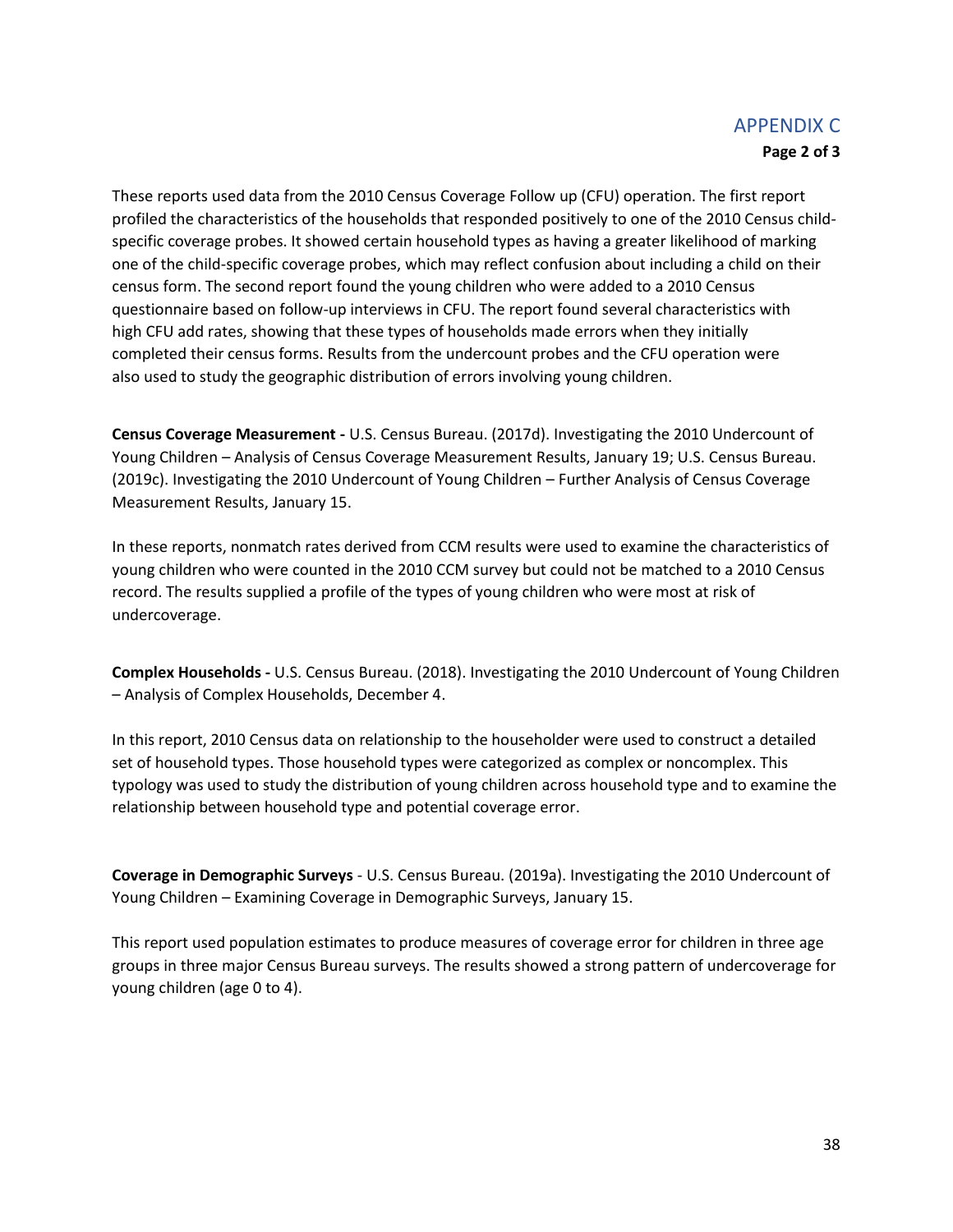**Coverage of Very Young Children -** U.S. Census Bureau. (2019b). Investigating the 2010 Undercount of Young Children – Net Census Coverage of Very Young Children, January 15.

Vital statistics and detailed 2010 Census data on date of birth were used to estimate coverage for the youngest children (age 0). The research found that children born in 2010 may have been missed at higher rate than the DA estimates of net coverage error suggest.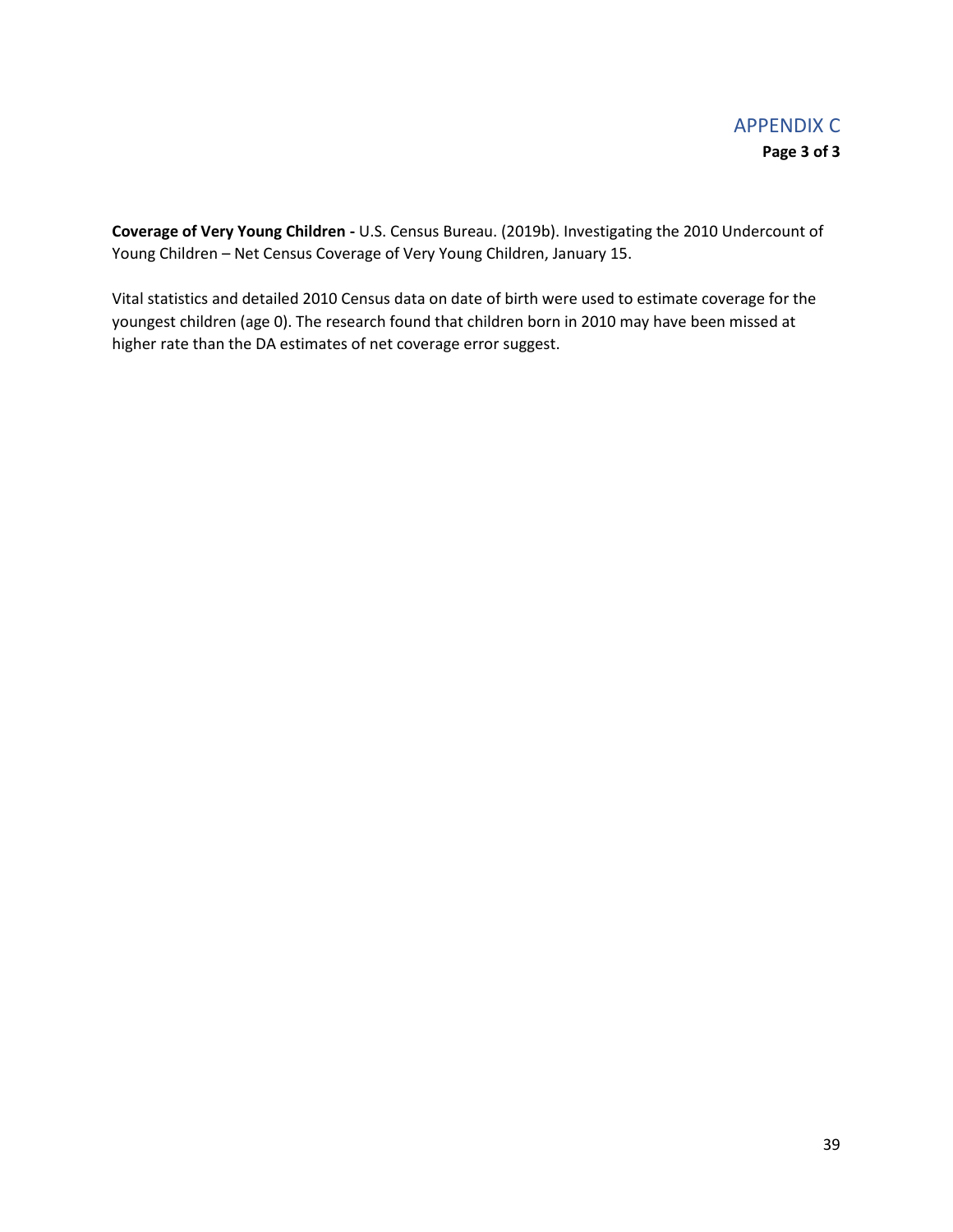# Mission Statement and Scope of The Undercount of Young Children Task Force

### Source: Count All Kids (2019b)

Task Force Mission

- 1. To assess the recommendations made to reduce the undercount of young children in the 2020 Census with priority on those affecting production operations, communications, and evaluations.
- 2. To ensure that agreed upon solutions are poised for implementation in the 2020 Census.
- 3. To understand 2020 shortcomings and effectiveness of 2020 coverage improvement efforts and plan the research agenda on this topic in preparation for 2030.

Task Force Scope:

- 1. Gather findings from research, suggestions from stakeholders including advisory groups and child advocate groups. and proposals from internal interested parties that are aimed at improving the count of young children.
- 2. Unduplicate and summarize these ideas into a single list.
- 3. Organize ideas into three major categories: production operations, communication/partnerships. and research/evaluation with appropriate subcategories such as 'instrument-related' or 'training' for operations ideas.
- 4. Meet with senior management and relevant internal program managers and/or Integrated Project Team (IPT) leads to determine the disposition of each idea: already complete, feasible for 2020 Census, possible for 2030 Census, and not feasible. This includes exploring variations or alternative to the ideas with the goal of increasing their feasibility and implementation for the 2020 Census.
- 5. Prioritize those ideas that can be implemented in the 2020 Census.
- 6. Work with senior management to empower program managers to implement agreed upon solutions. This includes advocating senior management to provide funding and personnel as well as to consider deprioritizing other initiatives if necessary.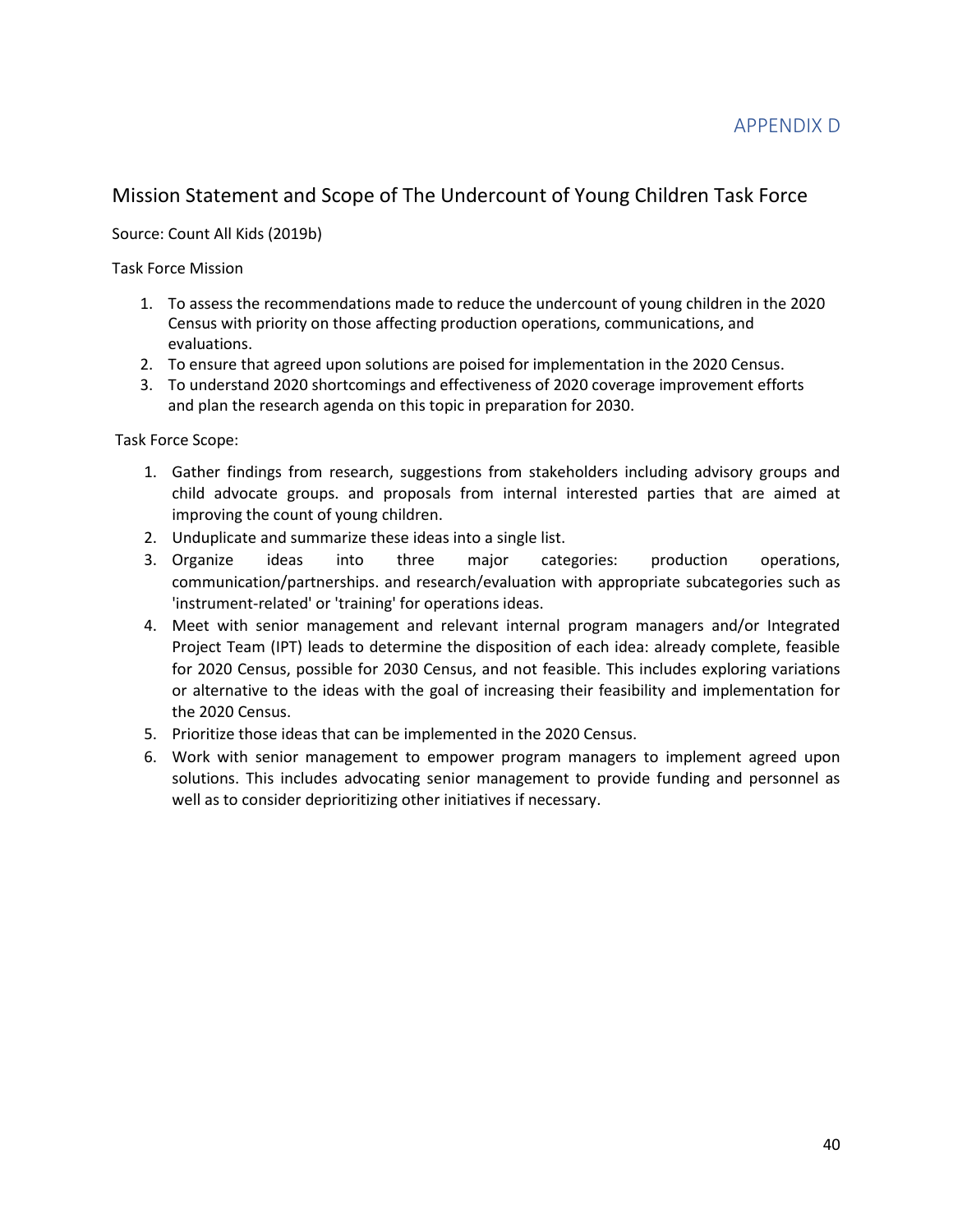## Operational Changes to Address Respondent Errors

The Census Bureau made important changes to the data collection instruments (i.e., internet instrument, paper forms, help screens) and primary solicitation materials (invitation letter and questionnaire) to try to clarify the need to include young children. Deaver (2021) and Walejko & Konicki (2018) documented these changes, including:

- The first mail piece received in most households read, "We need your help to count all adults, children, and babies." The earlier version simply read, "We need your help to count everyone."
- The Census Bureau revised the language on the primary solicitation materials that most households received in 2020. In the 2010 Census, the question used to create a household roster asked about, "everyone living or staying at this address." The 2020 Census question asked about, "all adults, children, and babies living or staying at this address."
- The help text on the 2020 Census internet instrument provided additional guidance about counting children. If a respondent clicked on the help icon in the instrument, greater information appeared detailing who to count including, "be sure to include … babies and children of all ages (even newborns and infants), including biological, step and adopted children as well as grandchildren, foster children, and children in joint custody arrangements."

# **Production - Helping Language**

Updated the help text on the internet self-response instrument to provide additional guidance about counting children. Example:

> Using those guidelines, be sure to INCLUDE the following types of people if they will be living or staying at <ADDRESS> most of the time around <REFDATE>:

Babies and children of all ages (even newborns and infants), including biological, step, and adopted children, as well as grandchildren, foster children, and children in joint custody arrangements.

NRFU, CQA, and CI instruments also had help text and FAQs related to counting children.

**Census** 

Envisioning our Future 29

Deaver (2021)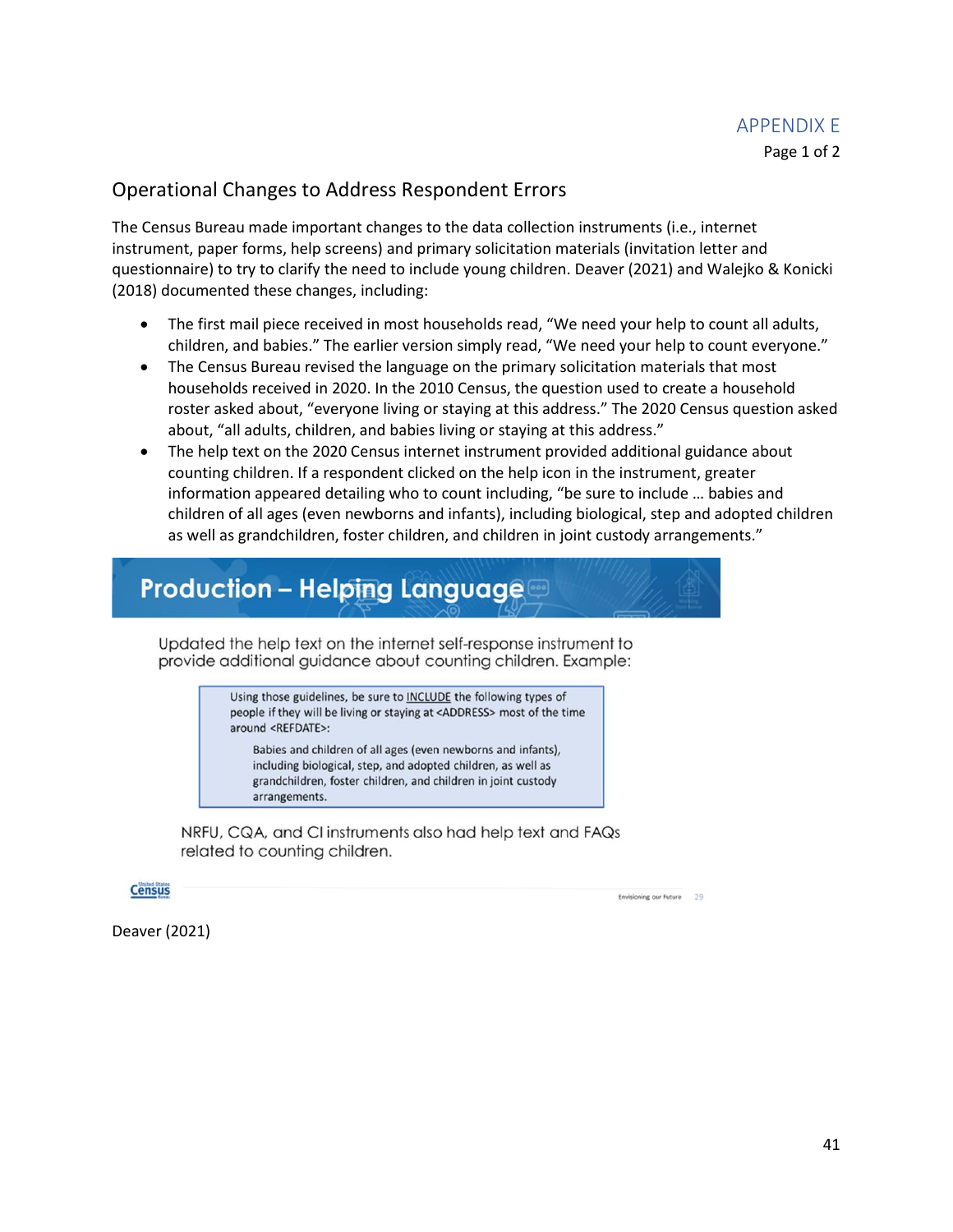• The 2010 Census included an undercount question to try to identify and correct any errors that respondents made when they created their household roster. In the 2020 Census, the Census Bureau revised this probe to specifically mention "grandchildren" and "children, related or unrelated" to hopefully prompt respondents to add in any young children they might have originally omitted.



Deaver (2021)

Another operational change in the 2020 Census was that the internet instrument allowed respondents to add missed young children in real time without the need for a follow up contact (Deaver 2021). Changing the online instrument to prompt respondents to enter the name of the person they are thinking of when they respond, "yes" to the undercount probe was an important change in 2020 (Walejko & Konicki 2018). In 2010 the only coverage adds were those made after an enumerator recontacted a household. Automating these corrections in real time holds promise to streamline and more fully account for young children initially omitted. Unlike the internet responses, positive responses to the undercount probe on paper forms in 2020 required a follow up call. The instrument used for this follow up included details to try to identify any potential omissions involving young children (Deaver 2021).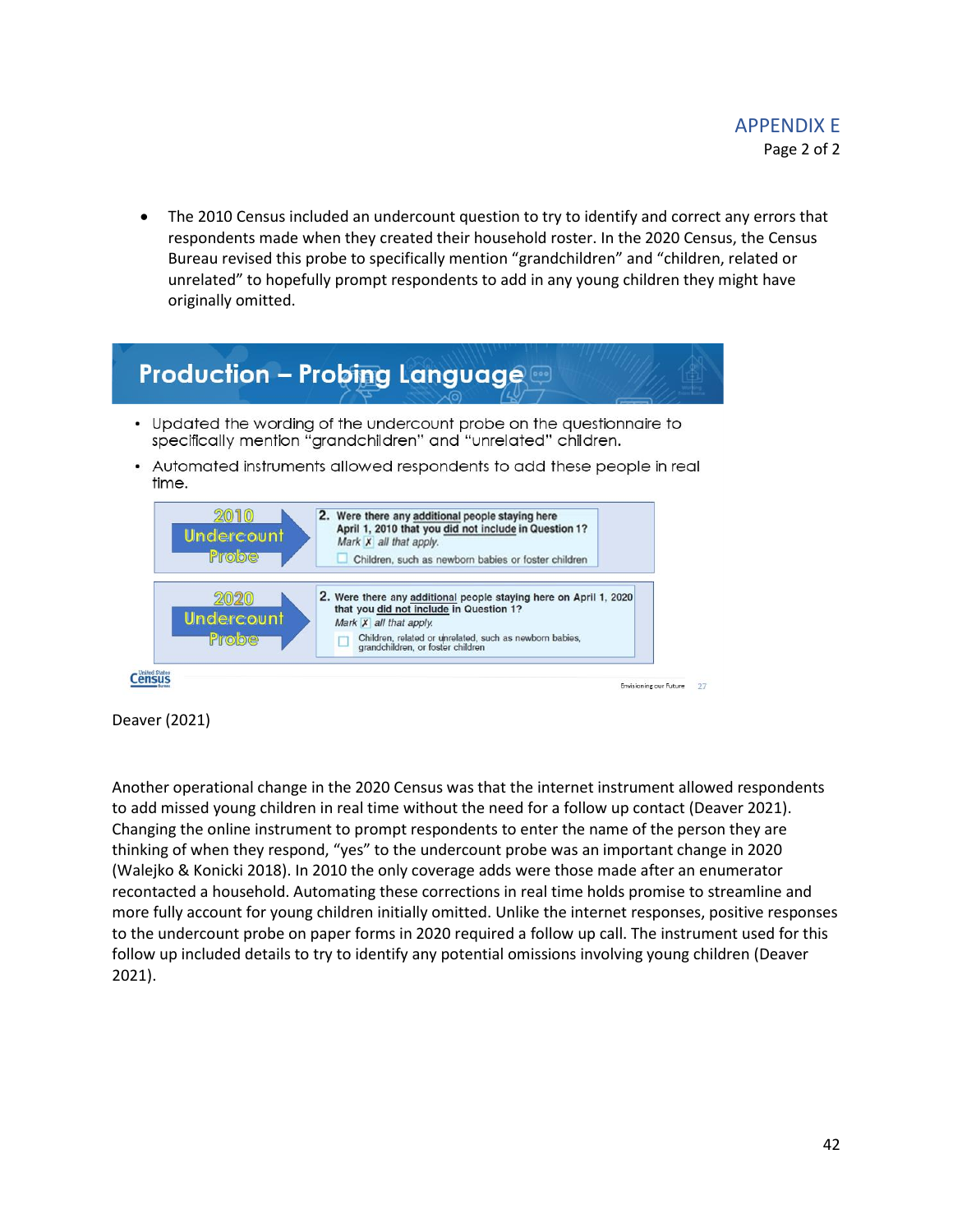# Communication Changes to Address Respondent Error

The communications campaign created numerous materials focused on getting a more accurate count of young children in the 2020 Census. The Census Bureau website dedicated to young children included these materials to allow partners to access and use them in 2020. These materials were based on results of research conducted within the Census Bureau and external to the Census Bureau. This included:

- A fact sheet on the undercount of young children and a fact sheet outlining unique living situations and who to include when responding to the census.<sup>15</sup>
- "Every Moment Counts" Public Service Announcement poster and half-pagers.
- A child-focused infographic, [Counting Young Children in the 2020 Census](https://www.census.gov/library/visualizations/2018/comm/counting-children-2020.html)
- "Kiss them then count them" materials

One of the most innovative efforts to reduce response error in the 2020 Census was the development of a direct mailer. The Census Bureau developed a metric to assess the risk of undercounting young children at the census tract level. The Census Bureau used this metric to identify specific census tracts (that staff converted to Zip Codes) that would receive a special EDDM (Every Door Direct Mail) postcard just prior to the data collection phase of the 2020 Census. Every address on a mail carrier's route receives an EDDM rather than individual households. The U.S. Postal Service delivered about 14 million mailers to target areas in late February 2020 with clarifications about who respondents needed to count in the census. This postcard included instructions to, "include newborn babies and young children, even if they are not in your family." The postcard also cited including, "any family members or friends who are living with you now, even if it's only for a short time." This later message was a suggestion that the CAK offered in their NAC public comment based on their focus group research.



<sup>15</sup> Young Child fact sheet - [https://www.census.gov/content/dam/Census/programs](https://www.census.gov/content/dam/Census/programs-surveys/sis/resources/2020/cyc-fact-sheet.pdf#:~:text=%E2%80%A2%20If%20a%20child%E2%80%99s%20family%20%28or%20guardian%29%20is,if%20they%20are%20only%20staying%20with%20you%20temporarily)[surveys/sis/resources/2020/cyc-fact-](https://www.census.gov/content/dam/Census/programs-surveys/sis/resources/2020/cyc-fact-sheet.pdf#:~:text=%E2%80%A2%20If%20a%20child%E2%80%99s%20family%20%28or%20guardian%29%20is,if%20they%20are%20only%20staying%20with%20you%20temporarily)

[sheet.pdf#:~:text=%E2%80%A2%20If%20a%20child%E2%80%99s%20family%20%28or%20guardian%29%20is,if%2](https://www.census.gov/content/dam/Census/programs-surveys/sis/resources/2020/cyc-fact-sheet.pdf#:~:text=%E2%80%A2%20If%20a%20child%E2%80%99s%20family%20%28or%20guardian%29%20is,if%20they%20are%20only%20staying%20with%20you%20temporarily) [0they%20are%20only%20staying%20with%20you%20temporarily.](https://www.census.gov/content/dam/Census/programs-surveys/sis/resources/2020/cyc-fact-sheet.pdf#:~:text=%E2%80%A2%20If%20a%20child%E2%80%99s%20family%20%28or%20guardian%29%20is,if%20they%20are%20only%20staying%20with%20you%20temporarily)